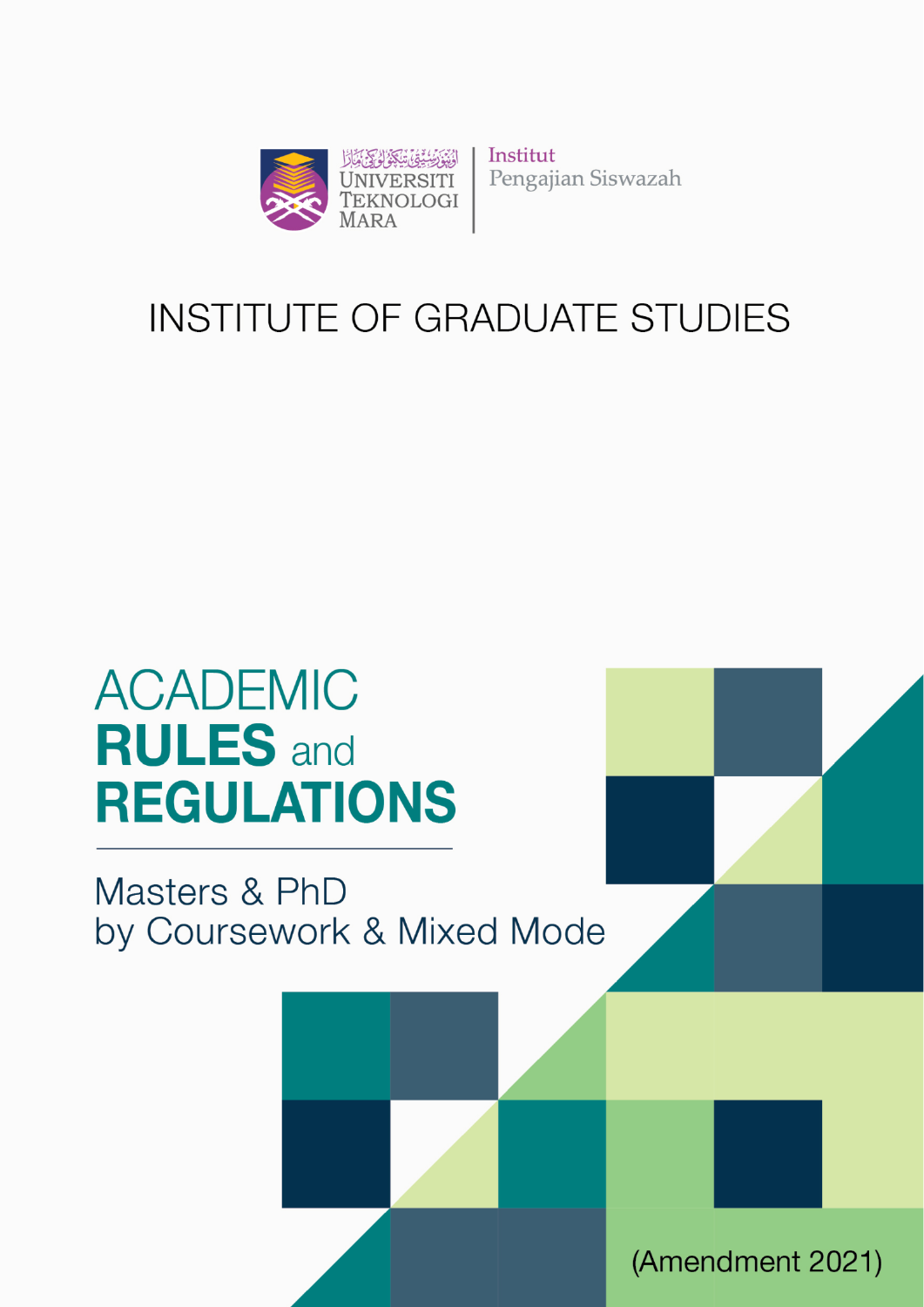# INSTITUTE OF POSTGRADUATE STUDIES

Master's Degree Programme by Coursework Master's Degree Programme by Mixed Mode Doctoral Degree Programme by Coursework Doctoral Degree Programme by Mixed Mode

Academic Rules and Regulations for Postgraduate Studies (Amendment 2021)

The Academic Rules & Regulations (Amendment 2021) is an important reference for all postgraduate students of UiTM. Students are encouraged to read and familiarise with all provisions applicable to the programme of studies and will be held accountable for any action contrary to the regulations.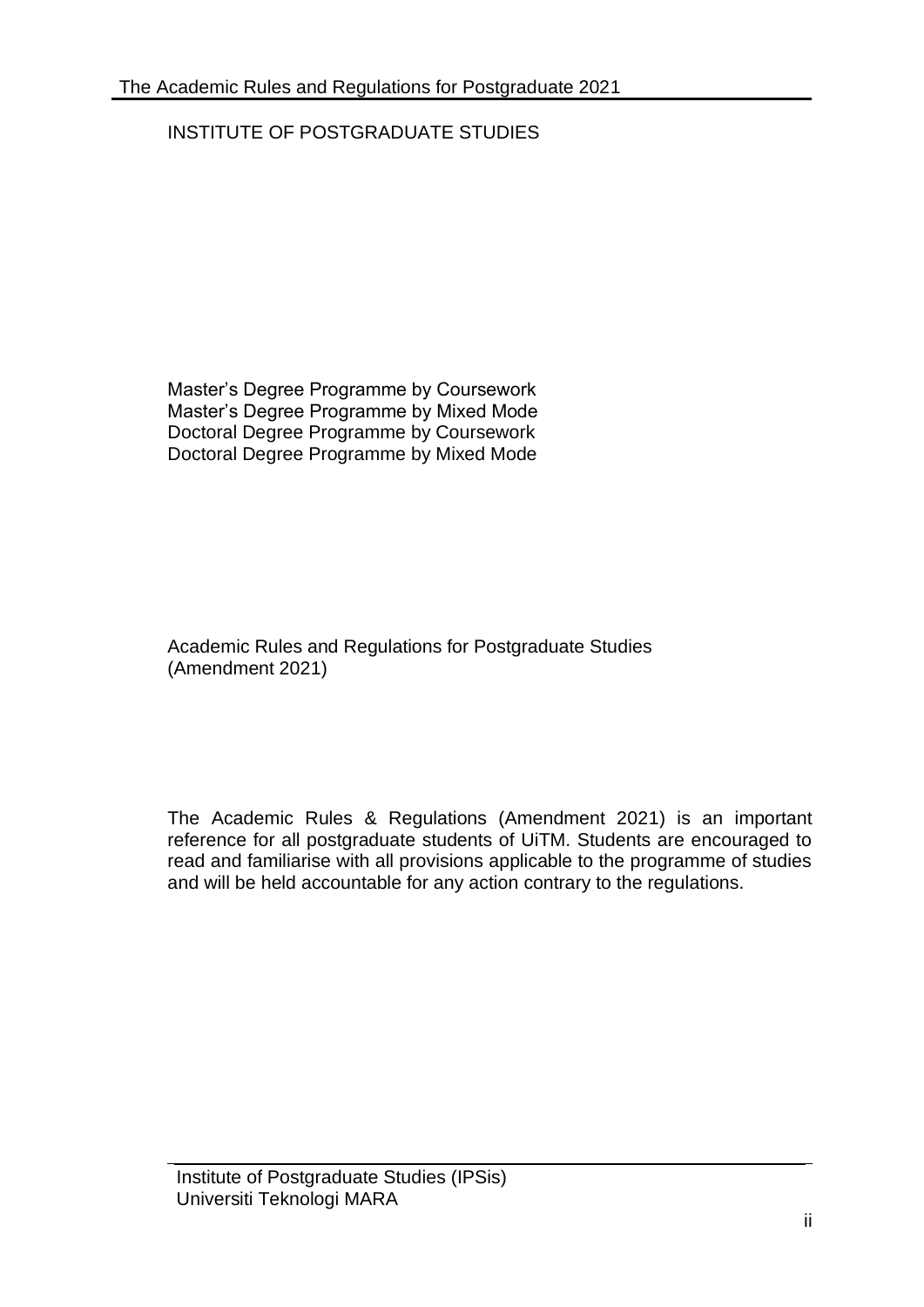# <span id="page-2-0"></span>**TABLE OF CONTENTS**

| 1            |                                                                 |   |
|--------------|-----------------------------------------------------------------|---|
| 1.1          |                                                                 |   |
| 1.2          | Academic Assessment Central Committee (JKIPA) 2                 |   |
| 1.3          | Revision and Correction Examination Result Committee (JPPKP)  3 |   |
| 1.4          |                                                                 |   |
| 1.5          |                                                                 |   |
| 1.6          |                                                                 |   |
| 1.7          | Faculty Postgraduate Academic Sub-Committee (JKAPS) 4           |   |
| $\mathbf{2}$ |                                                                 |   |
| 2.1          |                                                                 |   |
| 2.2          |                                                                 |   |
| 2.3          |                                                                 |   |
| 2.4          |                                                                 |   |
| 2.5          |                                                                 |   |
| 2.6          |                                                                 |   |
| 3            |                                                                 |   |
| 3.1          |                                                                 |   |
| 3.2          |                                                                 |   |
| 3.3          |                                                                 |   |
| 4            | <b>STUDENT'S STATUS</b>                                         | 7 |
| 4.1          |                                                                 |   |
| 4.2          |                                                                 |   |
| 5            |                                                                 |   |
| 5.1          |                                                                 |   |
| 5.2          |                                                                 |   |
| 5.3          |                                                                 |   |
| 5.4          |                                                                 |   |
| 6            |                                                                 |   |
| 6.1          |                                                                 |   |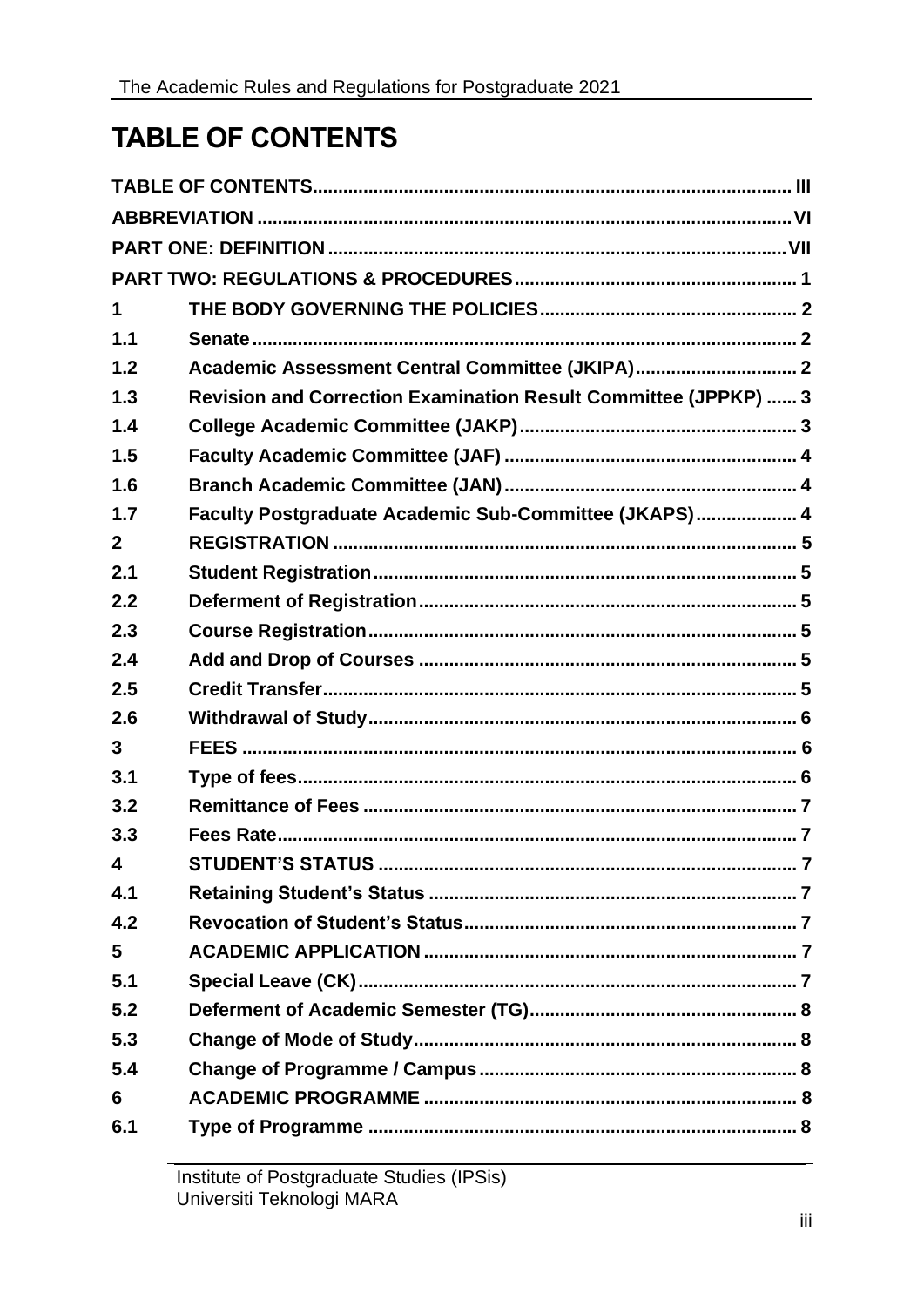| 6.2   |                                                         |  |
|-------|---------------------------------------------------------|--|
| 6.2.1 |                                                         |  |
| 6.2.2 |                                                         |  |
| 6.2.3 |                                                         |  |
| 6.2.4 |                                                         |  |
| 7     |                                                         |  |
| 7.1   |                                                         |  |
| 7.1.1 |                                                         |  |
| 7.1.2 |                                                         |  |
| 7.1.3 |                                                         |  |
| 7.2   |                                                         |  |
| 7.2.1 |                                                         |  |
| 7.2.2 |                                                         |  |
| 7.2.3 |                                                         |  |
| 7.3   |                                                         |  |
| 7.3.1 |                                                         |  |
| 7.3.2 |                                                         |  |
| 7.3.3 |                                                         |  |
| 7.4   |                                                         |  |
| 7.4.1 |                                                         |  |
| 7.4.2 |                                                         |  |
| 7.4.3 |                                                         |  |
| 7.5   |                                                         |  |
| 8     |                                                         |  |
| 8.1   |                                                         |  |
| 8.1.1 |                                                         |  |
| 8.1.2 |                                                         |  |
| 8.1.3 |                                                         |  |
| 8.1.4 |                                                         |  |
| 8.2   |                                                         |  |
| 8.2.1 |                                                         |  |
| 8.2.2 |                                                         |  |
| 8.2.3 |                                                         |  |
| 8.3   | Project Report / Dissertation / Conspectus / Thesis  15 |  |
| 8.3.1 |                                                         |  |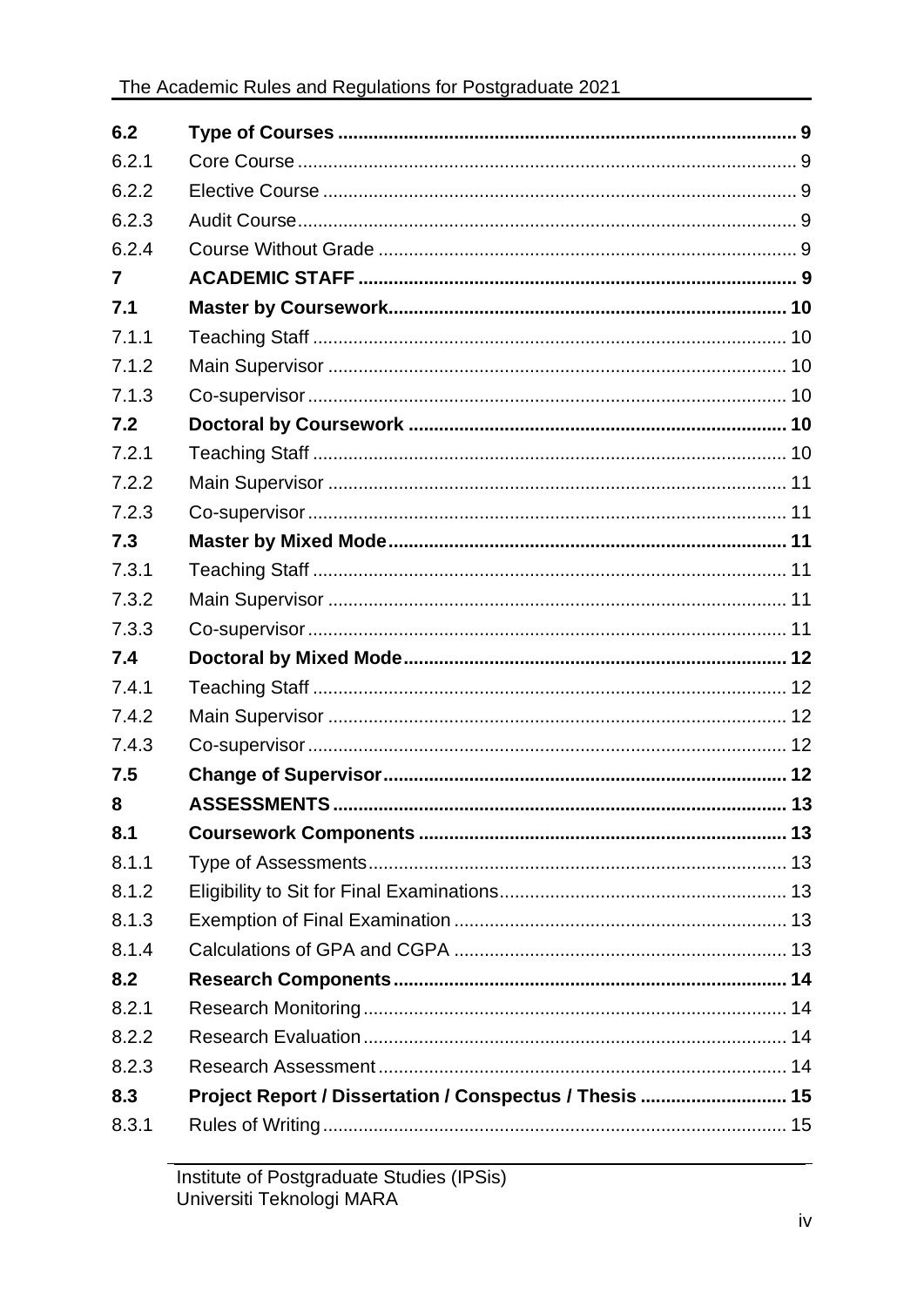| 8.3.2  |                                                                      |  |
|--------|----------------------------------------------------------------------|--|
| 8.3.3  |                                                                      |  |
| 8.3.4  |                                                                      |  |
| 8.3.5  |                                                                      |  |
| 9      |                                                                      |  |
| 9.1    |                                                                      |  |
| 9.2    |                                                                      |  |
| 9.3    |                                                                      |  |
| 9.4    |                                                                      |  |
| 9.5    |                                                                      |  |
| 9.6    |                                                                      |  |
| 10     |                                                                      |  |
| 10.1   |                                                                      |  |
| 10.2   |                                                                      |  |
| 10.3   |                                                                      |  |
| 10.4   |                                                                      |  |
| 10.5   |                                                                      |  |
| 10.6   | Anugerah Sarjana Cemerlang Tuanku Canselor (ASCTC)  22               |  |
| 10.6.1 |                                                                      |  |
| 10.6.2 |                                                                      |  |
| 10.7   | Anugerah Kedoktoran Cemerlang Tuanku Canselor (AKCTC)  22            |  |
| 10.7.1 |                                                                      |  |
| 10.7.2 |                                                                      |  |
| 10.8   |                                                                      |  |
| 11     |                                                                      |  |
| 12     |                                                                      |  |
| 13     |                                                                      |  |
| 13.1   |                                                                      |  |
| 13.2   | Appeal for Revocation /Continuation /Extension Duration of Study  24 |  |
| 14     |                                                                      |  |
| 15     |                                                                      |  |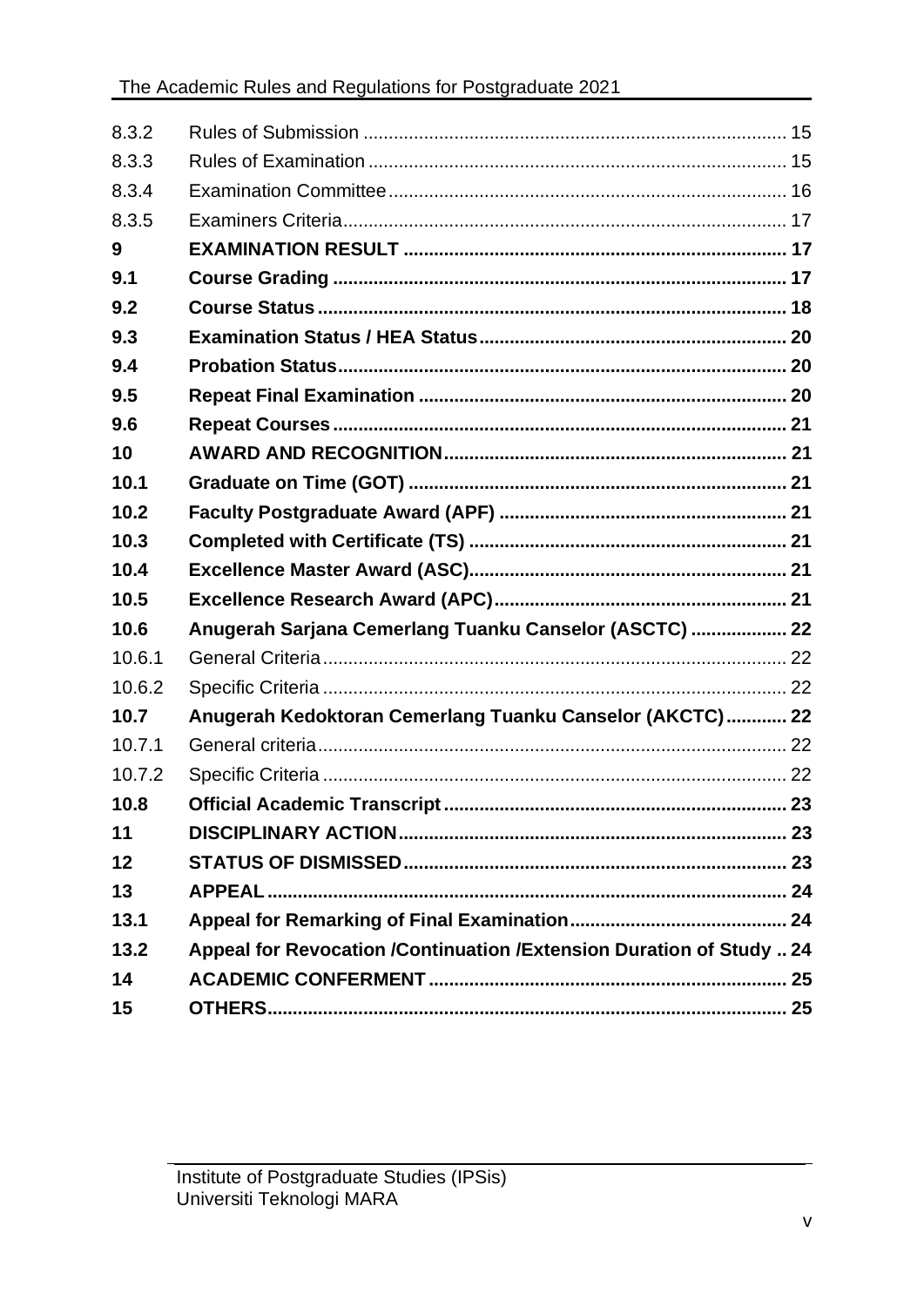# <span id="page-5-0"></span>**ABBREVIATION**

| APEL(C)       | $\mathbb{R}^n$              | Accreditation of Prior Experiential Learning for Credit Award |
|---------------|-----------------------------|---------------------------------------------------------------|
| <b>APF</b>    |                             | <b>Faculty Postgraduate Award</b>                             |
| <b>APC</b>    |                             | : Excellence Research Award                                   |
| <b>ASC</b>    |                             | : Excellence Master Award                                     |
| <b>AVC</b>    |                             | : Assistant Vice Chancellor                                   |
| BHEA          |                             | : The Academic Affairs Division                               |
| <b>BPPA</b>   |                             | : Academic Assessment and Evaluation Division                 |
| <b>CGPA</b>   |                             | : Cumulative Grade Point Average                              |
| <b>DVC</b>    |                             | <b>Deputy Vice Chancellor</b>                                 |
| <b>FLP</b>    | $\mathbb{Z}^{\mathbb{Z}}$   | <b>Flexible Learning Programme</b>                            |
| <b>GPA</b>    | $\mathbb{Z}^{\mathbb{Z}^n}$ | <b>Grade Point Average</b>                                    |
| <b>HiCOEs</b> | $\mathbb{Z}^n$ .            | <b>Higher Institutions' Centre of Excellence</b>              |
| IHL.          |                             | Institution of Higher Learning                                |
| <b>InQKA</b>  | $\mathbb{Z}^{\mathbb{Z}}$   | Institute of Quality & Knowledge Advancement                  |
| <b>IPSis</b>  |                             | Institute of Graduate Studies                                 |
| <b>IRMI</b>   |                             | Institute of Research Management & Innovation                 |
| <b>JAF</b>    |                             | <b>Faculty Academic Committee</b>                             |
| <b>JAN</b>    |                             | <b>State Academic Committee</b>                               |
| JKAPS         |                             | <b>Faculty Postgraduate Academic Sub-Committee</b>            |
| <b>JKIPA</b>  |                             | : Academic Assessment Central Committee                       |
| <b>JPPKP</b>  |                             | <b>Revision and Correction Examination Result Committee</b>   |
| TS            |                             | <b>Complete with Award</b>                                    |
| UHEK          |                             | <b>Curriculum Affairs Unit</b>                                |
| <b>UiTM</b>   |                             | Universiti Teknologi MARA                                     |
| <b>VC</b>     |                             | Vice-Chancellor                                               |
|               |                             |                                                               |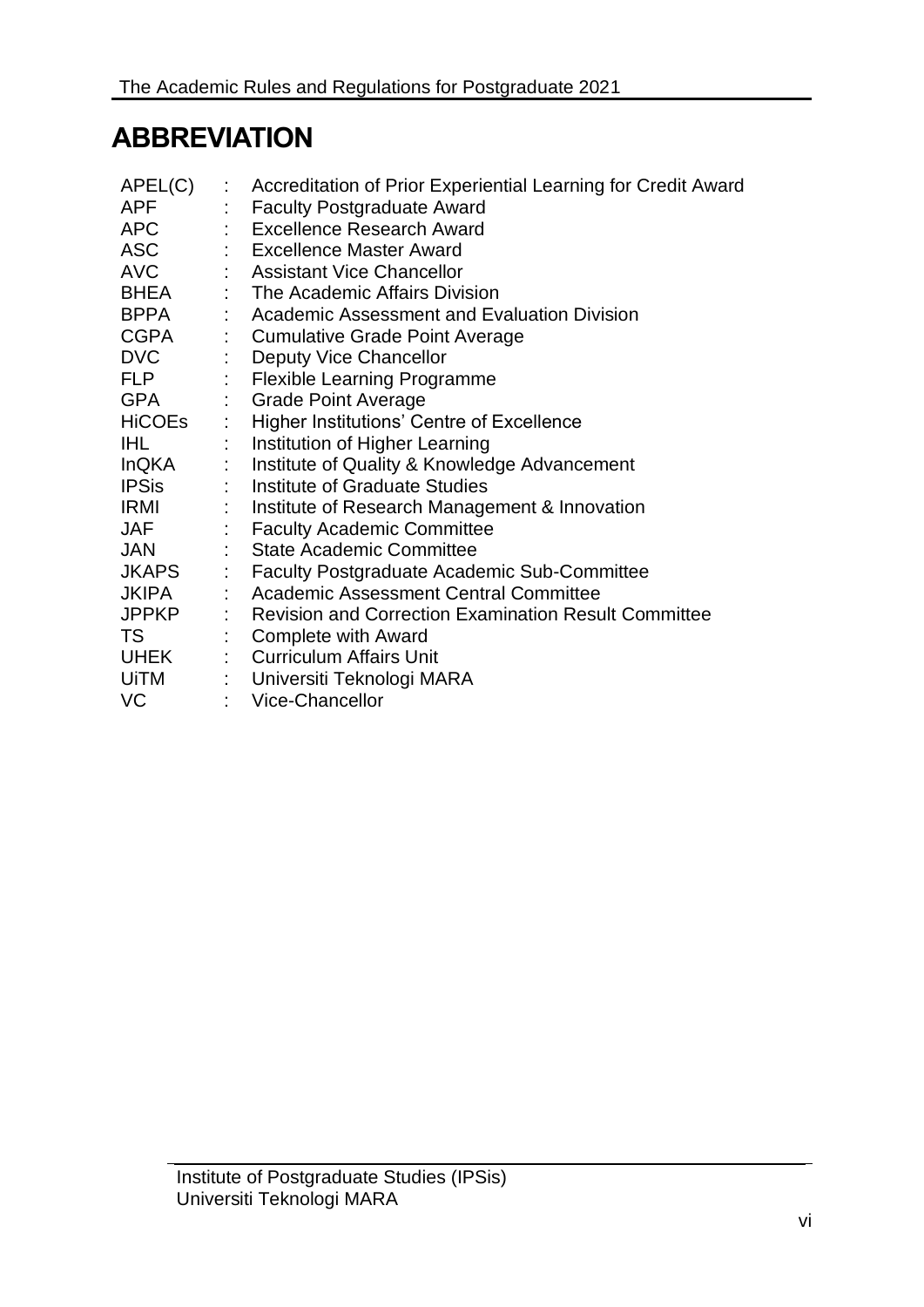# <span id="page-6-0"></span>**PART ONE: DEFINITION**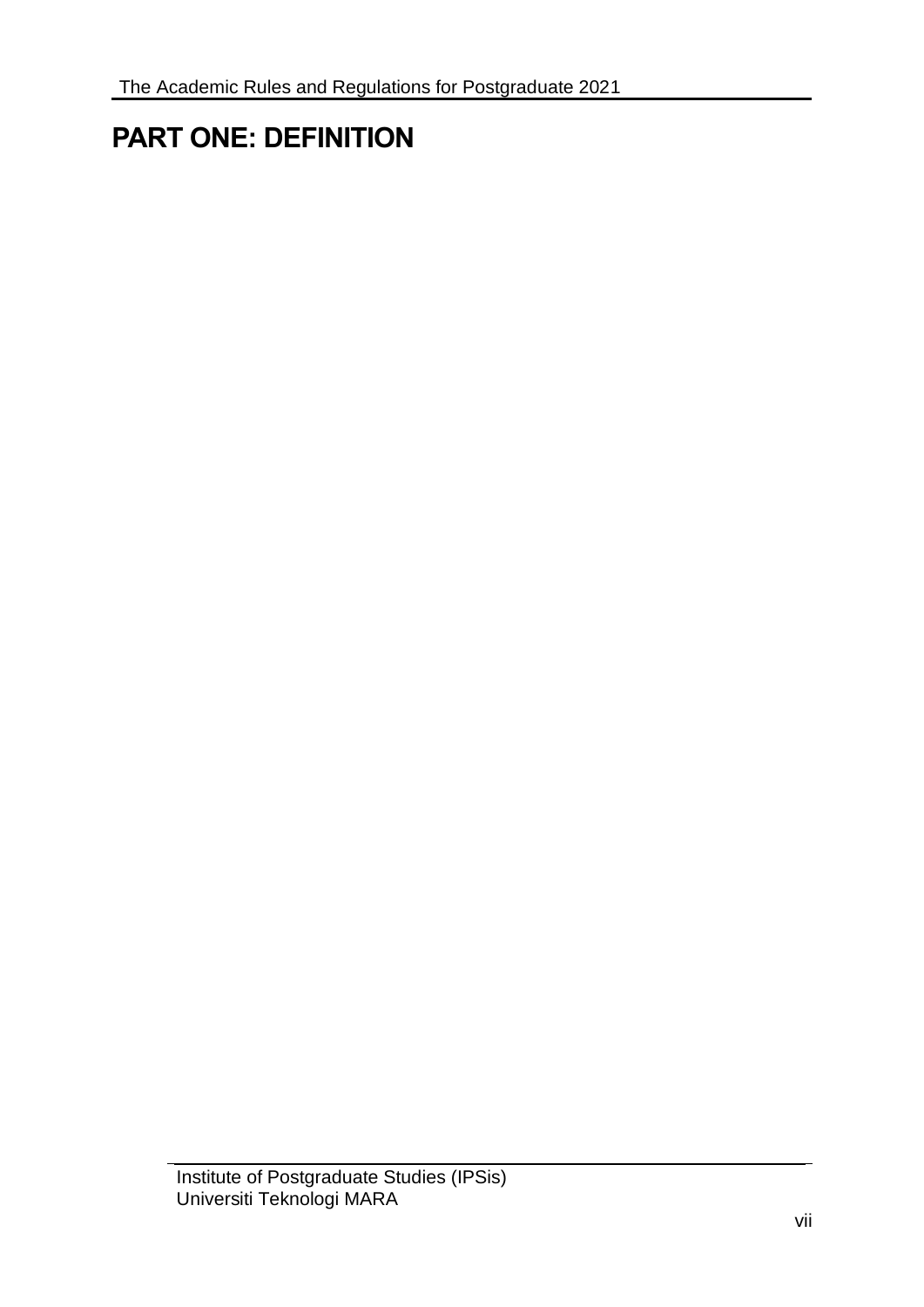- **1.** Academic Assessment Central Committee (JKIPA) Responsible for discussing, deciding, supporting and approving of academic assessment of the university.
- **2.** Academic Centre Academic Centre is an Institute, Academic or Centre established under Section 8(1) Act 173.
- **3.** Academic Conferment Master and Doctoral Degrees are the conferment awarded to students who have fulfilled study programme requirements and have satisfied the conditions stipulated by the University upon the Senate's endorsement.
- **4.** Academic Staff Academic staff appointed by the University that includes Professors, Associate Professors, Senior Lecturers, Lecturers, Assistant Lecturers, and other individuals teaching in the university.
- **5.** Appeal for Remarking of Final Examination Script Appeal for remarking of the final examination script of a particular course that has a final examination.
- **6.** Appeal for Study Extension Appeal for an extension of study duration when the student exceeds the maximum duration of study.
- **7.** Assessment Written or oral test or any evaluation of assignment, written work, laboratory work, workshop, studio and practicum that must be carried out by students for academic status and conferment.
- **8.** Assistant Vice Chancellor College of Study Assistant Vice Chancellor is an academic staff appointed by the Vice Chancellor to lead a College of Study under Section 8(2) Act 173.
- **9.** Audit Course

Courses taken by students that do not contribute to the accumulation of credit units.

# **10.** Awards Awards given to students based on their academic achievements.

# **11.** Bursary

The University's key financial officer who is appointed by the Board of Directors under Section 22 Act 173.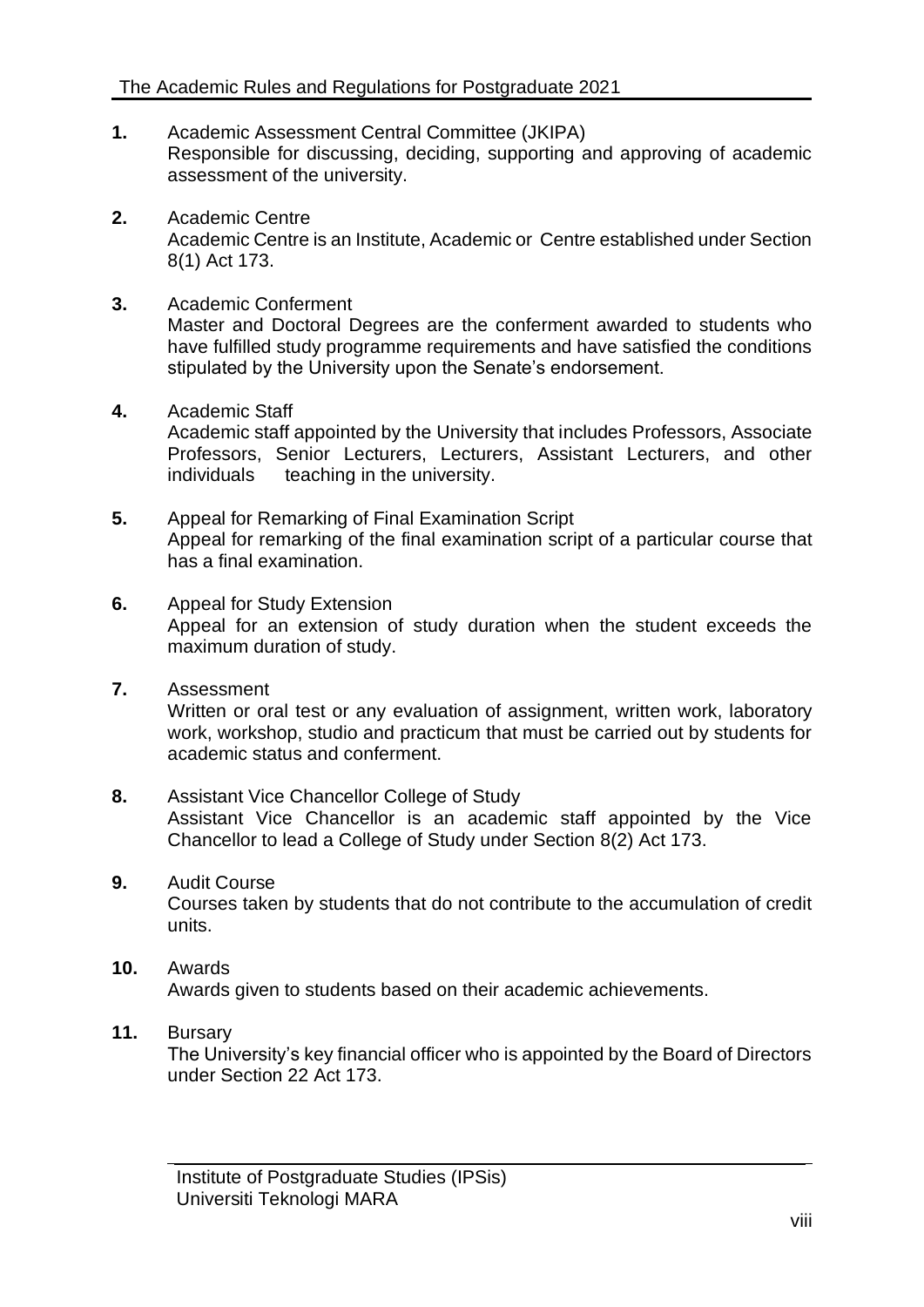- **12.** Branch Academic Committee (JAN) Responsible for managing all programme and academic affairs at UiTM Branch Campus.
- **13.** Candidate One who has applied for academic awards or has been offered a postgraduate study programme in the University.
- **14.** Complete Status Status given to a student who has passed and completed all the academic requirements of the University.
- **15.** Core Courses Compulsory courses that must be taken by students for a particular programme.
- **16.** Course Subject or training programme (in all forms), as listed in the programme structure.
- **17.** Course Registration Slip Statement that lists all the registered courses in a particular semester based on a study plan.
- **18.** Course Status Status given to the student according to the grade obtained by the student.
- **19.** Courses with pre-requisite Courses set by the Faculty/Academic Centre as stated in the course information which need to be fulfilled and passed prior to enrolling in another course.
- **20.** Conspectus

A critical review report submitted by a masters or doctoral candidate which includes and integrates creative works or artefacts as evidence of advanced knowledge and scholarship to address all aspects of masters or doctoral outcomes.

- **21.** Coordinator of Postgraduate Programme An academic staff appointed by the Dean/Head of Academic Centre/Rector to coordinate postgraduate programmes at college/faculty/ academic centre/branch campuses.
- **22.** Coursework Programme The postgraduate programmes with a research component of less than 50 percent.
- **23.** Courses Without Grade Courses in the study plan taken by students with PASS or FAIL status.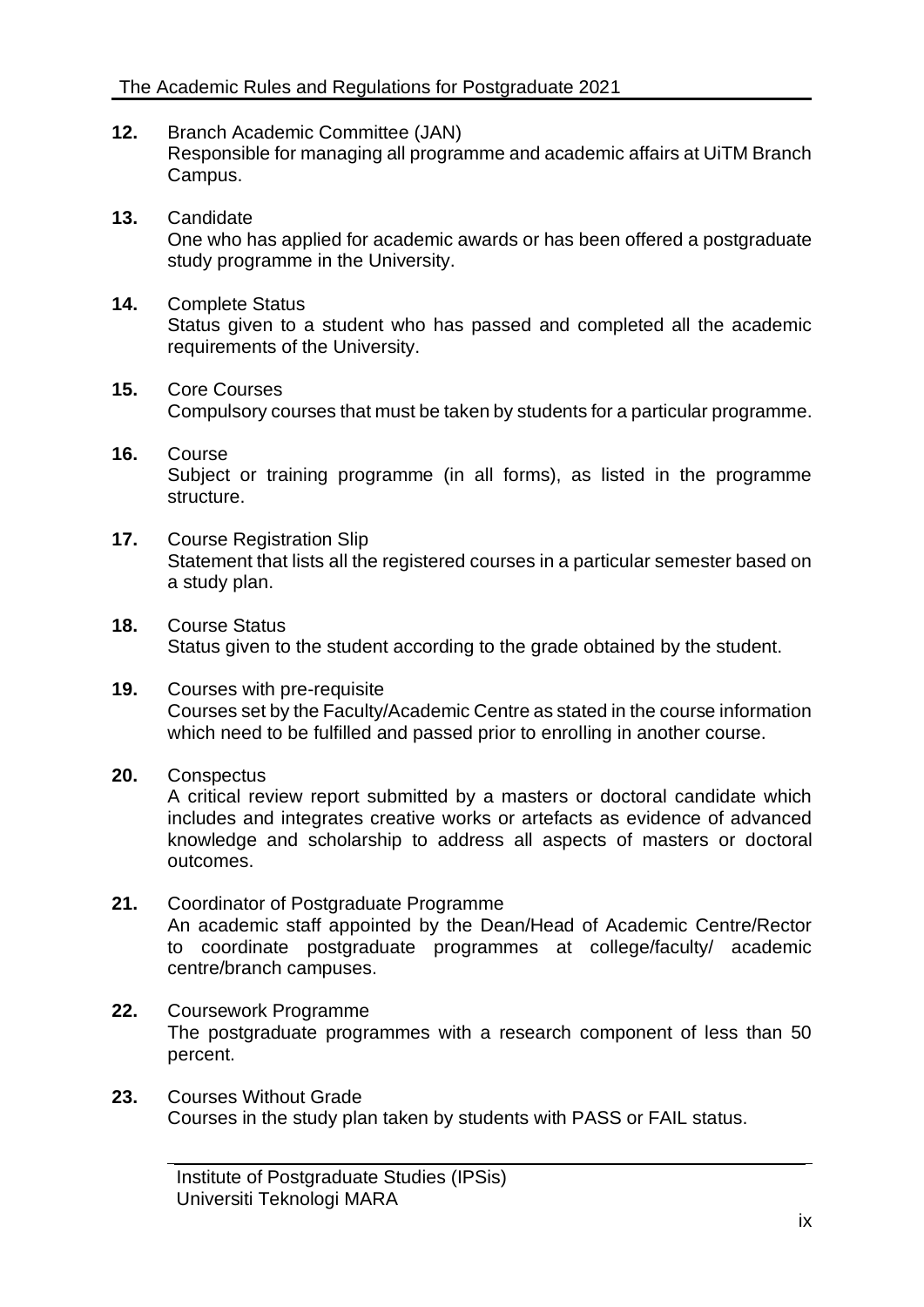# **24.** Credit Exemption

Credit Exemption refers to the credit unit of a study plan that has been waived, determined during the admission process into the programme.

# **25.** Credit Transfer

Process of transferring course credit (horizontal) together with the grade that students have taken in a programme to another programme that led to another award.

# **25.1.** Credit Transfer Among IHL

Credit transfer for an equivalent course obtained from any IHL programme as approved by the respective College/Faculty/Academic Centre/ UiTM Branch Campus.

#### **25.2.** Internal Credit Transfer

Credit Transfer for students who have graduated with a Master's or Doctoral Degree in related fields from this University or whose change of programme have been approved at the same level in this University where all the course grades with the same code or equivalent to the original programme are transferred to the new programme.

#### **25.3.** APEL (C)

The award of credits for the prior experiential learning towards a course in an accredited programme of the University.

**26.** Credit Unit

The value of the load of one (1) credit unit is equivalent to forty (40) learning hours within a fourteen (14) week semester.

**27.** Credit Values

A credit value is the multiplication product of grade value and credit unit.

 $Credit Values = Grade Value \times Credit Unit$ 

# **28.** College of Study

College of Study refers to any academic entities established under Section 8(1) Act 173.

**29.** Cumulative Grade Point Average (CGPA) The cumulative grade point average is the average grade value obtained by a student in all examinations taken and calculated as follows:

> $CGPA =$ Total credit values achieved for all semester Total credit units accumulated for all semester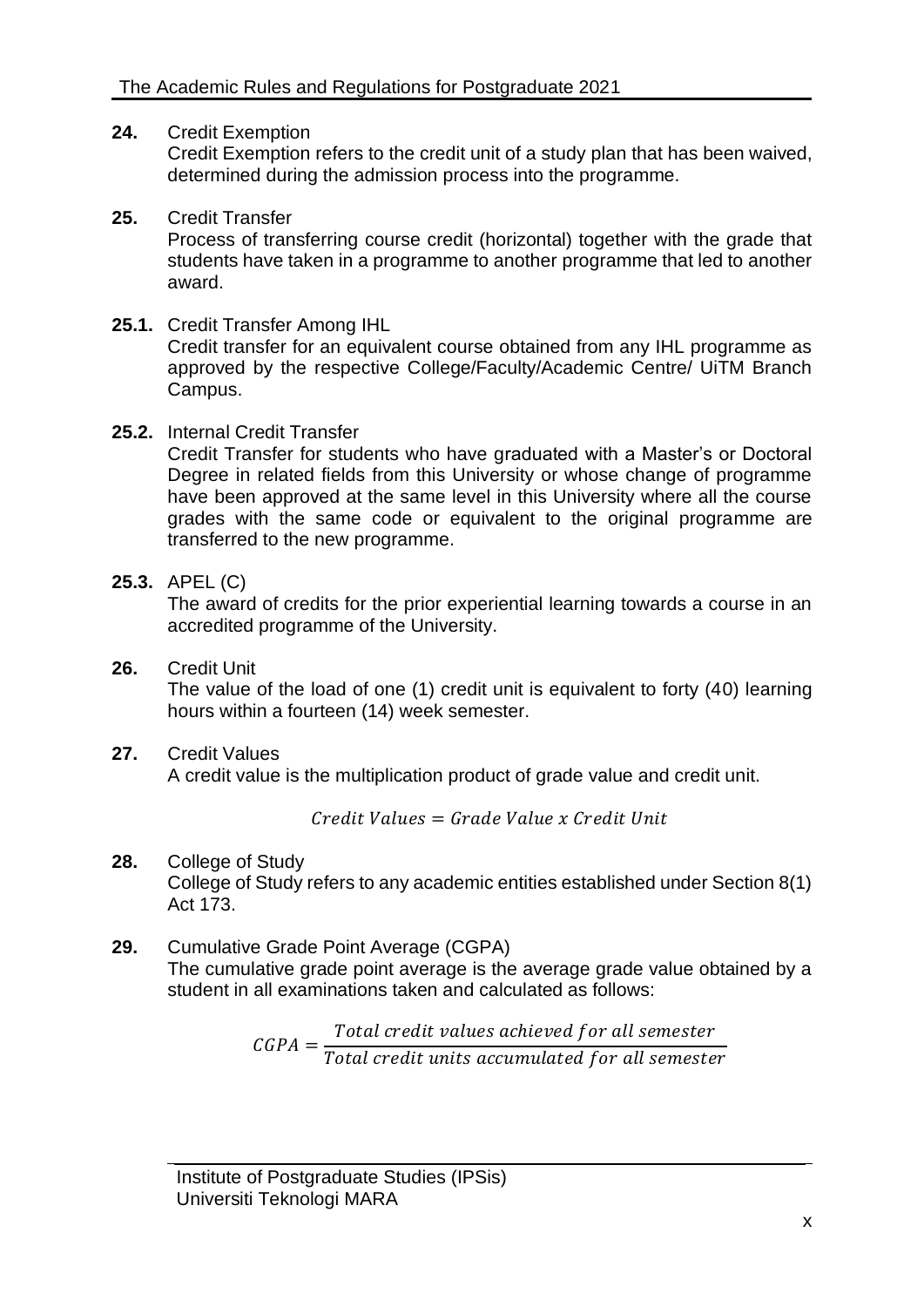- **30.** Dean An academic staff appointed by the Vice Chancellor (VC) under Section 8(2) of Act 173 to head a particular Faculty or Academy.
- **31.** Dean of Postgraduate Studies An academic staff appointed by the Vice Chancellor (VC) under Section 8(2) of Act 173 to head IPSis.
- **32.** Deferment of Registration Permission given to a candidate to defer the registration due to certain reasons.
- **33.** Deferment of Academic Semester Permission given to a student to defer semester due to certain reasons other than health issues.
- **34.** Deputy Dean of Postgraduate Studies Academic staff appointed by the Vice Chancellor (VC) to assist the Dean of IPSis.
- **35.** Deputy Dean of Postgraduate Studies (Faculty) Academic staff appointed by the Deputy Vice Chancellor (Academic & International) to assist the Dean of Faculty.
- **36.** Deputy Vice-Chancellor An officer appointed by the Minister under Section 20(7A) of Act 173.
- **37.** Director / Dean of Academic Centres An academic staff appointed by the Vice Chancellor (VC) to head a particular academic centre under Section 8(2) of Act 173.
- **38.** Disciplinary Action Disciplinary action taken by the University Disciplinary Board against students who have breached the Education Institutions Act (Discipline) 1976 (Act 174).
- **39.** Dissertation The documentation of the original research prepared and submitted by the students in a coursework or mixed-mode programme.
- **40.** Elective Course Non-core courses that students can take as specified in the study plan.
- **41.** Evaluation

Measurement of a student's performance either in a form of examination, dissertation, or academic assignments specified by a particular programme.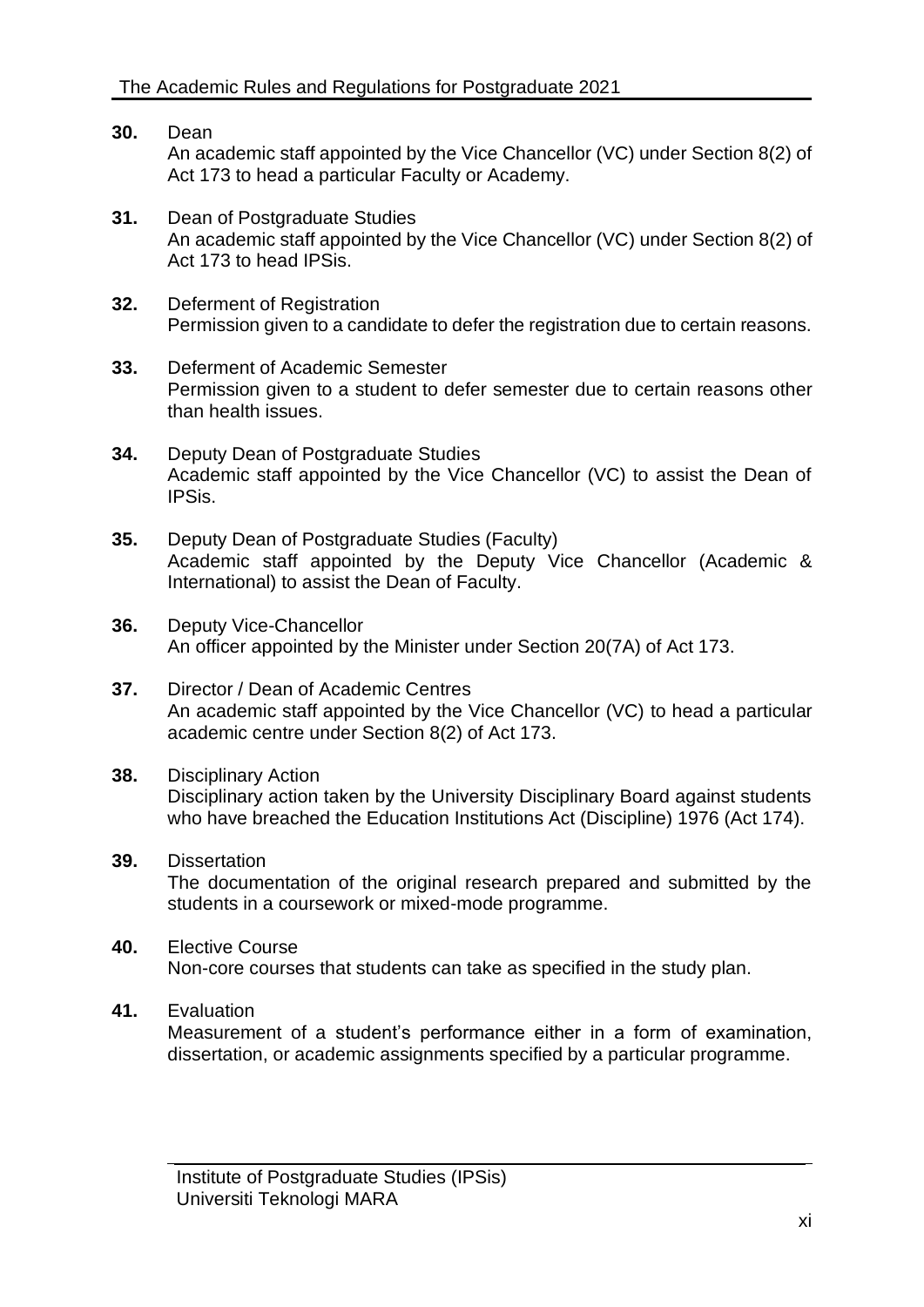- **42.** Examination Result Slip Statement that lists the detailed information of the examination results for a particular semester endorsed by the Senate.
- **43.** Examination Attendance Slip Statement that lists all registered courses and allows a student to sit for examination in a particular semester.
- **44.** Examiners
- **44.1.** Internal Examiner Panel of experts from the University who are appointed by the University to examine student's project report / dissertation / conspectus / thesis.
- **44.2.** External Examiner Panel of experts from other IHL or industry who are appointed by the University to examine students' project report / dissertation / conspectus / thesis.
- **45.** Faculty Any academic entity established under Section 8(1) of Act 173.
- **46.** Faculty Academic Committee (JAF) Responsible for managing all programmes and academic affairs at the College/Faculty/ Academic Centre.
- **47.** Faculty Postgraduate Academic Sub-Committee (JKAPS) Responsible for managing the postgraduate programmes and academic affairs at College/Faculty/Academic Centre/UiTM Branch campus.
- **48.** Fees Charges specified by the University.
- **49.** Grade A value in the form of alphabet to indicate student's performance in a course.
- **50.** Grade Point Average (GPA) Grade Point Average is the achievement value of a student in a particular semester and is calculated as follows:

 $GPA =$ Total registered credit values in particular semester Total credit units accumulated in particular semesters

**51.** Grade Value

Grade values are numerical values awarded as an indication of students' performances in a particular course.

Institute of Postgraduate Studies (IPSis) Universiti Teknologi MARA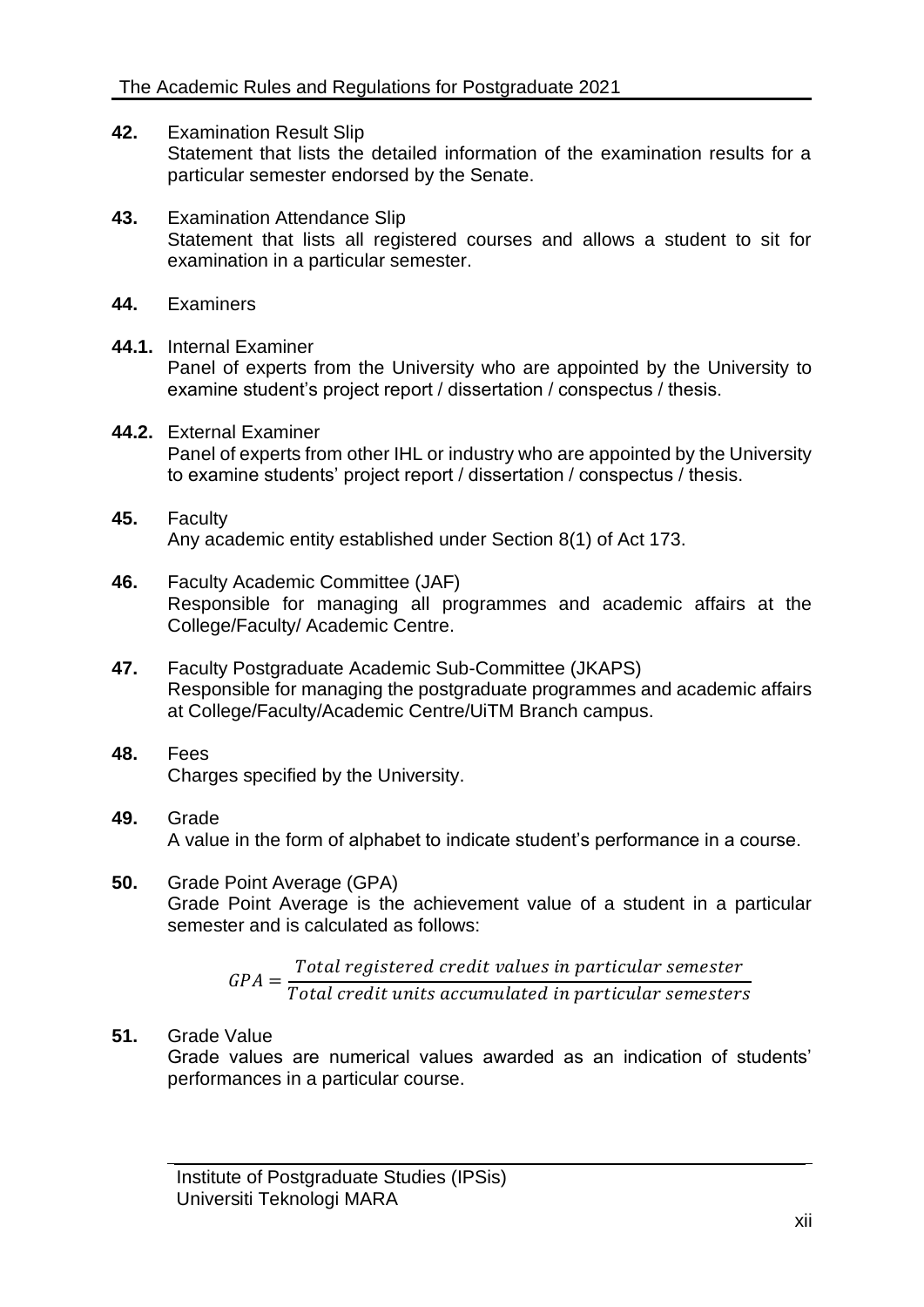- **52.** Head of Academic Centre An academic staff appointed by the VC to head a particular academic centre under Section 8(2) of Act 173.
- **53.** Head of Centre for Postgraduate Studies An academic staff appointed by the Deputy Vice-Chancellor (Academic and International) to head the centre of postgraduate studies at the College/Faculty/ Academic Centre/UiTM Branch Campus.
- **54.** Head of Postgraduate Studies An academic staff appointed by the Deputy Vice-Chancellor (Academic and International) to head the respective departments/units in IPSis.
- **55.** Incomplete (TL) Status The status given to the students who have not submitted their complete project report/dissertation/conspectus/thesis after project presentation/viva voce within the stipulated time of current semester.
- **56.** Institute of Postgraduate Studies (IPSis) An institute responsible to administer all affairs pertaining to postgraduate studies.
- **57.** Institutions of Higher Learning (IHL) All Institutions of Higher Learning other than the University.
- **58.** Mixed Mode Programme The postgraduate programmes with at least a 50 percent research component.
- **59.** Modes of Study Modes of study offered by the University are:
- **59.1.** Full-time Mode of study in which the duration is as stipulated in the programme structure.
- **59.2.** Part-time Mode of study in which the duration is longer than the full-time mode as stipulated in the programme structure.
- **59.3.** Flexible Learning Programme (FLP) FLP allows students to decide the time, place, and learning methods that are compatible with their needs and interests. This is an integrated programme designed for students who are interested in enhancing their careers.
- **60.** Plagiarism

Copying of work and/or ideas of others as stated in UiTM Plagiarism Policy either from printed or electronic media without acknowledging the source.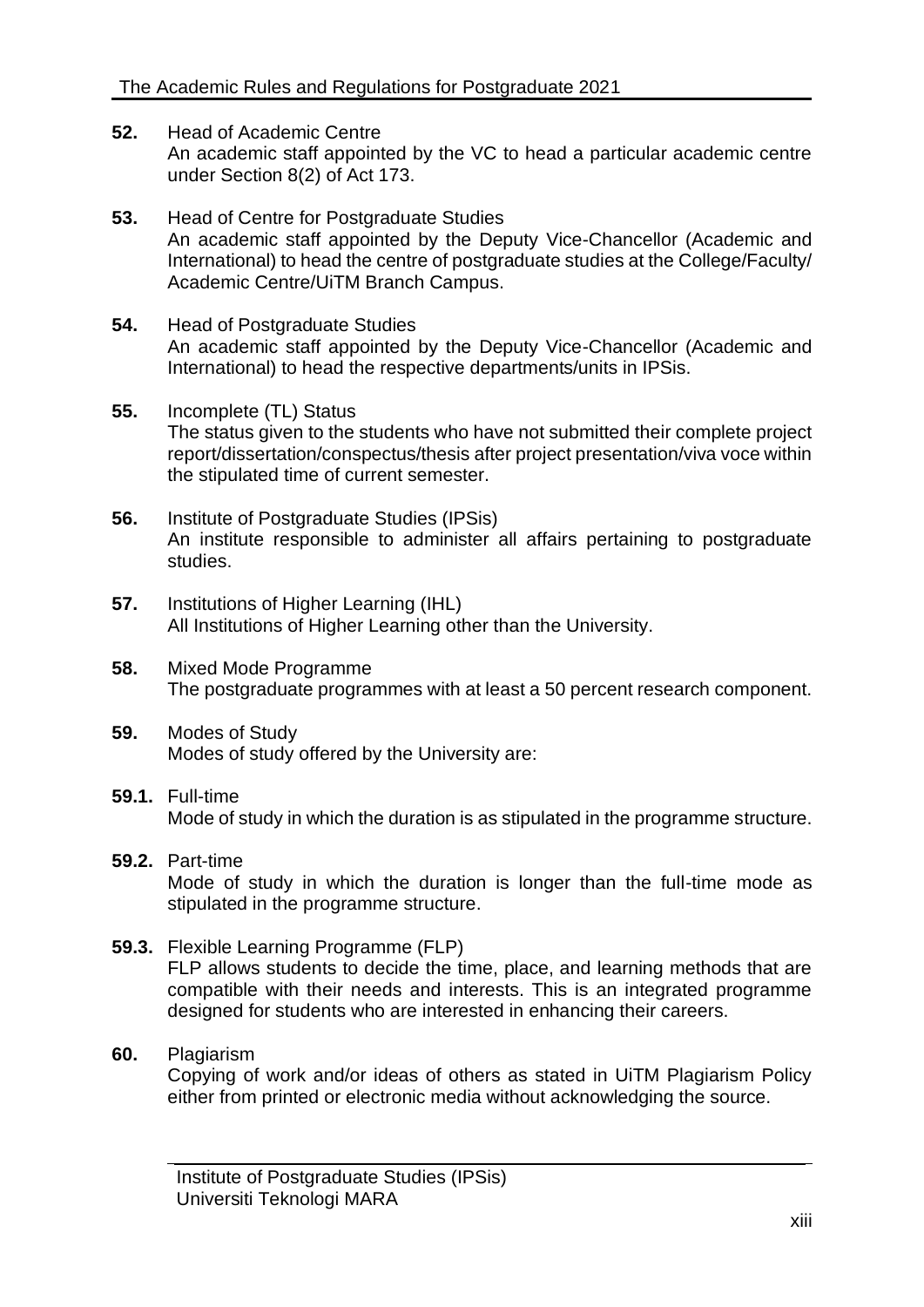- **61.** Postgraduate Studies Programme Academic programme set by the University to confer for a Master's or Doctoral Degree.
- **62.** Probation A status given to a student whose performance is not satisfactory.
- **63.** Programme Structure The composition and classification of courses (Core, Non-core and Elective) in a coursework or mixed-mode programme.

#### **64.** Project Report

The documentation of the research component prepared and submitted by the students in a coursework or mixed mode programme.

#### **65.** Rector

The Rector is an academic staff appointed by the Minister under Section 7(2) of Act 173 to act as the Management and Academic Chief of a UiTM branch campus.

#### **66.** Registrar

The Registrar is the key officer of the University's Registrar office who is appointed by the University Board of Directors under Section 21 of Act 173.

**67.** Revocation of Student's Status A status given to a student who fails to register and pay tuition fee.

# **68.** Semester

An academic session determined by the University according to the guidelines set by the Ministry.

# **69.** Senate

University Senate established under Section 16A of Act 173 to provide advisory services to the University Board of Directors on all academic affairs of the University.

# **70.** Special Leave

Leave applied by students due to health-related reasons with the approval of JKAPS.

# **71.** Student

An individual who has registered with the University to enrol in a postgraduate programme, has paid the tuition fees and registered for courses.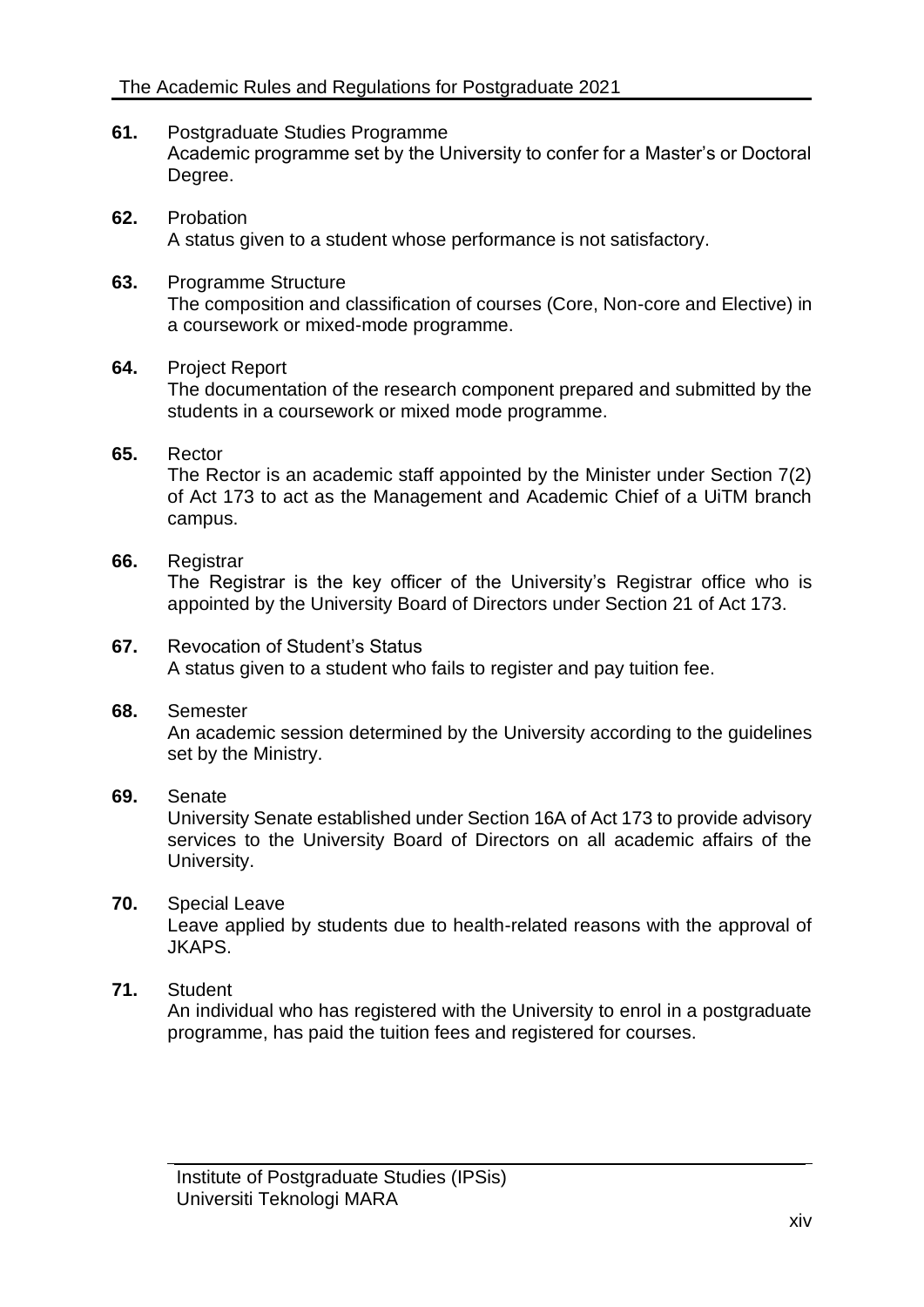- **72.** Student Disciplinary Board Student Disciplinary Board established under Section 5(1) of the Education Institutions Act (Discipline) 1976 (Act 174) to manage the hearing of student disciplinary cases.
- **73.** Study Plan

List of courses set by the programme for every semester for the purpose of conferment of a Master's or Doctoral Degree. The courses listed are based on the minimum duration of study.

**74.** Supervisor

#### **74.1.** Main Supervisor

An academician who has been appointed by the University to supervise student's research activities.

**74.2.** Co-Supervisor:

An academician or expert from industry who has been appointed by the University to be part of the supervisory committee.

**75.** Suspension of Study

Penalty by the University Disciplinary Board that disallows students from resuming their study for a specified period.

**76.** Temporary Suspension of Study

Temporary suspension status is imposed on:

- a) Students who fail to attend a University Disciplinary Board hearing for a disciplinary offence after being summoned verbally and in writing.
- b) Students who fail to pay any penalty or damages as stipulated by the University Disciplinary Board within a specified period.
- **77.** The University Board of Directors

The University Board of Directors consists of members appointed by the Minister under section 13 of Act 173.

- **78.** Thesis The documentation of the original research prepared and submitted by the students in a coursework or mixed mode programme.
- **79.** Transcript Official statement printed by the University that lists the students' detailed examination results for all courses taken throughout the duration of study.
- **80.** UiTM Branch Campus UiTM Branch Campus is a branch of the University established under Section 7(2) Act 173.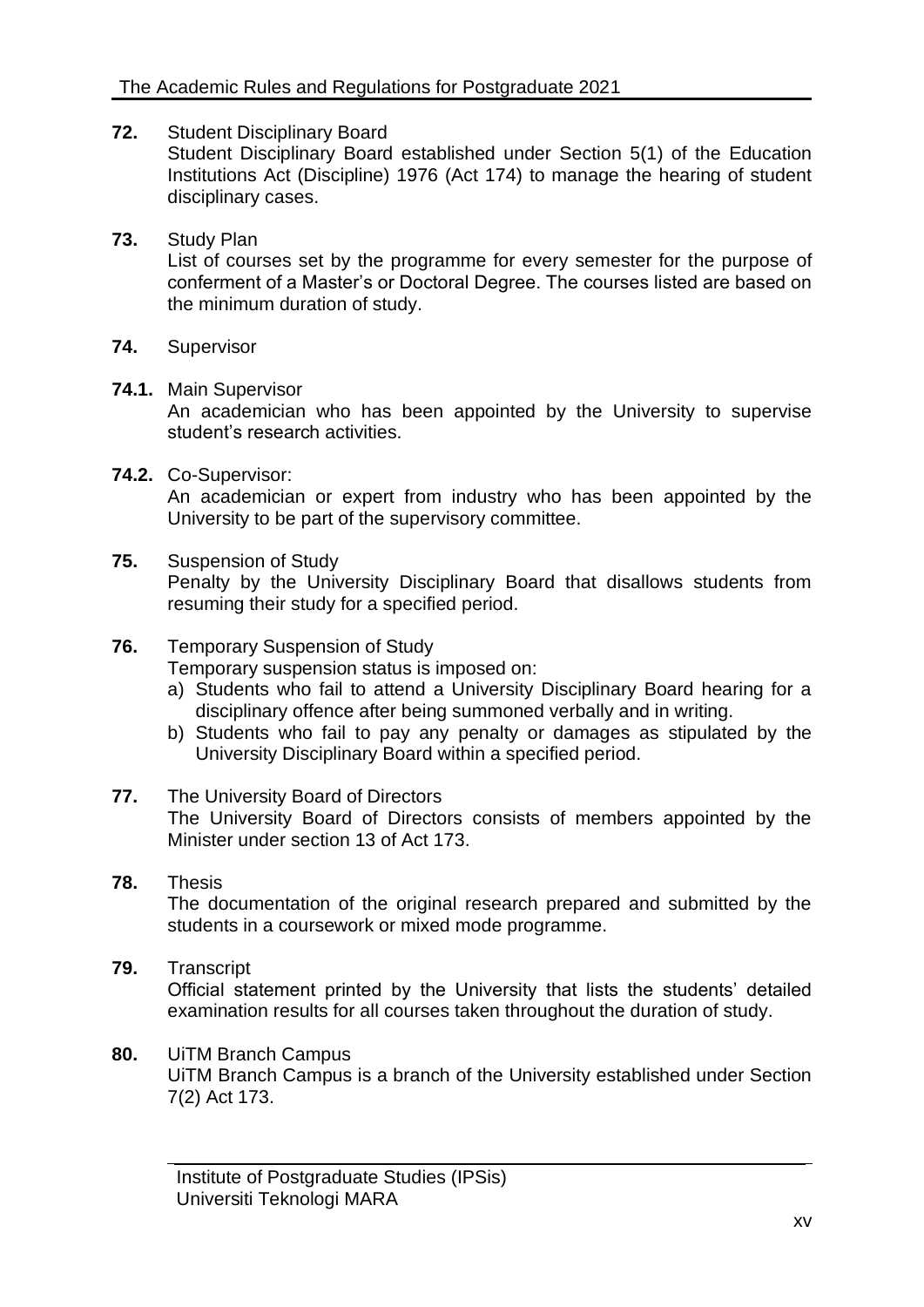# **81.** University

University refers to Universiti Teknologi MARA (UiTM) established under the Universiti Teknologi MARA Act 1976, Universiti Teknologi MARA 1976 (Act 173) Amended in 2006.

#### **82.** Vice Chancellor

The Vice-Chancellor is appointed by the Minister to act as the University's Chief Executive under Section 20 of Act 173.

#### **83.** Viva voce

Oral presentation by students to defend their dissertation/thesis/conspectus to a panel of examiners.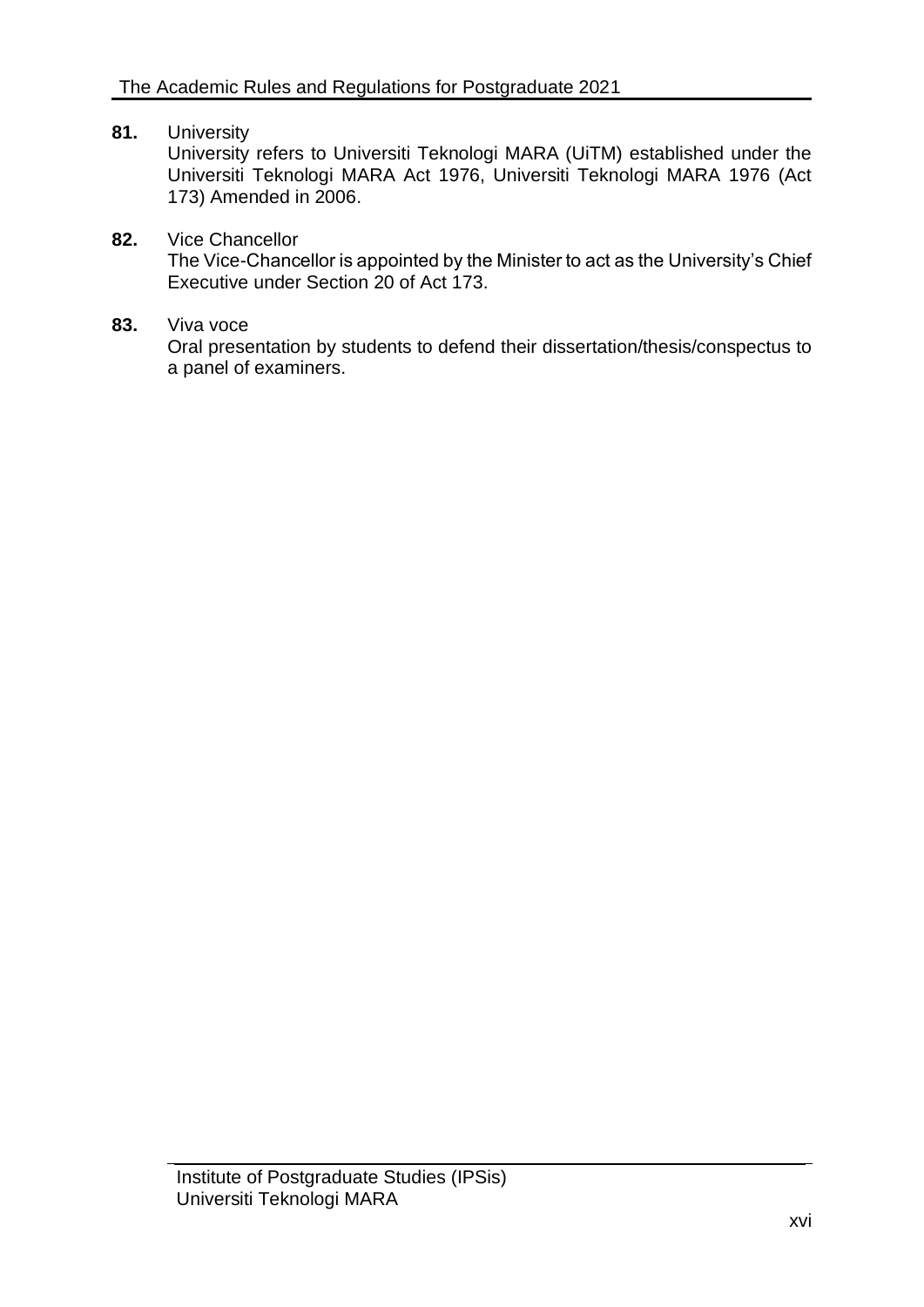# <span id="page-16-0"></span>**PART TWO: REGULATIONS & PROCEDURES**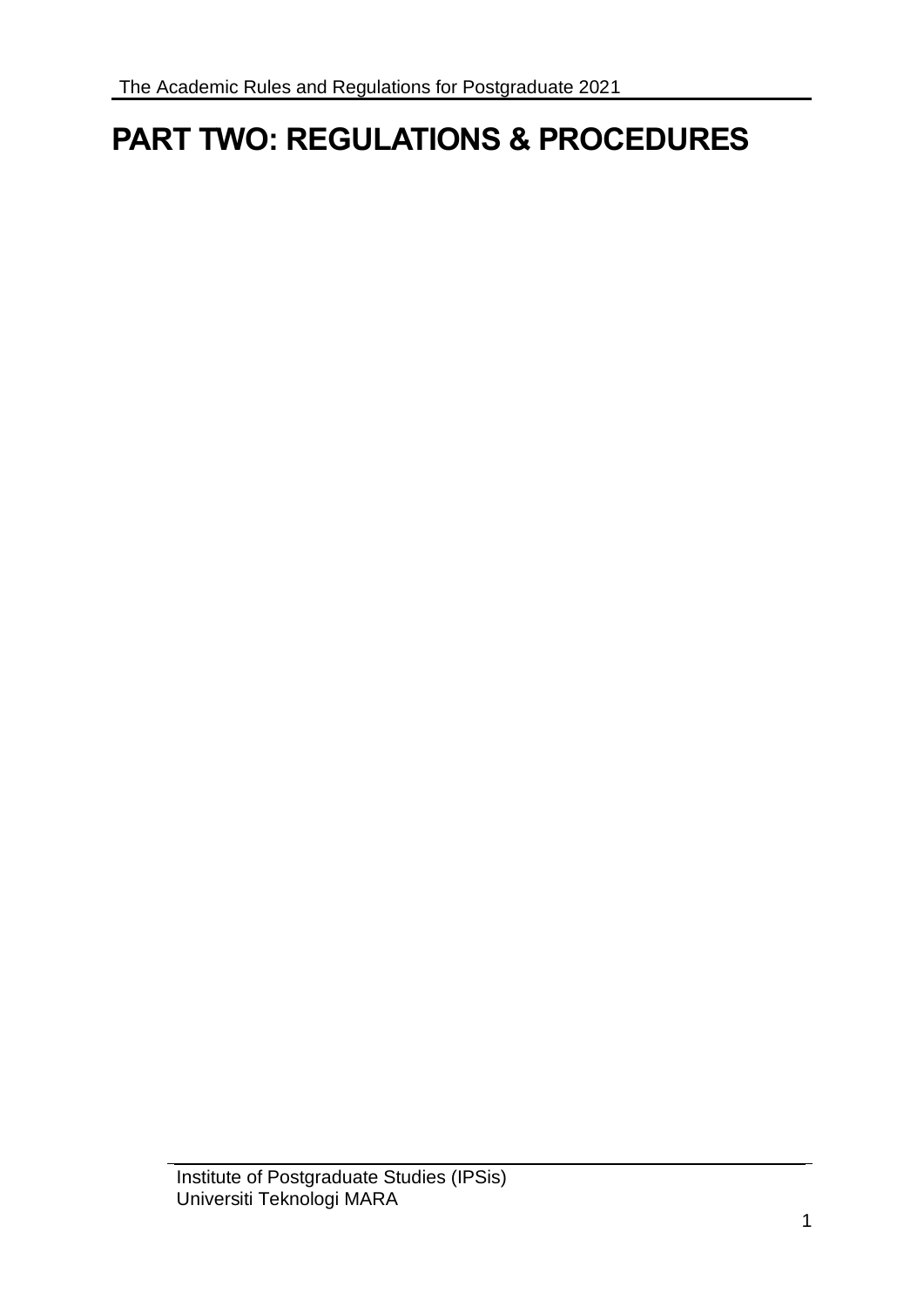# <span id="page-17-0"></span>**1 THE BODY GOVERNING THE POLICIES**

# <span id="page-17-1"></span>**1.1 Senate**

Responsible for advising, endorsing and making decisions on academic affairs of the University. The Senate Committee comprises:

| Chair                   | Vice-Chancellor                                                                                                                                                                                                                                                                                                                                                                                                                                                                 |
|-------------------------|---------------------------------------------------------------------------------------------------------------------------------------------------------------------------------------------------------------------------------------------------------------------------------------------------------------------------------------------------------------------------------------------------------------------------------------------------------------------------------|
| <b>Substitute Chair</b> | <b>Deputy Vice-Chancellor</b>                                                                                                                                                                                                                                                                                                                                                                                                                                                   |
| <b>Members</b>          | All Deputy Vice-Chancellors.<br>Ð<br>All Deans/Heads of Academic Centre.<br>iii) Three (3) Rectors appointed by the Vice-Chancellor.<br>iv) Other Rectors are appointed as representative<br>members.<br>v) Three (3) senior members of the University's<br>academic staff (appointed by the University Board of<br>Directors) for a period of two (2) years under Section<br>16A (2) (e), Act 173.<br>vi) Two (2) student representatives appointed by the<br>Vice-Chancellor. |
| Secretary               | Registrar                                                                                                                                                                                                                                                                                                                                                                                                                                                                       |
| Secretariat             | <b>Academic Affairs Division</b>                                                                                                                                                                                                                                                                                                                                                                                                                                                |

# <span id="page-17-2"></span>**1.2 Academic Assessment Central Committee (JKIPA)**

Responsible for discussing, making decision, supporting and approving academic assessment of the University. JKIPA Committee members are appointed by the Vice-Chancellor and comprises:

| Chair                   | Deputy Vice-Chancellor (Academic & International)                                                                                                                                                                                                                                                                                                                                                                |
|-------------------------|------------------------------------------------------------------------------------------------------------------------------------------------------------------------------------------------------------------------------------------------------------------------------------------------------------------------------------------------------------------------------------------------------------------|
| <b>Substitute Chair</b> | Senate members appointed by the Chair                                                                                                                                                                                                                                                                                                                                                                            |
| <b>Members</b>          | All Deans/Rectors/Head of Academic Centre<br>I)<br>Director of Academic Affairs Division<br>ii)<br>iii) Director of the Institute of Continuing Education and<br>Professional Studies (iCEPS)<br>iv) Director of the Centre of Foundation Studies<br>v) Chairman of Revision and Correction Examination<br><b>Result Committee (JPPKP)</b><br>vi) Director of Higher Institution Centre of Excellence<br>(HICoE) |
| <b>Invited Members</b>  | Assistant Vice-Chancellor of Research & Innovation<br>i).<br>Assistant Vice-Chancellor of InQKA<br>ii)<br>iii) Director of Curriculum Affairs Unit (UHEK)<br>iv) Director of Co-Curriculum Centre<br>Director of Pusat Pra Pendidikan Tinggi (PPT)<br>V)                                                                                                                                                         |
| Secretary               | Dean of IPSis/Director of Assessment and Evaluation<br>Development Unit (BPPA)                                                                                                                                                                                                                                                                                                                                   |
| Secretariat             | <b>IPSis/BPPA</b>                                                                                                                                                                                                                                                                                                                                                                                                |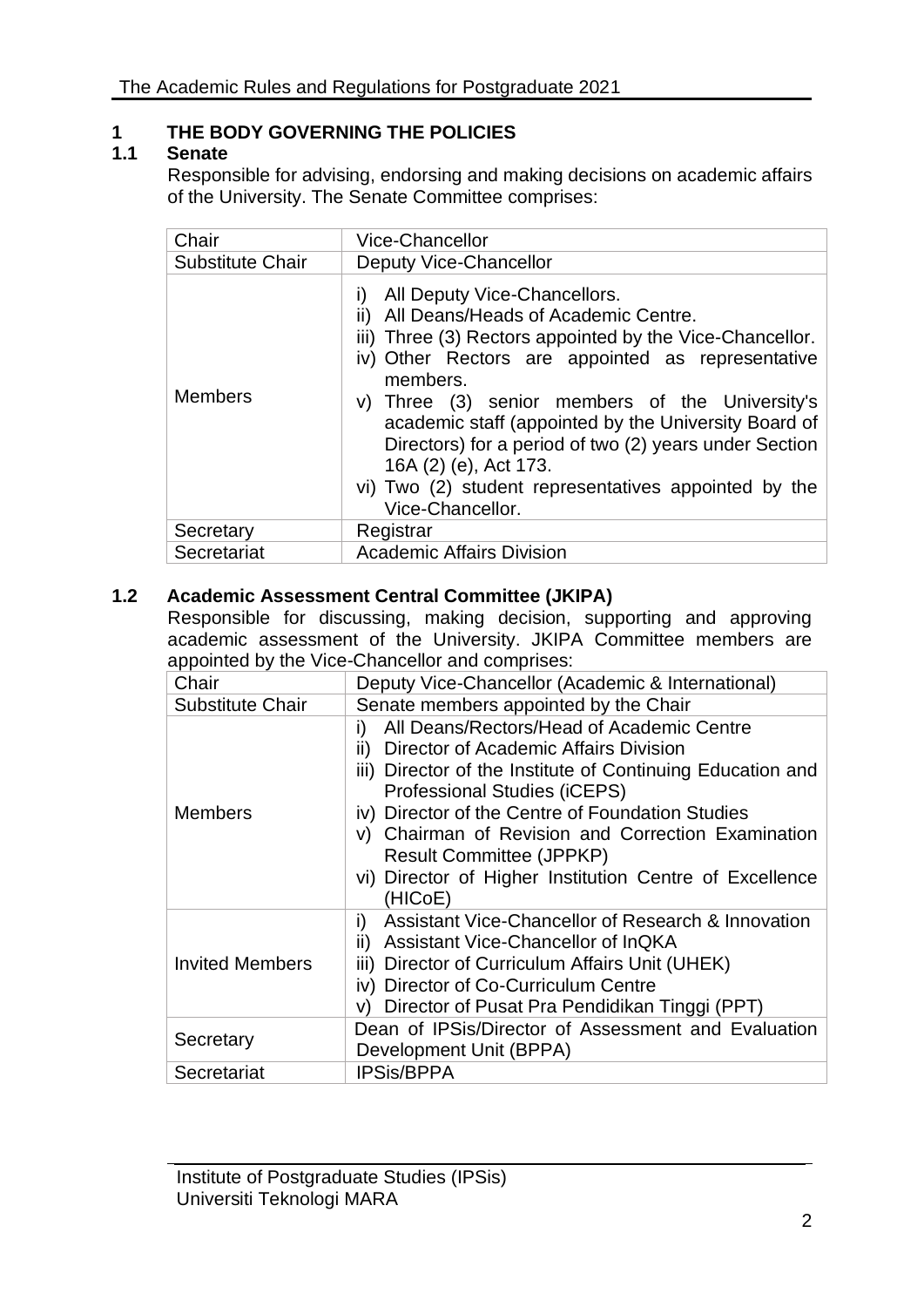# <span id="page-18-0"></span>**1.3 Revision and Correction Examination Result Committee (JPPKP)**

Responsible for examining and deciding on each case of correction and update of examination results submitted by the Faculty Academic Committee (JAF), Branch Academic Committee (JAN) and Centre of Foundation Studies Academic Committee (JAP) and report to the University Academic Assessment Main Committee (JKIPA) for approval and validation. JPPKP Committee members are appointed by the Deputy Vice-Chancellor (Academic & International) and comprises:

| Chair                     | Professor appointed by Senate                                                                                                                                                                                                                           |
|---------------------------|---------------------------------------------------------------------------------------------------------------------------------------------------------------------------------------------------------------------------------------------------------|
| Substitute<br>Chair       | Any Professor appointed by Senate                                                                                                                                                                                                                       |
| <b>Members</b>            | i)<br>Director of Academic Development<br>ii)<br>Four (4) members comprises of Professor/Associate<br>Professor<br>iii)<br>Dean of Institute of Postgraduate Studies (IPSis)<br>iv)<br>Director of Assessment and Evaluation Development<br>Unit (BPPA) |
| Invited<br><b>Members</b> | Assistant Vice-Chancellor of InQKA<br>vi)<br>vii)<br>Director of Curriculum Affairs Unit (UHEK)<br>viii)<br>Director of Co-Curriculum Centre<br>Director of Pusat Pra Pendidikan Tinggi (PPT)<br>$\mathsf{ix}$                                          |
| Secretary                 | Registrar/Senior Assistant Registrar/Assistant<br>Deputy<br>Registrar (IPSis/BPPA) (whichever is higher)                                                                                                                                                |
| Secretariat               | <b>IPSis/BPPA</b>                                                                                                                                                                                                                                       |

# <span id="page-18-1"></span>**1.4 College Academic Committee (JAKP)**

Responsible for managing all programme and academic affairs at the College of Study. JAKP Committee members appointed by the Assistant Vice Chancellor (AVC) and comprises:

| Chair               | <b>Assistant Vice Chancellor</b>                                                                                                                                                                                                                                                                                                                                                              |
|---------------------|-----------------------------------------------------------------------------------------------------------------------------------------------------------------------------------------------------------------------------------------------------------------------------------------------------------------------------------------------------------------------------------------------|
| Substitute<br>Chair | A Dean appointed by the AVC                                                                                                                                                                                                                                                                                                                                                                   |
| Member              | All Deans<br>i)<br>All Head of the Centre of Studies<br>II)<br>iii)<br>Minimum of four (4) members comprises Professor/<br>Associate Professor/Senior Lecturer<br>that<br>are<br>appointed by the Deputy Vice Chancellor (Academic<br>& International) for a period of two (2) years.<br>Coordinators appointed by Deputy Vice Chancellor<br>iv)<br>(Academic & International) (if necessary) |
| Secretary           | Senior Deputy Registrar/Deputy Registrar/Senior Assistant<br>Registrar/Assistant Registrar (whichever is higher)                                                                                                                                                                                                                                                                              |
| Secretariat         | Academic Office of the College of Study                                                                                                                                                                                                                                                                                                                                                       |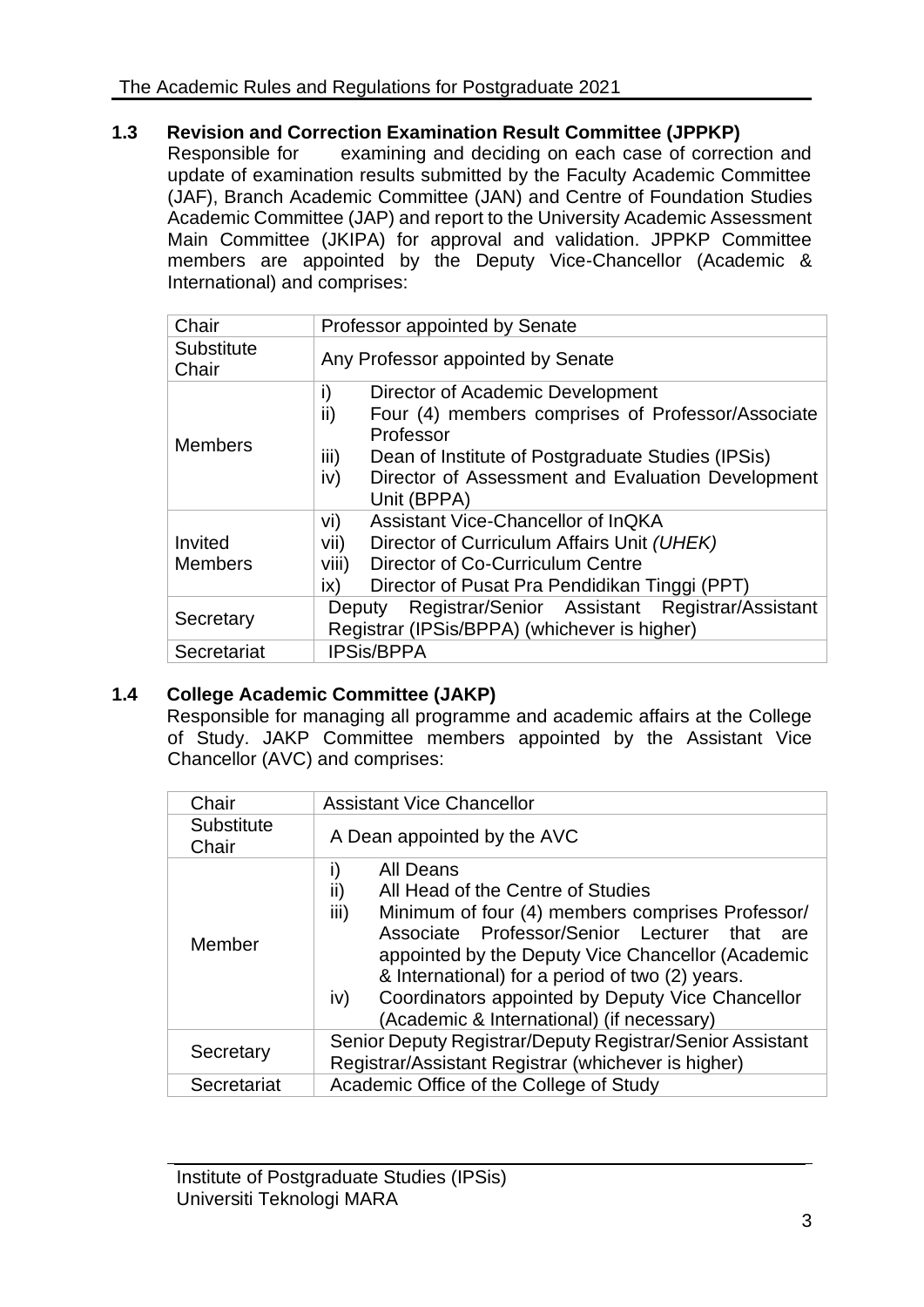# <span id="page-19-0"></span>**1.5 Faculty Academic Committee (JAF)**

Responsible for managing all programme and academic affairs at the Faculty/Academic Centre. JAF Committee members appointed by the Dean of Faculty and comprises:

| Chair               | Dean                                                                                                                                                                                                                                                                 |
|---------------------|----------------------------------------------------------------------------------------------------------------------------------------------------------------------------------------------------------------------------------------------------------------------|
| Substitute<br>Chair | A Deputy Dean appointed by the Dean                                                                                                                                                                                                                                  |
| Member              | All Deputy Deans<br>V)<br>All Head of the Centre of Studies<br>vi)<br>vii)<br>All Programme Coordinators<br>viii)<br>Minimum of four (4) members comprises Professor/<br>Associate Professor/Senior Lecturer that<br>are<br>appointed for a period of two (2) years. |
| Secretary           | Senior Deputy Registrar/Deputy Registrar/Senior Assistant<br>Registrar/Assistant Registrar (whichever is higher)                                                                                                                                                     |
| Secretariat         | <b>Faculty's Academic Affairs Division</b>                                                                                                                                                                                                                           |

# <span id="page-19-1"></span>**1.6 Branch Academic Committee (JAN)**

Responsible for managing all programme and academic affairs at UiTM Branch campus. JAN Committee members are appointed by the Rector and comprise:

| Chair               | Rector                                                                                                                                                                                                                                                                        |
|---------------------|-------------------------------------------------------------------------------------------------------------------------------------------------------------------------------------------------------------------------------------------------------------------------------|
| Substitute<br>Chair | A Deputy Rector appointed by the Rector                                                                                                                                                                                                                                       |
| Member              | All Deputy Rector and Assistant Rector<br>I)<br>ii) All Head of the Centre of Studies<br>iii) All Curriculum Coordinators<br>iv) Maximum of three (3) members comprises<br>Professor/Associate Professor/Senior Lecturer that<br>are appointed for a period of two (2) years. |
| Secretary           | Deputy Registrar/Deputy Registrar/Senior<br>Senior<br>Assistant Registrar/Assistant Registrar (whichever is<br>higher)                                                                                                                                                        |
| Secretariat         | <b>UITM Branch's Academic Affairs Division</b>                                                                                                                                                                                                                                |

# <span id="page-19-2"></span>**1.7 Faculty Postgraduate Academic Sub-Committee (JKAPS)**

Responsible for managing the postgraduate programme and academic affairs at Faculty/Academic Centre/UiTM Branch Campus. JKAPS Sub-committee members are appointed by the Faculty Dean/Academic Centre/UiTM Branch Campus and comprise :

| Chair      | Dean/Rector/Head of Academic Centre                |
|------------|----------------------------------------------------|
| Substitute | Deputy Dean/Deputy Rector/Deputy Director/The Most |
| Chair      | <b>Senior Academic Staff</b>                       |
| Member     | i) Head of Postgraduate Studies                    |

Institute of Postgraduate Studies (IPSis) Universiti Teknologi MARA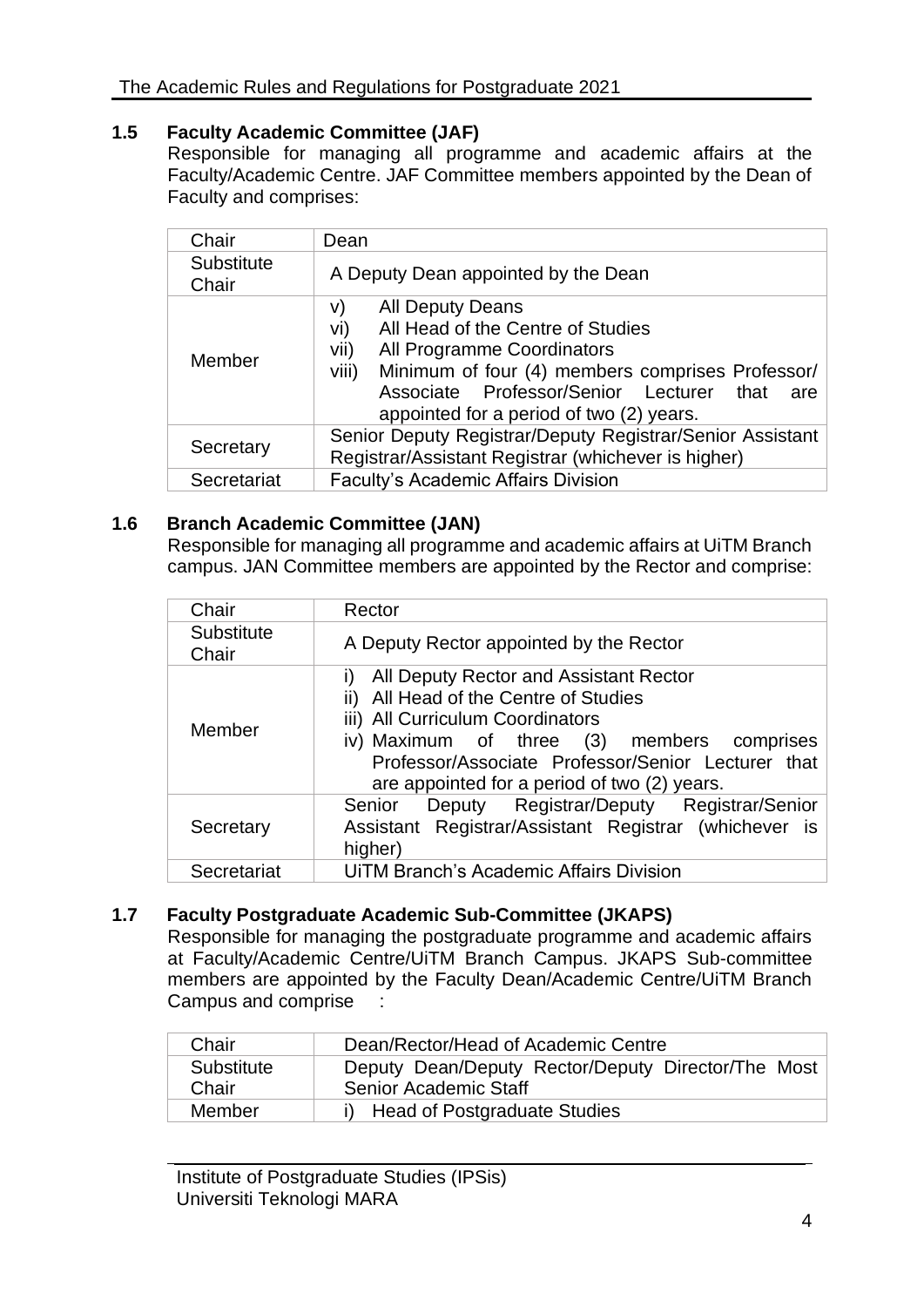|             | ii) Postgraduate Coordinator(s)                        |
|-------------|--------------------------------------------------------|
|             | iii) Three (3) most Senior Academic Staff who possess  |
|             | experience in research and supervision in the faculty. |
|             | Senior Assistant Registrar/Assistant Registrar         |
| Secretary   | (Academic)/Executive Officer (Academic) (whichever is  |
|             | higher)                                                |
| Secretariat | Faculty's Academic Office                              |
|             |                                                        |

# <span id="page-20-0"></span>**2 REGISTRATION**

# <span id="page-20-1"></span>**2.1 Student Registration**

- a) New postgraduate students are required to register on the stipulated date of student registration.
- b) Student's status will be withdrawn if he or she does not register within fourteen (14) days including weekends from the date of registration.
- c) Returning students are required to register every semester within the stipulated date.

# <span id="page-20-2"></span>**2.2 Deferment of Registration**

Successful candidates may consider deferring their registration. Applications can be made online via IPSis website. Deferment of Registration is only allowed once for new students only. Candidates will receive a new offer letter and are required to register in the following semester intake.

# <span id="page-20-3"></span>**2.3 Course Registration**

Students must register for courses according to their study plan (part-time or full-time) within the stipulated time as stated in the Postgraduate Academic Calendar.

# <span id="page-20-4"></span>**2.4 Add and Drop of Courses**

Add and drop of courses must be done within the stipulated time as stated in the Postgraduate Academic Calendar.

# <span id="page-20-5"></span>**2.5 Credit Transfer**

- a) Only horizontal Credit Transfer can be made by Postgraduate courses.
- b) The minimum grade that can be considered for credit transfer is B or equivalent.
- c) Students may apply for credit transfer for the credit units earned from courses that are equivalent to the respective courses in the University or other IHL.
- d) Applications for credit transfer of any course must have at least 80% equivalent or similar in content with the related course at the University.
- e) Credit Transfer courses are applicable for accredited programmes only.
- f) Students who have failed or did not graduate or dismissed from the postgraduate programme in the University or other IHL will not be considered for credit transfer.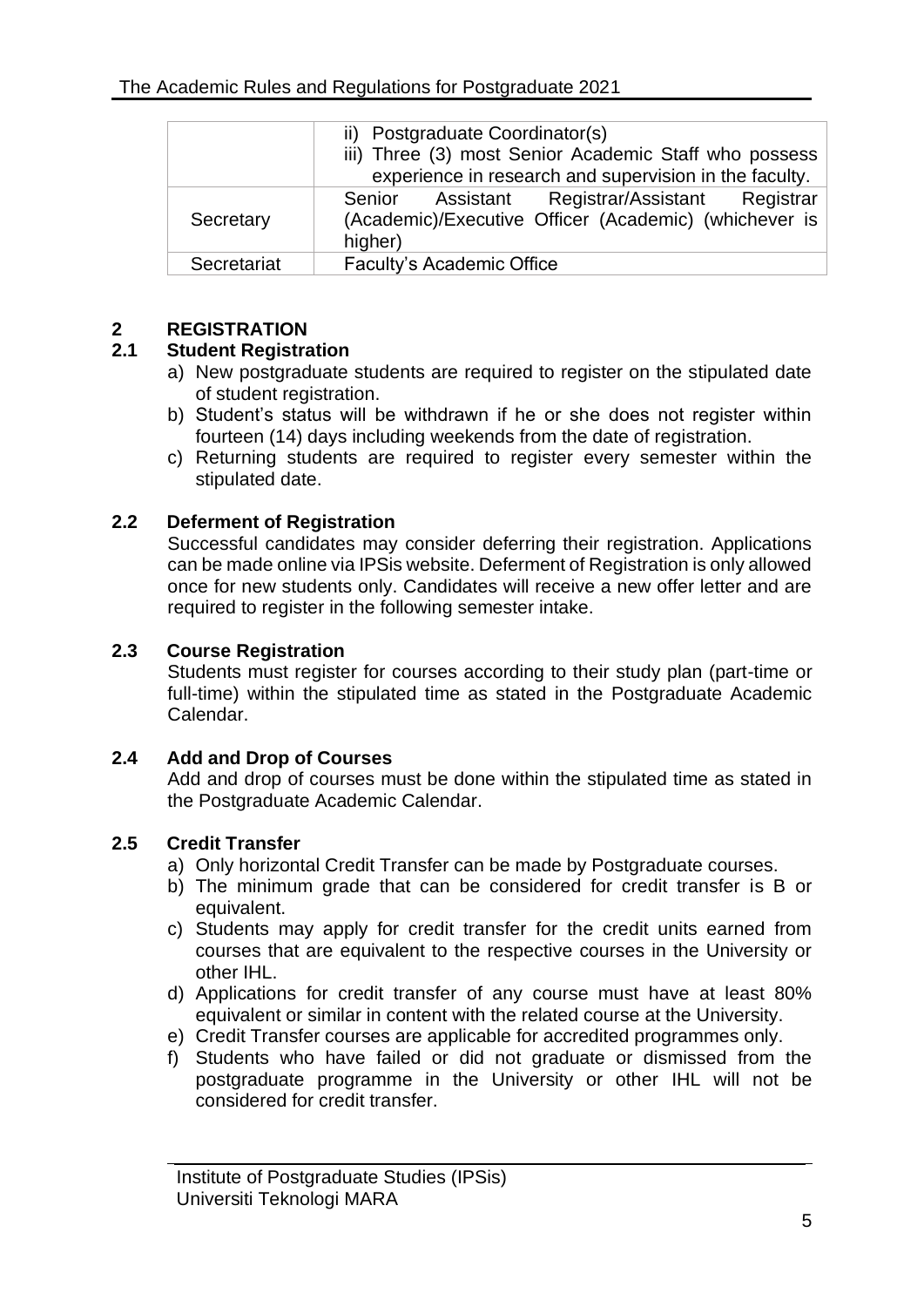- g) Students who have changed programmes at the University within the same level or equivalent may apply for internal credit transfer. The approval for internal credit transfer must be approved by JAF/JAN
- h) The application for credit transfer shall be made only once throughout the duration of study and during the first semester by filling out the Credit Transfer Form.
- i) The credit transfer application form must be forwarded to the postgraduate office of respective College/Faculty/Academic Centre/UiTM Branch Campus within fourteen (14) days of the official registration date. The maximum credit transfer shall not be more than 30% of the total credit hours of the programme.

# <span id="page-21-0"></span>**2.6 Withdrawal of Study**

- a) Students can withdraw from their study by submitting the Withdrawal Form and return the student card to the postgraduate office of the respective College/Faculty/Academic Centre/UiTM Branch Campus.
- b) Students must pay any outstanding payment prior to the application of withdrawal of study.
- c) First semester students who have registered but withdrawn within thirty (30) working days after registration are eligible for 80% refund of tuition fees. There will be no refund if the application for withdrawal is done after 30 working days.
- d) Second and subsequent semester students applying to withdraw from studies are not eligible for a fee refund.

# <span id="page-21-1"></span>**3 FEES**

# <span id="page-21-2"></span>**3.1 Type of fees**

Registered students are required to pay the following fees:

- a) Tuition Fees Fees to be paid within the stipulated time in the Postgraduate Academic Calendar. Failure to do so will result in the revocation of student status.
- b) Fees for Repeating Course Fees to be paid for each repeating course.
- c) Fees for Add and Drop Course Fees to be paid by students who intend to add and drop courses after the stipulated time in the Postgraduate Academic Calendar.
- d) Fees for Application to Change Programme/Campus/Mode of Study Fees to be paid by students who apply to change a programme/campus/mode of study.
- e) Fees for Application of Special Leave and Deferment of Academic Semester Fees to be paid by students who apply for special leave and deferment of academic semester.
- f) Fees for Remarking of Final Examination Fees to be paid by students who apply for the remarking of their Final Examination.
- g) Fees for Continuation of Study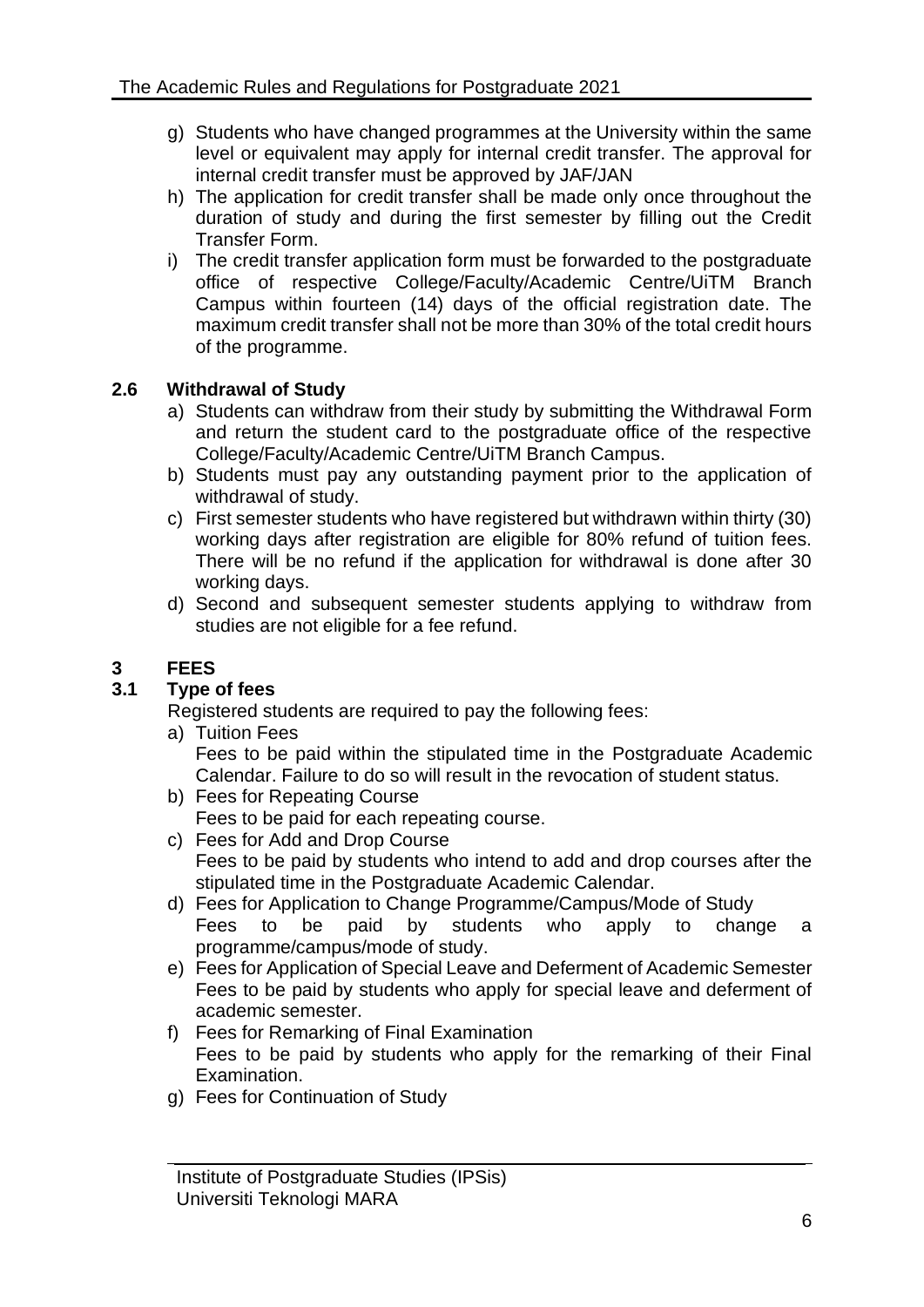Fees to be paid by students who appeal to continue their study after being dismissed.

h) Fees for Extension Duration of Study Fees to be paid by students who appeal to extend the duration of their study.

# <span id="page-22-0"></span>**3.2 Remittance of Fees**

All required fees must be paid within the stipulated time in the Postgraduate Academic Calendar.

# <span id="page-22-1"></span>**3.3 Fees Rate**

University has the prerogative to amend the fee rate.

# <span id="page-22-2"></span>**4 STUDENT'S STATUS**

# <span id="page-22-3"></span>**4.1 Retaining Student's Status**

A student's status is retained if the student registration and course registration are completed and the tuition fees are duly paid.

# <span id="page-22-4"></span>**4.2 Revocation of Student's Status**

- a) Student's status will be revoked if they fail to fulfil any requirements on student's registration, course registration, or fees payment.
- b) Students who have been revoked are not allowed to:
	- i) attend any classes.
	- ii) participate in any university activities.
	- iii) use any university facilities.
	- iv) sit for examinations.
	- v) obtain the examination result
	- vi) renew Visa (For international student)

# <span id="page-22-5"></span>**5 ACADEMIC APPLICATION**

# <span id="page-22-6"></span>**5.1 Special Leave (CK)**

- a) Active students may apply for CK of the semester due self-health issues.
- b) Applications can be made for a maximum of two (2) times throughout the duration of the study. Each application is valid for one semester only.
- c) Application will be done via student portal.
- d) Approval by JKAPS for application within the duration of study.
- e) Approval by JKIPA for applications beyond the duration of study.
- f) Students with approved CK and have paid the tuition fees, the fees will be carried forward to the following semester.
- g) Students with approved CK must retain their status by paying the processing fee.
- h) Students on CK are not allowed to use any facilities and services provided by the University and participate in any University activities for each semester in which the CK has been approved.
- i) CK is not deemed as part of the duration of study in the University.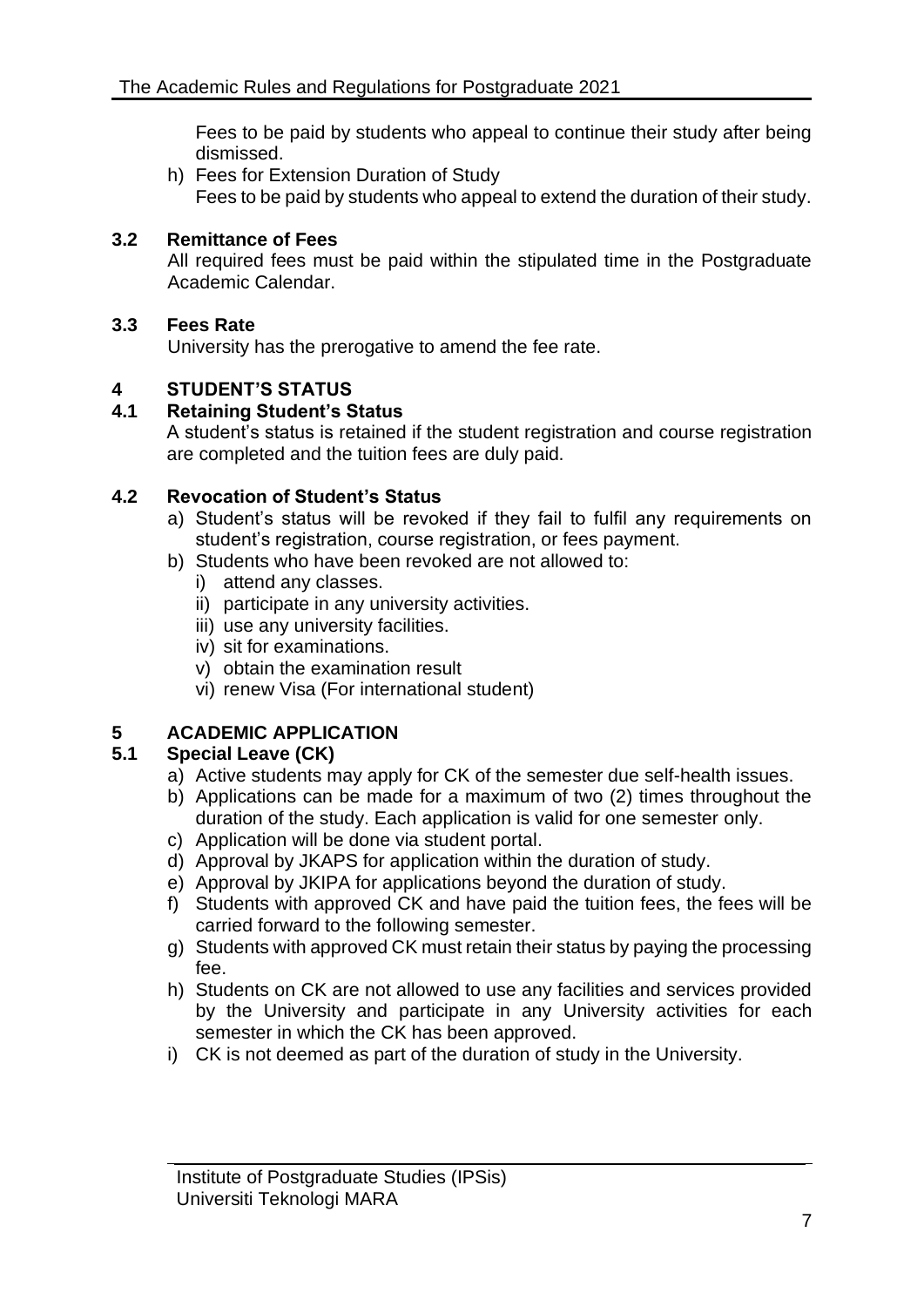# <span id="page-23-0"></span>**5.2 Deferment of Academic Semester (TG)**

- a) Active students may apply for TG due to unforeseen circumstances other than health-related reasons.
- b) Applications are made by filling the TG form which can be downloaded from the IPSis website.
- c) Applications can be made for a maximum of two (2) times for Master and four (4) times for PhD throughout the duration of the study.
- d) Approval by JKAPS for application within the duration of study.
- e) Approval by JKIPA for applications beyond the duration of study.
- f) Students with approved TG and have paid the tuition fees, the fees will be carried forward to the following semester.
- g) Students with approved TG must retain their status by paying the processing fee.
- h) Students on TG are not allowed to use any facilities and services provided by the University and participate in any University activities for the semester in which the TG has been approved.
- i) TG status is not deemed as part of the duration of study in the University.

# <span id="page-23-1"></span>**5.3 Change of Mode of Study**

- a) The University offers full-time, part-time and flexible mode of study. Application to change mode of study can be made by submitting the relevant form to the postgraduate office of the respective College/Faculty/Academic Centre/UiTM Branch Campus.
- b) Application to change mode of study can only be made twice (2) throughout the duration of the study.

# <span id="page-23-2"></span>**5.4 Change of Programme / Campus**

- a) Students may apply for a change of programme/campus once throughout the duration of the study.
- b) Application to change of programme/campus can be made by submitting the relevant form to the postgraduate office of the respective College/Faculty/Academic Centre/UiTM Branch Campus.

# <span id="page-23-3"></span>**6 ACADEMIC PROGRAMME**

# <span id="page-23-4"></span>**6.1 Type of Programme**

6.1.1 Coursework

The postgraduate programmes with a research component of less than 50 percent.

6.1.2 Mixed Mode

The postgraduate programmes with at least a 50 percent research component. The programme structure for mixed mode programme comprises courses according to the study plan. It consists of coursework and research components. The ratio of programme structure may be as follows: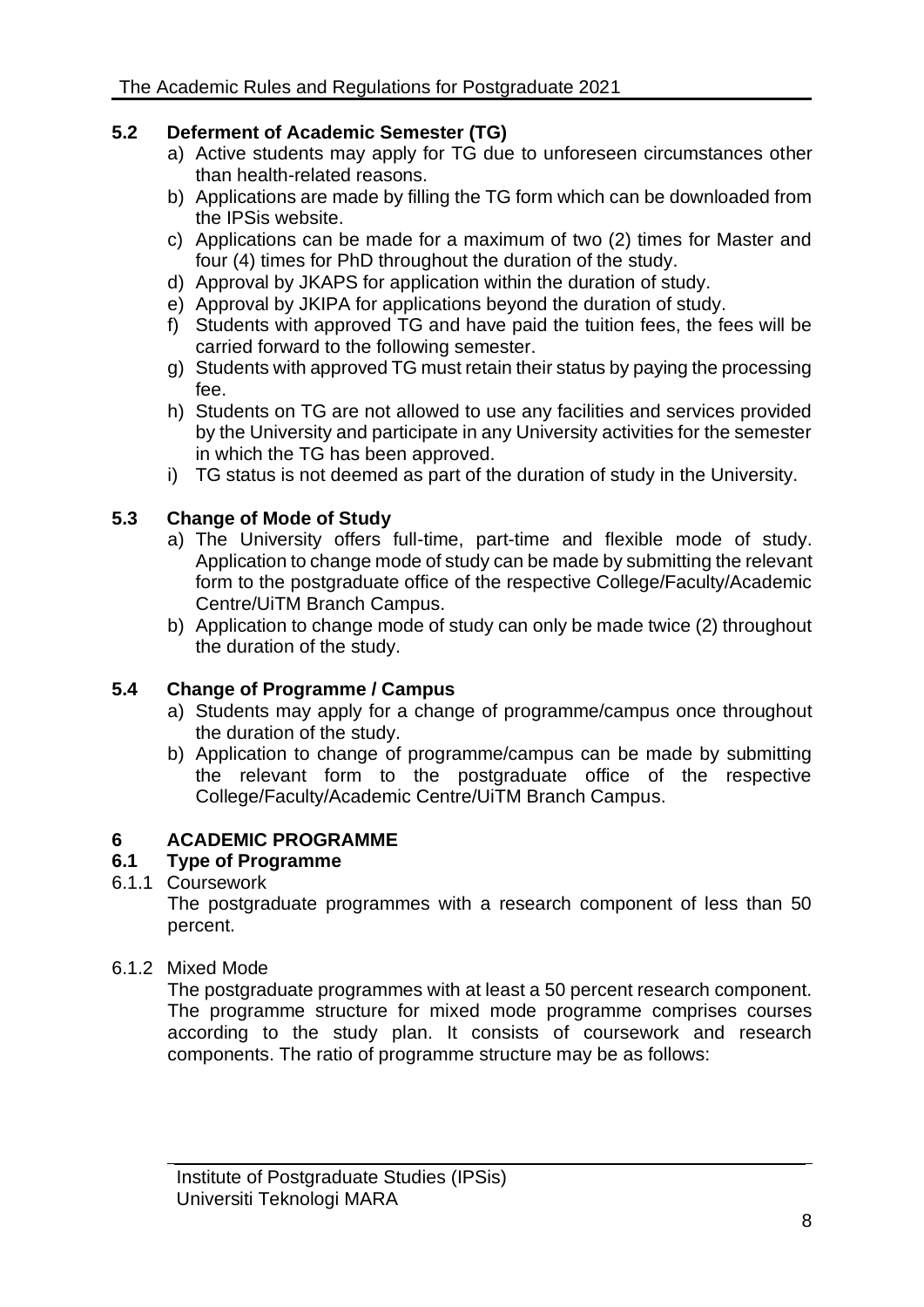| Ratio | <b>Coursework Component</b> | <b>Research Component</b> |
|-------|-----------------------------|---------------------------|
|       | 50%                         | 50%                       |
|       | 40%                         | 60%                       |
|       | 30%                         | 70%                       |

- a) Minimum credit for a Master's degree is 40 credits.
- b) Minimum credit for the doctoral degree is 80 credits.
- c) Coursework components may include core and elective courses.
- d) Research components may include a written assessment, dissertation, dissertation and an oral presentation (viva voce).

#### <span id="page-24-0"></span>**6.2 Type of Courses**

#### <span id="page-24-1"></span>6.2.1 Core Course

Compulsory courses that must be taken by students for a particular programme based on the programme structure.

#### <span id="page-24-2"></span>6.2.2 Elective Course

Non-core courses that must be taken by students for a particular programme based on the programme structure.

#### <span id="page-24-3"></span>6.2.3 Audit Course

- a) A course taken to enrich knowledge with the approval of JAF/JAN Committee.
- b) Audit course(s) must be registered to be stated in the Assessment Result Slip and Student's Transcript.
- c) Audit (UD) status will be given to the student who completes the requirement of the courses within the stipulated time and ES status will be given if the student does not fulfil all requirements.

#### <span id="page-24-4"></span>6.2.4 Course Without Grade

- a) Courses that must be taken by students for a particular programme based on the programme structure.
- b) Students will be given either a 'Pass' or 'Fail' grade.

# <span id="page-24-5"></span>**7 ACADEMIC STAFF**

All full-time academic staff are eligible to teach and supervise postgraduate students. These general requirements are established to ensure the quality of teaching and supervision in the University as follows:

- a) At least one (1) supervisor must be appointed to guide the student in preparing a thesis coherent with the theme of specialisation.
- b) All potential main and co-supervisors who **graduated their PhD after March 2019**, must obtain a certificate of supervision from the University.
- c) All potential main and co-supervisors who have a **master's degree without postgraduate supervision experience**, must obtain a certificate of supervision from the University.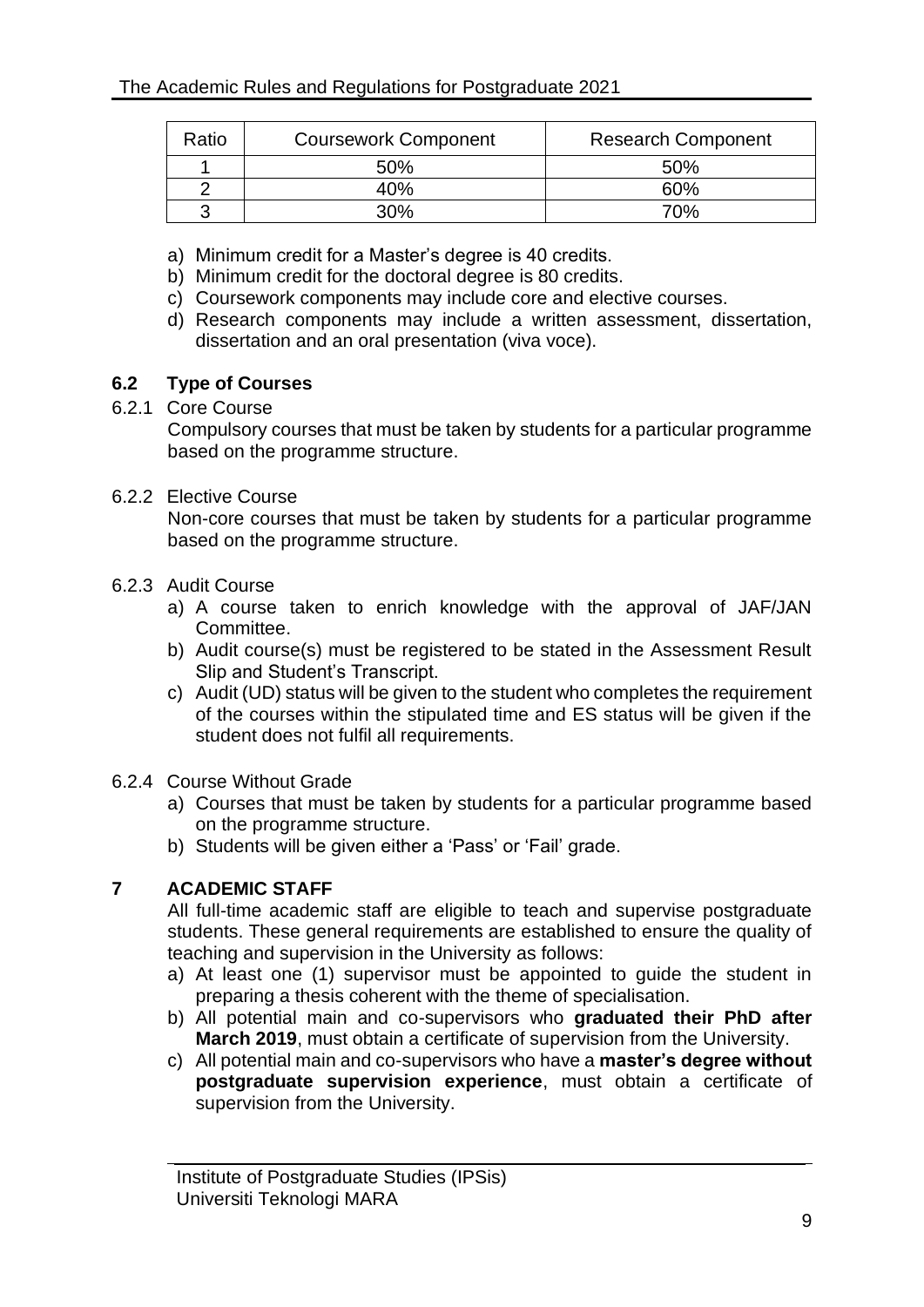- d) Supervisor who has been appointed as *Pensyarah Kehormat* may continue to supervise the students.
- e) Main supervisor who is seconded to another institution/industry may continue to supervise the students as co-supervisor.
- f) The supervisor shall not be an intimate friend or relative of the student or any of the other supervisor(s).
- g) The supervisor should not be a postgraduate student at the University or any other institutions.

# <span id="page-25-0"></span>**7.1 Master by Coursework**

# <span id="page-25-1"></span>7.1.1 Teaching Staff

- a) Must have a doctoral degree.
- b) Where the teaching staff has a master's degree in the field, the teaching staff must have at least 5 years' experience in teaching.
- c) Teaching staff from the industry or practitioner must have at least a bachelor's degree and at least 5 years of experience in the field at a level appropriate for courses to teach practical/ professional/ hands-on components.
- <span id="page-25-2"></span>7.1.2 Main Supervisor
	- The criteria for main supervisor are as follows:
	- a) Must be appointed among UiTM academic staff.
	- b) Must have a doctoral degree.
	- c) Where the supervisor has a master's degree in the field, the supervisor must have at least 5 years' experience in teaching.
- <span id="page-25-3"></span>7.1.3 Co-supervisor
	- a) Can be appointed among UiTM academic staff or other institutions or industry or practitioners.
	- b) Must have a doctoral degree.
	- c) Where the co-supervisor has a master's degree in the field, the cosupervisor must have at least one (1) year experience in teaching.
	- d) A co-supervisor from the industry or practitioner must have at least a bachelor's degree and at least five (5) years of experience in the field at a level appropriate for the project report/dissertation/conspectus/thesis.

# <span id="page-25-4"></span>**7.2 Doctoral by Coursework**

- <span id="page-25-5"></span>7.2.1 Teaching Staff
	- a) Must have a doctoral degree and at least two (2) years of teaching experience.
	- b) Teaching staff from the industry or practitioners must have at least a master's and at least ten (10) years of experience in the field at a level appropriate for courses to teach practical/ professional/ hands-on components.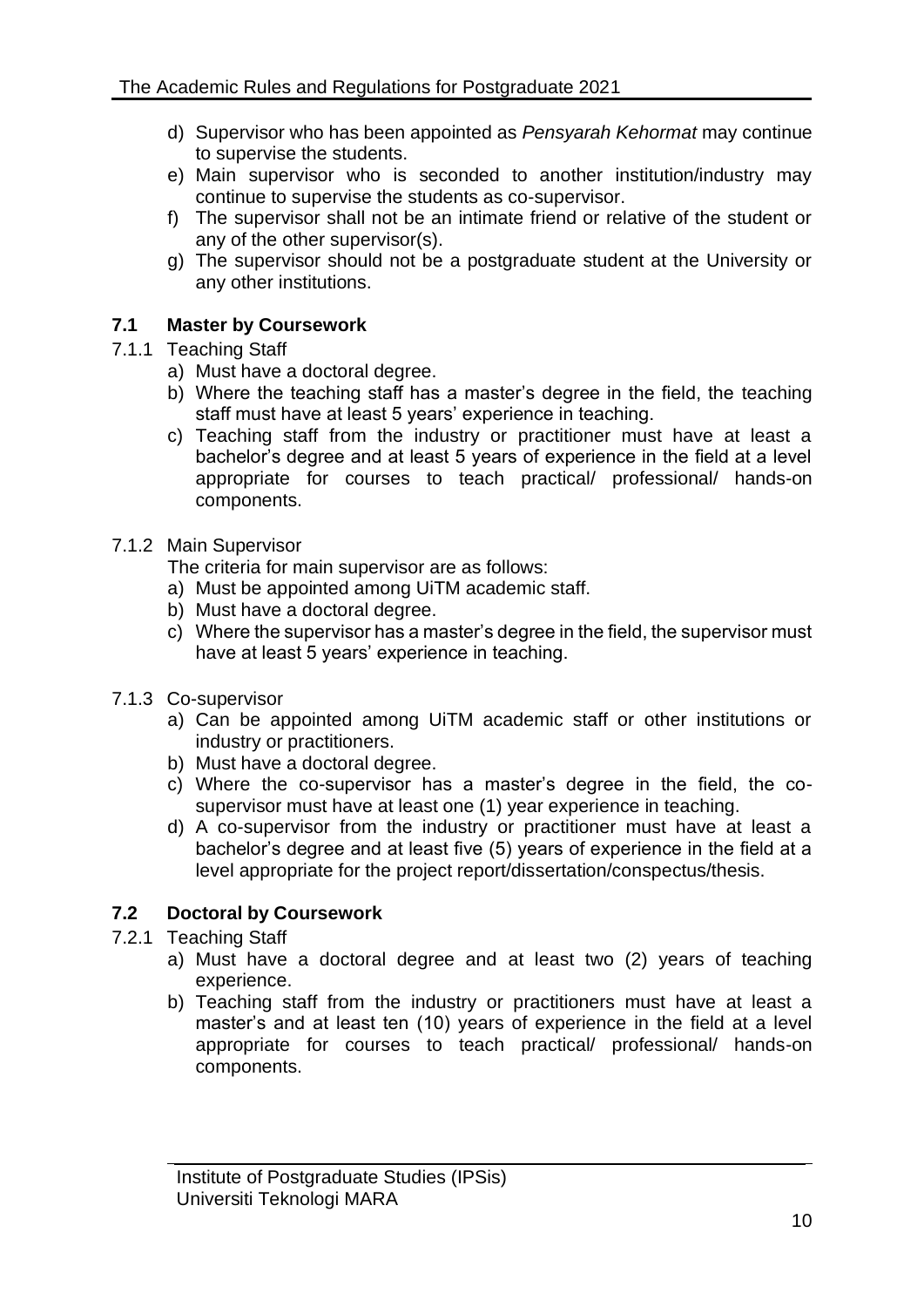- <span id="page-26-0"></span>7.2.2 Main Supervisor
	- The criteria for main supervisor are as follows:
	- a) Must be appointed among UiTM academic staff.
	- b) Must have a doctoral degree with at least two (2) years teaching experience and research AND has supervised masters or doctoral research candidate to completion.
	- c) Where a supervisor has only a master's degree, extensive experience in research is required with at least two (2) years teaching experience AND has supervised masters or doctoral research candidate to completion subject to the approval of the University Senate.
- <span id="page-26-1"></span>7.2.3 Co-supervisor
	- a) Can be appointed among UiTM academic staff or other institutions or industry or practitioners.
	- b) Must have a doctoral degree.
	- c) Where the co-supervisor has a master's degree in the field, the cosupervisor must have at least one (1) year experience in teaching.
	- d) A co-supervisor from the industry or practitioner must have at least a master's degree and at least ten (10) years of experience in the field at a level appropriate for the thesis.

#### <span id="page-26-2"></span>**7.3 Master by Mixed Mode**

- <span id="page-26-3"></span>7.3.1 Teaching Staff
	- a) Must have a doctoral degree.
	- b) Where the teaching staff has a master's degree in the field, the teaching staff must have at least five (5) years' experience in teaching.
	- c) Teaching staff from the industry or practitioner must have at least a bachelor's degree and at least five (5) years of experience in the field at a level appropriate for courses to teach practical/ professional/ hands-on components.

#### <span id="page-26-4"></span>7.3.2 Main Supervisor

The criteria for main supervisor are as follows:

- a) Must be appointed among UiTM academic staff.
- b) Must have a doctoral degree.
- c) Where the supervisor has a master's degree in the field, the supervisor must have at least five (5) years' experience in teaching and research AND has co-supervised master candidate.
- <span id="page-26-5"></span>7.3.3 Co-supervisor
	- a) Can be appointed among UiTM academic staff or other institutions or industry or practitioners.
	- b) Must have a doctoral degree.
	- c) Where the co-supervisor has a master's degree in the field, the cosupervisor must have at least one (1) year experience in teaching and research.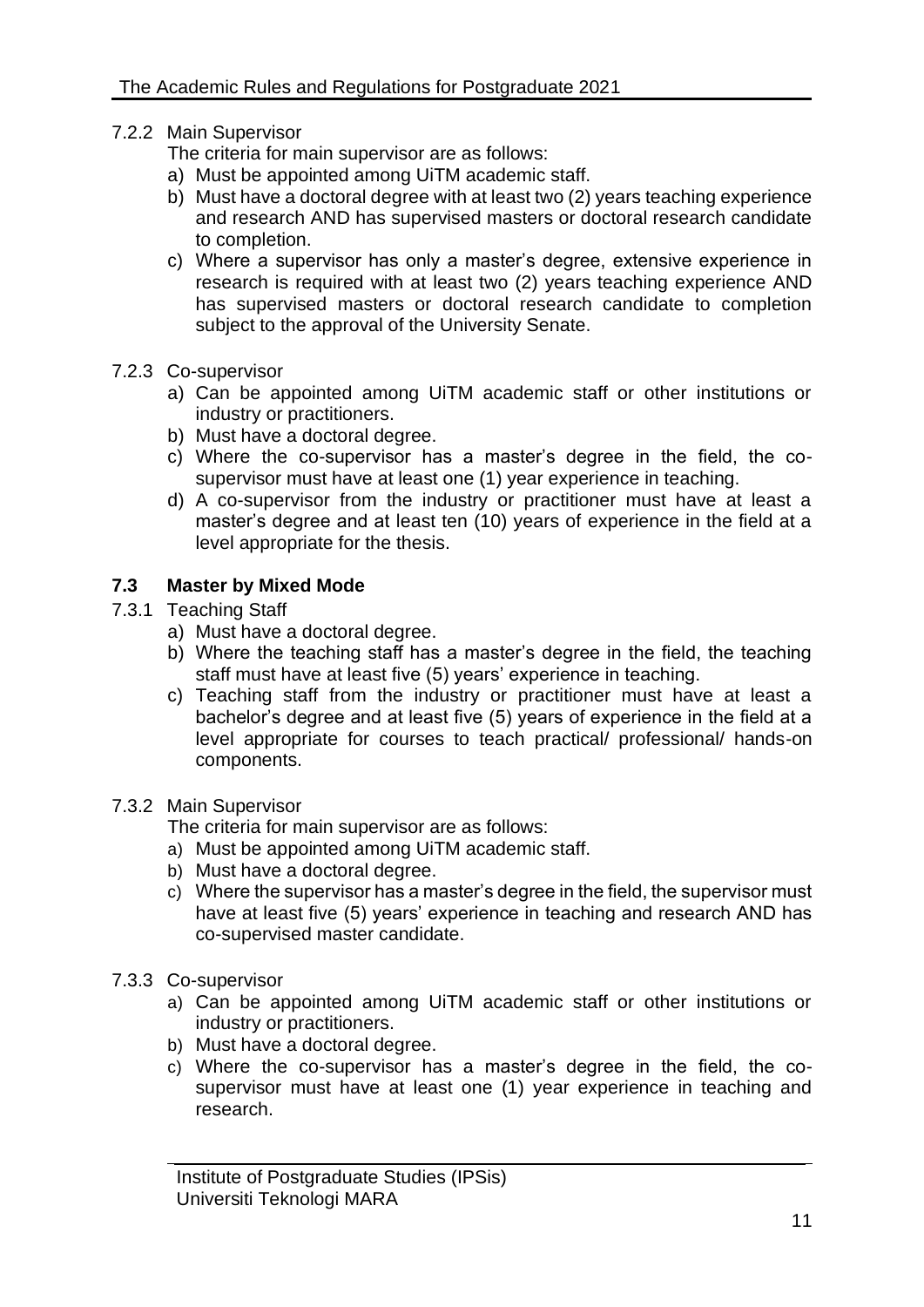d) A co-supervisor from the industry or practitioner must have at least a bachelor's degree and at least five (5) years of experience in the field at a level appropriate for the dissertation.

# <span id="page-27-0"></span>**7.4 Doctoral by Mixed Mode**

- <span id="page-27-1"></span>7.4.1 Teaching Staff
	- a) Must have a doctoral degree and at least two (2) years of teaching experience.
	- b) Teaching staff from the industry or practitioners must have at least a master's and at least ten (10) years of experience in the field at a level appropriate for courses to teach practical/ professional/ hands-on components.

#### <span id="page-27-2"></span>7.4.2 Main Supervisor

The criteria for main supervisor are as follows:

- a) Must be appointed among UiTM academic staff.
- b) Must have a doctoral degree with at least two (2) years teaching experience and research AND has supervised masters or doctoral research candidate to completion.
- c) Where a supervisor has only a master's degree, extensive experience in research is required with at least two (2) years teaching experience AND has supervised masters or doctoral research candidate to completion subject to the approval of the University Senate.
- <span id="page-27-3"></span>7.4.3 Co-supervisor
	- a) Can be appointed among UiTM academic staff or other institutions or industry or practitioners.
	- b) Must have a doctoral degree and at least two (2) years' experience in teaching and research.
	- c) Where the co-supervisor has only a master's degree, extensive experience in research is required and subject to the approval of the University Senate.
	- d) A co-supervisor from the industry or practitioner must have at least a master's degree and at least ten (10) years of experience in the field at a level appropriate for the thesis.

# <span id="page-27-4"></span>**7.5 Change of Supervisor**

- a) Students may apply for a change of supervisor based on valid reasons. Application must be made to the Head of Postgraduate Studies at the respective College/Faculty/Branch Campuses and approved by JKAPS and endorsed by JAF/JAN.
- b) If a supervisor is no longer able to continue with supervision duties, JKAPS committee will propose a new supervisor related to the research area/field of the respective student.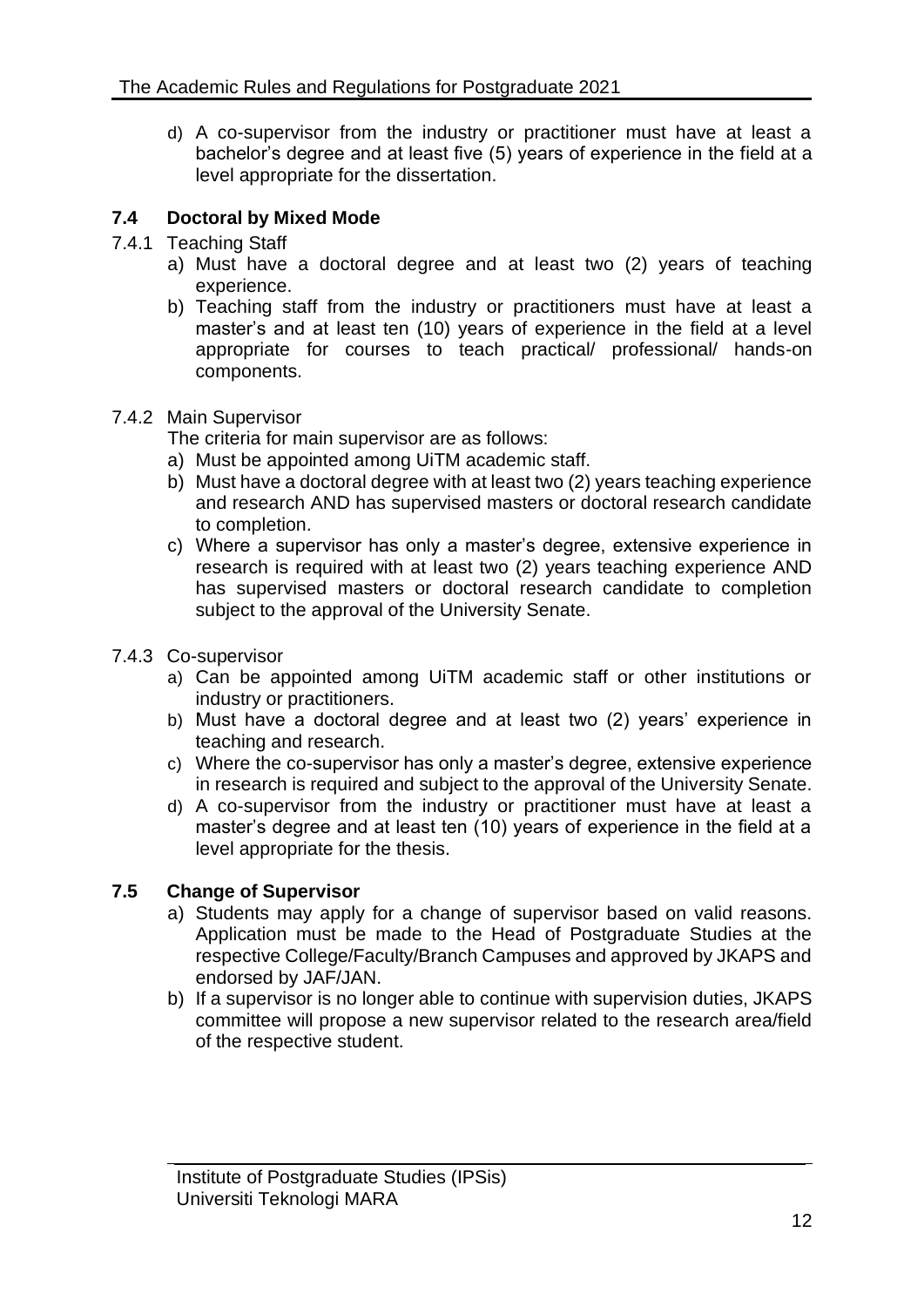# <span id="page-28-0"></span>**8 ASSESSMENTS**

Assessment/examination period is stipulated in the Postgraduate Academic Calendar. Assessment/examination will be administered by the respective College/Faculty/Academic Centre/UiTM Branch Campus that offers the programme.

# <span id="page-28-1"></span>**8.1 Coursework Components**

<span id="page-28-2"></span>8.1.1 Type of Assessments

Students are assessed according to the needs of the programme and approved by the University. Type of assessments are as follows:

- a) Continuous Assessments.
- b) Final Assessment / Examination.

Course(s) assessed must be registered course(s) of the current semester. All assessments or examination results are subjected to JKIPA's endorsement.

- <span id="page-28-3"></span>8.1.2 Eligibility to Sit for Final Examinations
	- a) Students must acquire the examination slip to sit for the examination. Students who failed to do so will not be allowed to sit for the examination.
	- b) It is compulsory for students to attend lectures, supervision sessions as well as other learning activities such as seminars, workshops, tutorials, laboratory, or studio works, site visits and as required by the respective programmes.
	- c) Students who fail to achieve 80% of the attendance without written permission from the College/Faculty/Academic Centre/UiTM Branch Campus are not allowed to sit for the final assessment and will be given ZZ status.
- <span id="page-28-4"></span>8.1.3 Exemption of Final Examination
	- a) A written application for an exemption from taking a final examination for a certain course should be submitted together with relevant original documents such as medical certificate/testimony issued by the University Health Centre/Government Clinics/Hospital and Medical Panels of respective employers within three (3) days after the assessment of the said course are held.
	- b) The status will be given as follows:
		- XX– Absent from final examination with permission. If application is approved.
		- YY Absent from final examination without permission. If application is not approved.
- <span id="page-28-5"></span>8.1.4 Calculations of GPA and CGPA
	- a) Grade Point Average (GPA) Grade Point Average is the achievement value of a student in a particular semester and calculated as follows: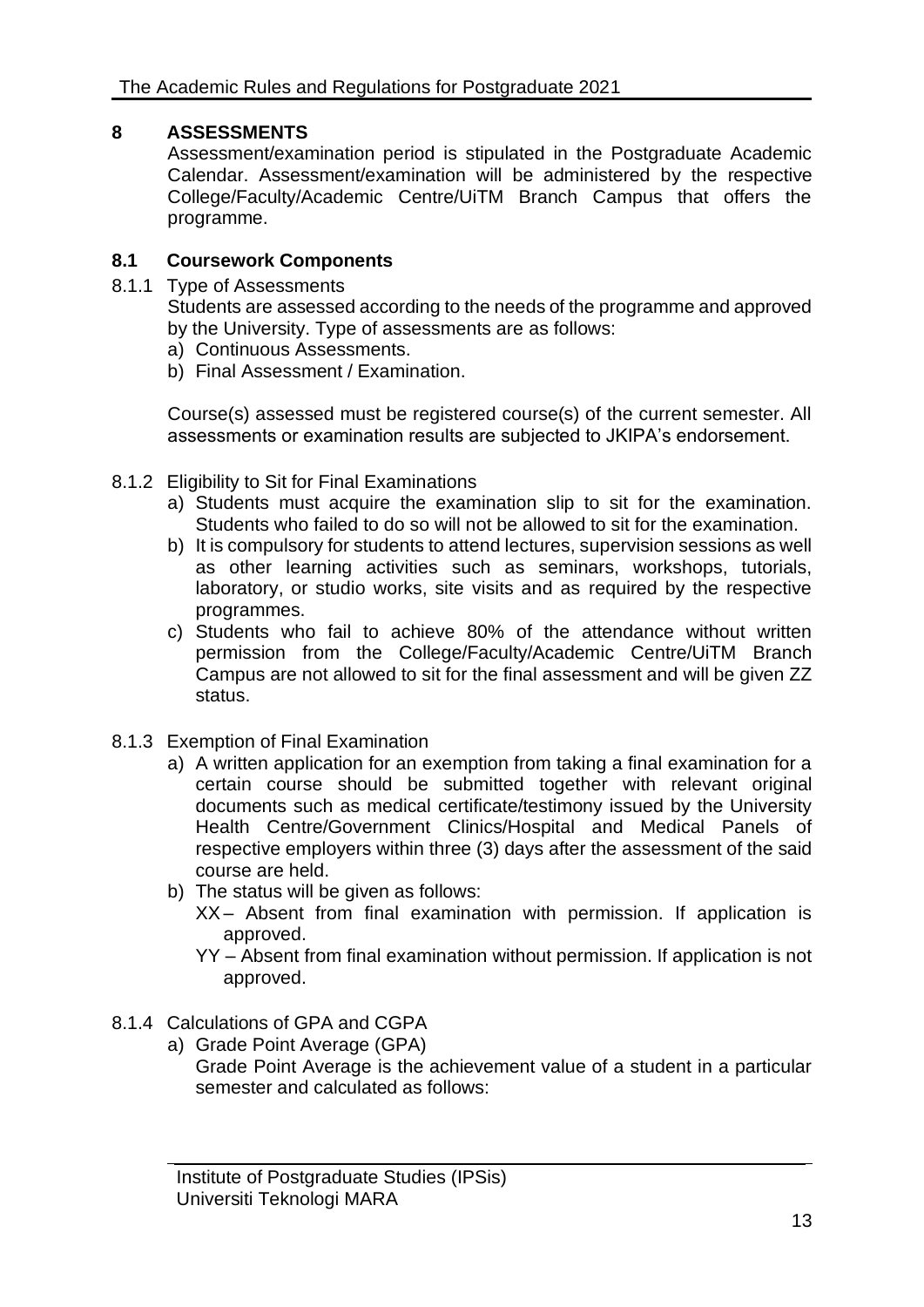$GPA =$ Total registered credit values in particular semester Total credit units accumulated in particular semesters

b) Cumulative Grade Point Average (CGPA) The cumulative grade point average is the average grade value obtained by a student in all examinations taken and calculated as follows:

> $CGPA =$ Total credit values achieved for all semester Total credit units accumulated for all semester

c) Cumulative Grade Point Average (CGPA) for graduating student The formula used to calculate the Cumulative Grade Point Average (CGPA) is as follows:

 $CGPA =$ Total credit values achieved (for passed courses only) Total credit units accumulated (for passed courses only)  $\,$ 

d) Re-calculation of CGPA will be imposed to replace failed courses (if any) with new passing grade at the end of the programme except for grade FD, YY and ZZ.

# <span id="page-29-0"></span>**8.2 Research Components**

- <span id="page-29-1"></span>8.2.1 Research Monitoring Student's progress in project/research will be monitored through these activities:
	- a) Regular Consultation
	- b) Defend Research Proposal
	- c) Presentation/Colloquium/Seminar/Workshop

# <span id="page-29-2"></span>8.2.2 Research Evaluation

Student's project/research work will be evaluated through:

- a) Research Proposal
- b) Research Progress
- c) Examination of Dissertation/Thesis
- d) Viva Voce
- <span id="page-29-3"></span>8.2.3 Research Assessment
	- a) Student's project/research work will be assessed according to the ratio of research component of Coursework or Mixed Mode Programme.
	- b) Student's need to submit their project report/dissertation/conspectus/thesis according to the timeline given by the College/Faculty/Academic Centre/UiTM Branch Campus.
	- c) TL status is only allowed once throughout the duration of the study. TL status will be given to incomplete project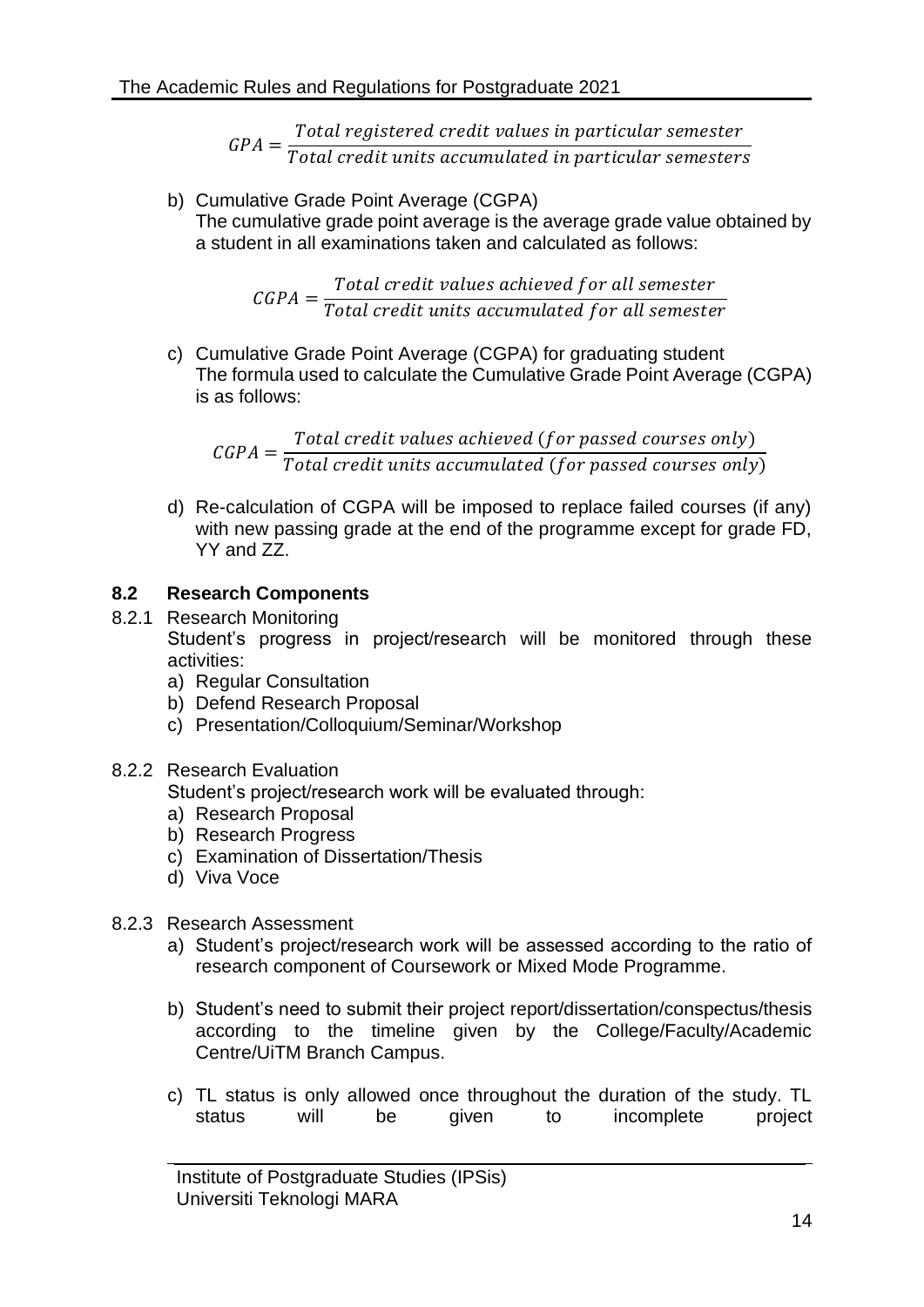report/dissertation/conspectus/thesis after project presentation/viva voce. The final grade will be updated once the completed project report/dissertation/conspectus/thesis are submitted within the stipulated time of the current semester. The final mark will be approved at the JPPKP meeting and endorsed at JKIPA.

# <span id="page-30-0"></span>**8.3 Project Report / Dissertation / Conspectus / Thesis**

<span id="page-30-1"></span>8.3.1 Rules of Writing

General rules for project report/dissertation/conspectus/thesis writing are as follows:

- a) Students are not allowed to submit a project report/dissertation/conspectus/thesis which has been submitted to the University or other institutions of higher learning.
- b) The project report/dissertation/conspectus/thesis must be student's original work. Students who have outsourced their work to another individual or organization are subjected to UiTM Plagiarism Policy.
- c) The copyright and other intellectual property of the project report/dissertation/conspectus/thesis belong to the University.
- d) All project report/dissertation/conspectus/thesis must be written in English. Approval from the University Senate is required for exemption.
- e) The writing and formatting of thesis are stated in the latest edition of Guidelines on Thesis/Dissertation Format for Postgraduate Programmes published by IPSis.
- f) Total number of words for the project report/dissertation/conspectus/thesis as listed in Appendix 1. The total number of words does not include endnotes, quotations, appendices, tables, and diagrams.
- <span id="page-30-2"></span>8.3.2 Rules of Submission

General rules for project report/dissertation/conspectus/thesis submission are as follows:

- a) The student must submit the project report/dissertation/conspectus/thesis within the stipulated time given by the respective faculty.
- b) The project report/dissertation/conspectus/thesis submission must be endorsed by the main supervisor and Head of Postgraduate Studies of the respective faculty.
- c) Students must ensure the project report/dissertation/conspectus/thesis is in accordance to the latest format as stated in the Guidelines on Thesis/Dissertation Format for Postgraduate Programmes.
- g) The copyright and other intellectual property of the project report/dissertation/conspectus/thesis belong to the University.
- <span id="page-30-3"></span>8.3.3 Rules of Examination
	- a) Master by Coursework

The project report/dissertation/conspectus must be examined by at least two (2) examiners including the supervisor appointed by the respective faculty.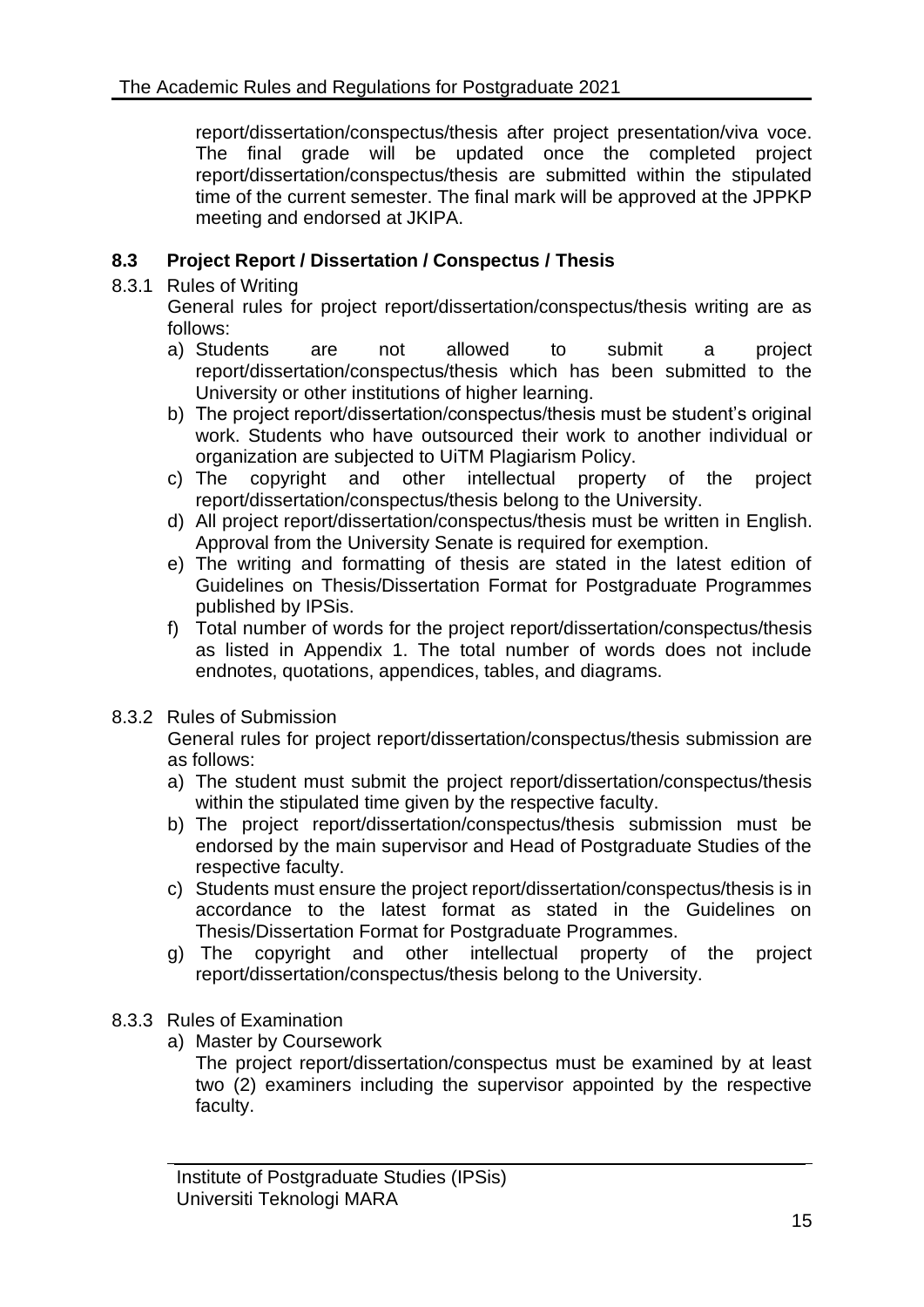b) Master by Mixed Mode

The dissertation/conspectus/thesis must be examined by at least two (2) examiners appointed by the respective faculty. More than two (2) examiners may be necessary in the case of a multidisciplinary research area.

c) Doctoral by Coursework / Mixed Mode The dissertation/conspectus/thesis must be examined by at least two (2) examiners, one (1) of whom must be an external examiner. More than two (2) examiners may be necessary in the case of a multidisciplinary research area.

# <span id="page-31-0"></span>8.3.4 Examination Committee

Project Report/Dissertation/Conspectus/Thesis examination committee shall consist of:

#### a) Master by Coursework

| <b>MEMBERS</b>     | $\therefore$ Two (2) Examiners including supervisor |
|--------------------|-----------------------------------------------------|
| <b>SECRETARIAT</b> | :   Centre of Postgraduate Studies                  |

# b) Doctoral by Coursework

| <b>CHAIRPERSON</b> | Professor/Associate Professor with PhD                                                                                                                                   |
|--------------------|--------------------------------------------------------------------------------------------------------------------------------------------------------------------------|
| <b>MEMBERS</b>     | Two (2) examiners, one (1) of whom must be an<br>external examiner. More than two (2) examiners<br>may be necessary in the case of a multidisciplinary<br>research area. |
| <b>SECRETARIAT</b> | i) Centre of Postgraduate Studies<br>Minute taker                                                                                                                        |

#### c) Master by Mixed Mode

| <b>CHAIRPERSON</b> | Professor/Associate Professor with PhD/ Senior<br>Lecturer with PhD                                                     |
|--------------------|-------------------------------------------------------------------------------------------------------------------------|
| <b>MEMBERS</b>     | Two (2) examiners. More than two (2) examiners<br>may be necessary in the case of a multidisciplinary<br>research area. |
| <b>SECRETARIAT</b> | <b>Centre of Postgraduate Studies</b>                                                                                   |

# d) Doctoral by Mixed Mode

| <b>CHAIRPERSON</b> | ٠. | Professor/Associate Professor with PhD                                                                                                                                   |
|--------------------|----|--------------------------------------------------------------------------------------------------------------------------------------------------------------------------|
| <b>MEMBERS</b>     |    | Two (2) examiners, one (1) of whom must be an<br>external examiner. More than two (2) examiners<br>may be necessary in the case of a multidisciplinary<br>research area. |
| <b>SECRETARIAT</b> |    | i) Centre of Postgraduate Studies<br>ii) Minute taker                                                                                                                    |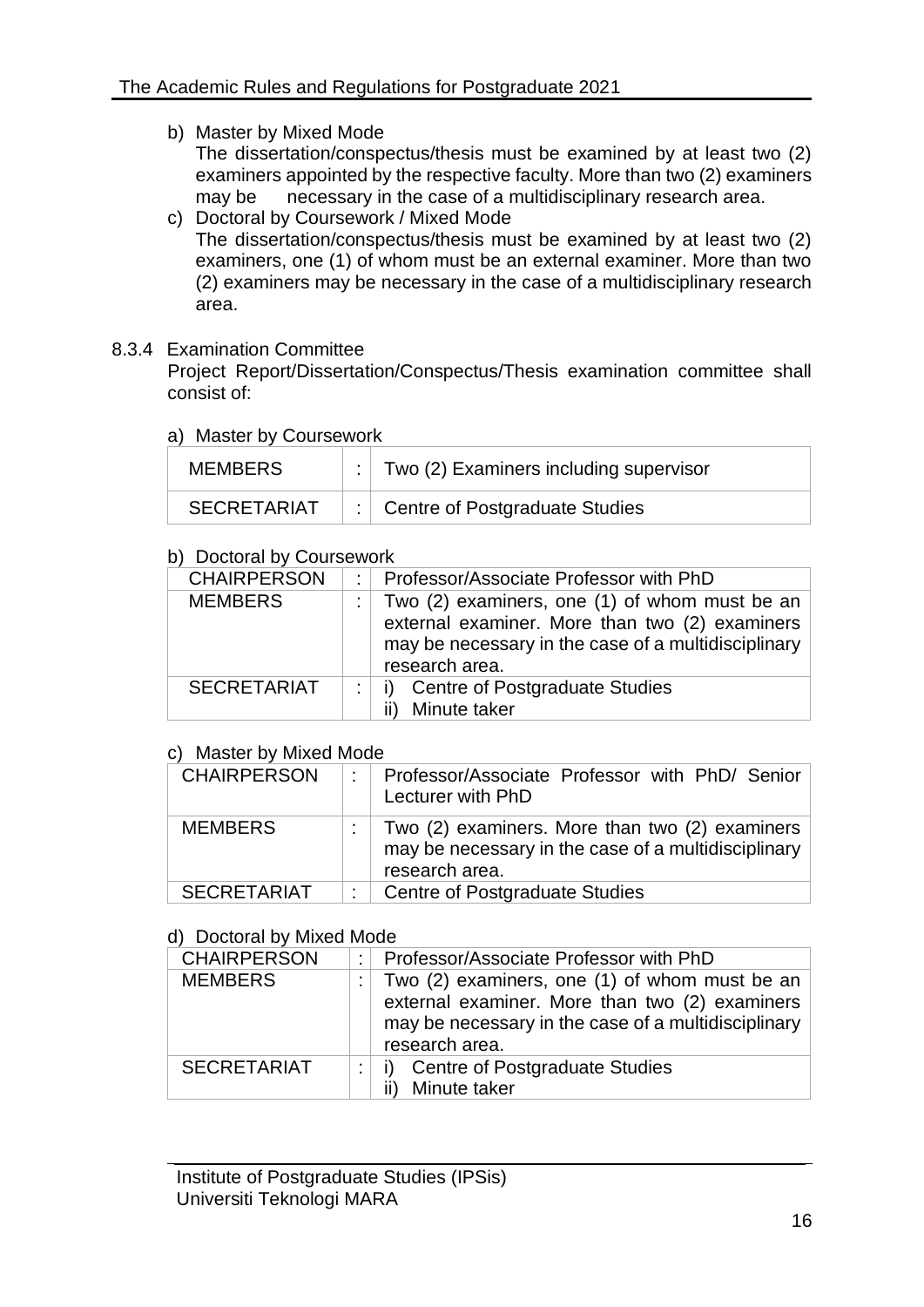#### <span id="page-32-0"></span>8.3.5 Examiners Criteria

- a) An examiner must have a minimum qualification of no less than the supervisor. Where an examiner is without the required qualification, the appointment is subject to Senate approval.
- b) The examiner should not be a postgraduate student at any institution.
- c) The examiner has supervised candidates at the relevant level.
- d) The examiner must be in a field related to the research area of the student and have produced credible publications or equivalent works.
- e) Examiners from the industry can be exempted from requirements in (c) and (d).

#### <span id="page-32-1"></span>**9 EXAMINATION RESULT**

#### <span id="page-32-2"></span>**9.1 Course Grading**

There are two types of course grading:

- a) Course with grade
	- i) A grade is given based on marks obtained from assessment/examination.
	- ii) Mark is given relative to grade value and will be calculated into the GPA and CGPA.
- b) Course with Pass or Fail
	- i) A "pass" or "fail" grade may be given for a course instead of a traditional letter grade.
	- ii) The grade value will not be calculated in GPA and CGPA.
	- iii) The credit hours for the specific course will not be counted in the credit hours earned.
	- iv) The table below shows the pass or fail grade for all courses.

| <b>GRADE</b> | <b>MARKS</b> | <b>GRADE VALUE</b> |
|--------------|--------------|--------------------|
| <b>PASS</b>  | 65-100       | 0.00               |
| FAII         | 0-64         | 0.0C               |

c) The table below shows the assessment/examination grades for all courses.

| <b>GRADE</b> | <b>MARKS</b> | <b>NOTES</b>          | <b>GRADE VALUE</b> |
|--------------|--------------|-----------------------|--------------------|
| $A+$         | 90-100       | Pass with distinction | 4.00               |
| A            | 80-89        |                       |                    |
| А-           | 75-79        | Pass with credit      | 3.67               |
| B+           | 70-74        |                       | 3.33               |
| B            | 65-69        | Satisfactory pass     | 3.00               |
| <b>B-</b>    | 60-64        |                       | 2.67               |
| $C+$         | 55-59        |                       | 2.33               |
| C            | 50-54        | Fail                  | 2.00               |
| $C -$        | 47-49        |                       | 1.67               |
| D+           | 44-46        |                       | 1.33               |
| D            | 40-43        |                       | 1.00               |

Institute of Postgraduate Studies (IPSis) Universiti Teknologi MARA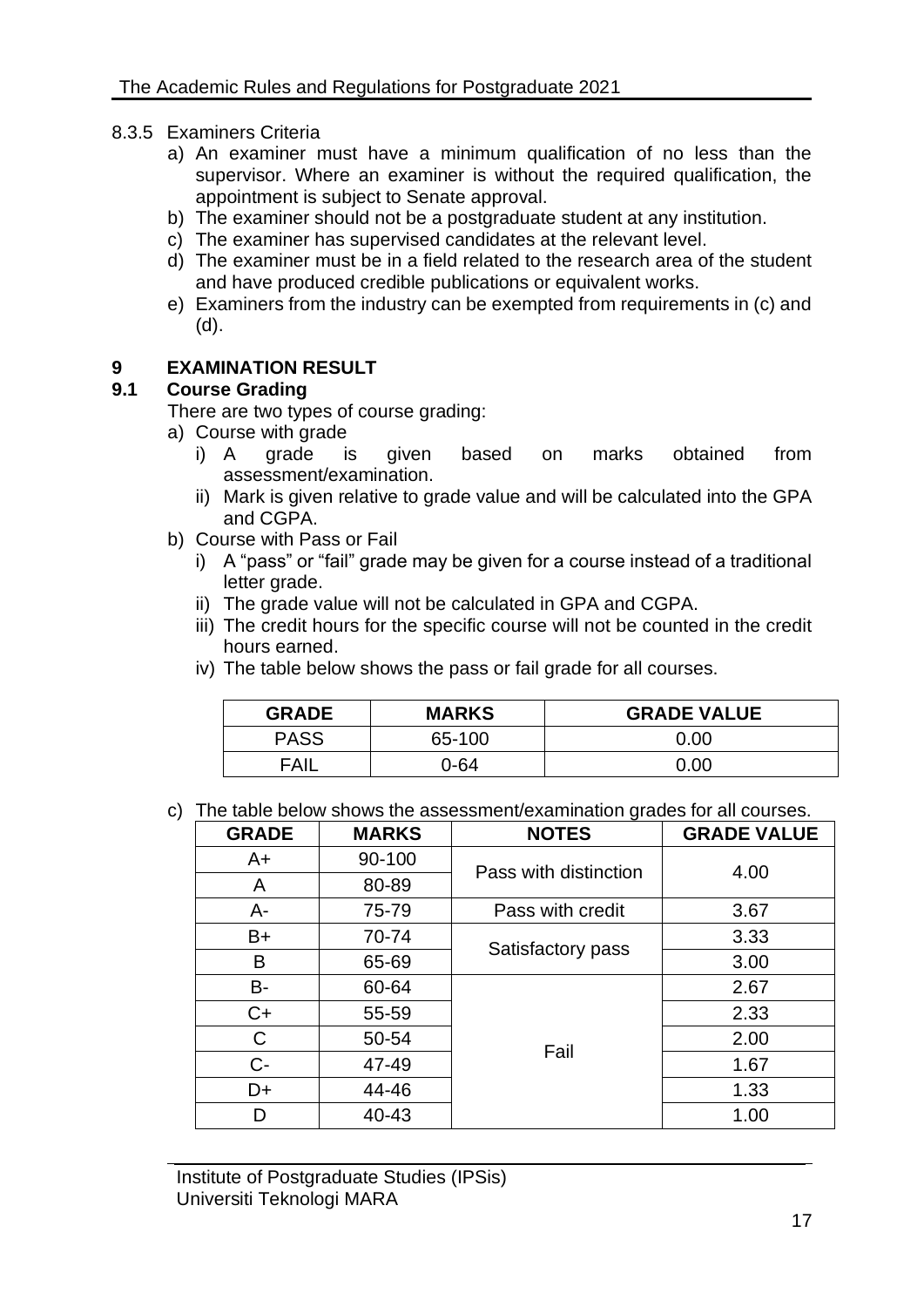| <b>GRADE</b> | <b>MARKS</b> | <b>NOTES</b> | <b>GRADE VALUE</b> |
|--------------|--------------|--------------|--------------------|
|              | $30 - 39$    |              | 0.67               |
|              | 0-29         |              | 0.00               |

d) The table below shows the assessment/examination grades for Dentistry Programme.

| <b>GRADE</b> | <b>MARKS</b> | <b>NOTES</b>       |
|--------------|--------------|--------------------|
| $A^*$        | 85-100       | <b>Distinction</b> |
| Α            | 75-84        | <b>Excellent</b>   |
| $B+$         | 70-74        | Very Good          |
| В            | 60-69        | Pass               |
| С            | 55-59        | Redeemable Fail    |
| D            | 45-54        | Fail               |
| E            | $31 - 44$    | Fail               |
| F.           | $0 - 30$     | <b>Bad Fail</b>    |

#### Note:

No grade higher than a `B' shall be awarded for candidates who have taken a re-examination except for those who have to sit for re-examination due to justifiable reasons.

#### <span id="page-33-0"></span>**9.2 Course Status**

a) The result for each course is given according to the following status:

| <b>STATUS</b> | <b>DESCRIPTION</b>                                                                                                    |
|---------------|-----------------------------------------------------------------------------------------------------------------------|
| <b>ES</b>     | Does not fulfil the stipulated requirement of an audit course                                                         |
| <b>GA</b>     | Failed                                                                                                                |
| LU            | Passed                                                                                                                |
| <b>PK</b>     | Credit transfer                                                                                                       |
| <b>PC</b>     | Credit exemption                                                                                                      |
| TL            | Incomplete                                                                                                            |
| UD            | Audit                                                                                                                 |
| XX            | Absent from the final assessment / final examination with<br>permission                                               |
| <b>YY</b>     | Absent from the final assessment / final examination or did not<br>complete course work or project without permission |
| ZZ            | Barred from taking the final assessment / final examination                                                           |
| FD            | <b>Disciplinary Action</b>                                                                                            |

#### Note:

For YY and ZZ status, a grade value of 0.00 will be given.

Institute of Postgraduate Studies (IPSis) Universiti Teknologi MARA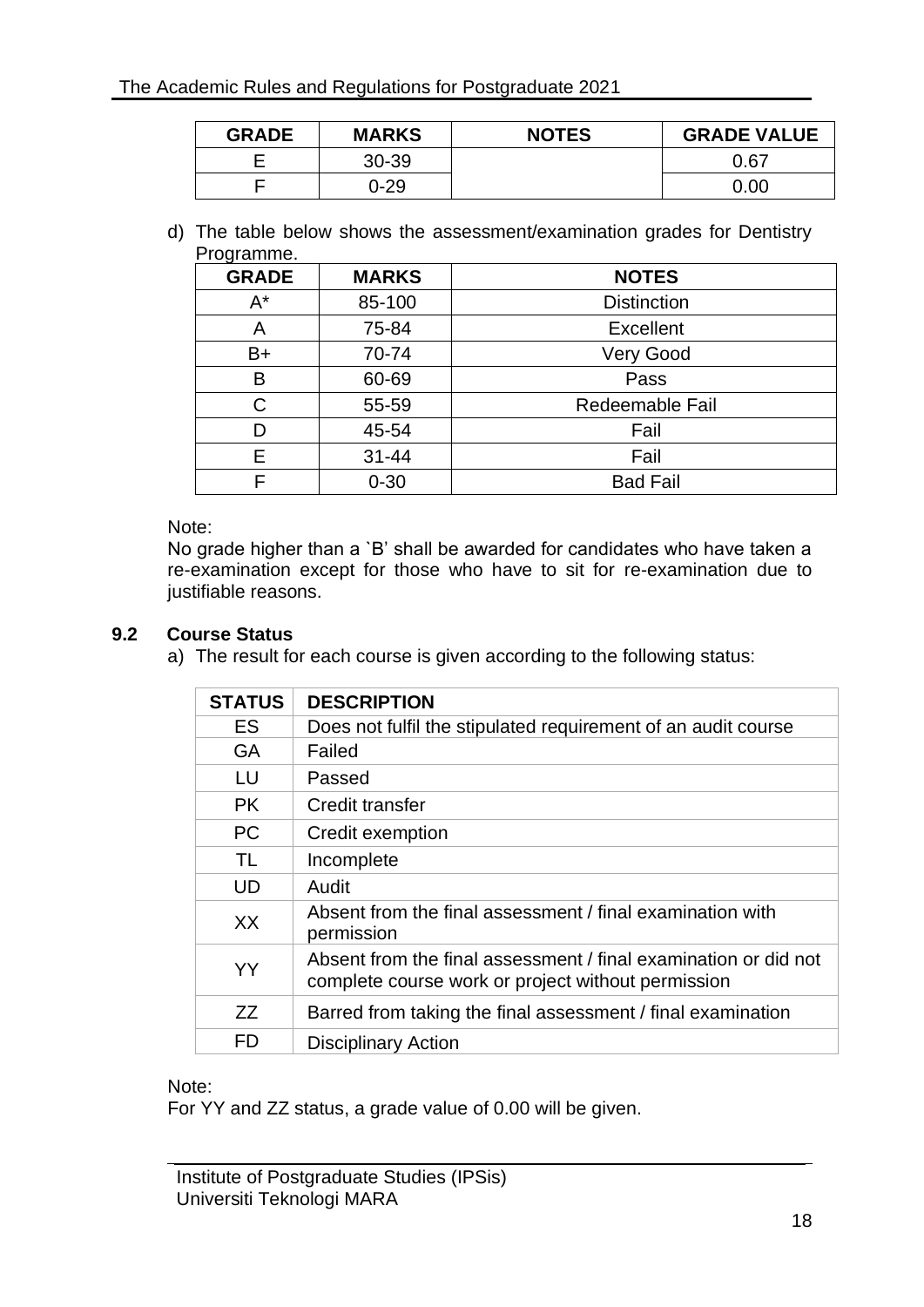- b) Operational definition for each course status is given as follows:
	- i) ES Status

ES status will be given to students who do not fulfil the stipulated requirement of Audit Course. Students who obtained an ES status do not need to repeat the course. The grade obtained will be displayed in academic transcript and will not be calculated in GPA and CGPA.

ii) GA Status

GA status will be given to students who failed a course. Students who obtained a GA status will need to repeat the course.

iii) LU Status

LU status will be given to students who passed a course registered for the current semester.

iv) PK Status

PK status will be shown in student s' study plan after the application is approved for a credit transfer by JKAPS.

v) PC Status

PC status will be shown in student s' study plan after the application is approved for a credit exemption by JKAPS.

vi) Incomplete (TL) Status

TL status is only allowed once throughout the duration of the study. TL status will be given to incomplete project report/dissertation/conspectus/thesis after project presentation/viva voce. The final grade will be updated once the completed project report/dissertation/conspectus/thesis are submitted within the stipulated time of the current semester. The final mark will be approved at the JPPKP meeting and endorsed at JKIPA.

vii) UD Status

Audit (UD) status will be given to the Audit Course taken by students. UD status does not contribute to the accumulation of credit units. The grade obtained will be displayed in academic transcript and will not be calculated in GPA and CGPA.

viii) XX Status

The XX status is given to the students who are absent from final assessments/examinations with permission. XX status will not affect the accumulative of credit units.

ix) YY Status

The YY status is given to students who are absent from final assessments/examinations or did not complete any coursework or project without permission. The YY status will affect the accumulative of credit units.

x) ZZ Status

The ZZ status will be given to students who failed to achieve 80% of the attendance without written permission from the College/Faculty/Academic Centre/UiTM Branch Campus. The student will be barred from taking the final assessment/examination.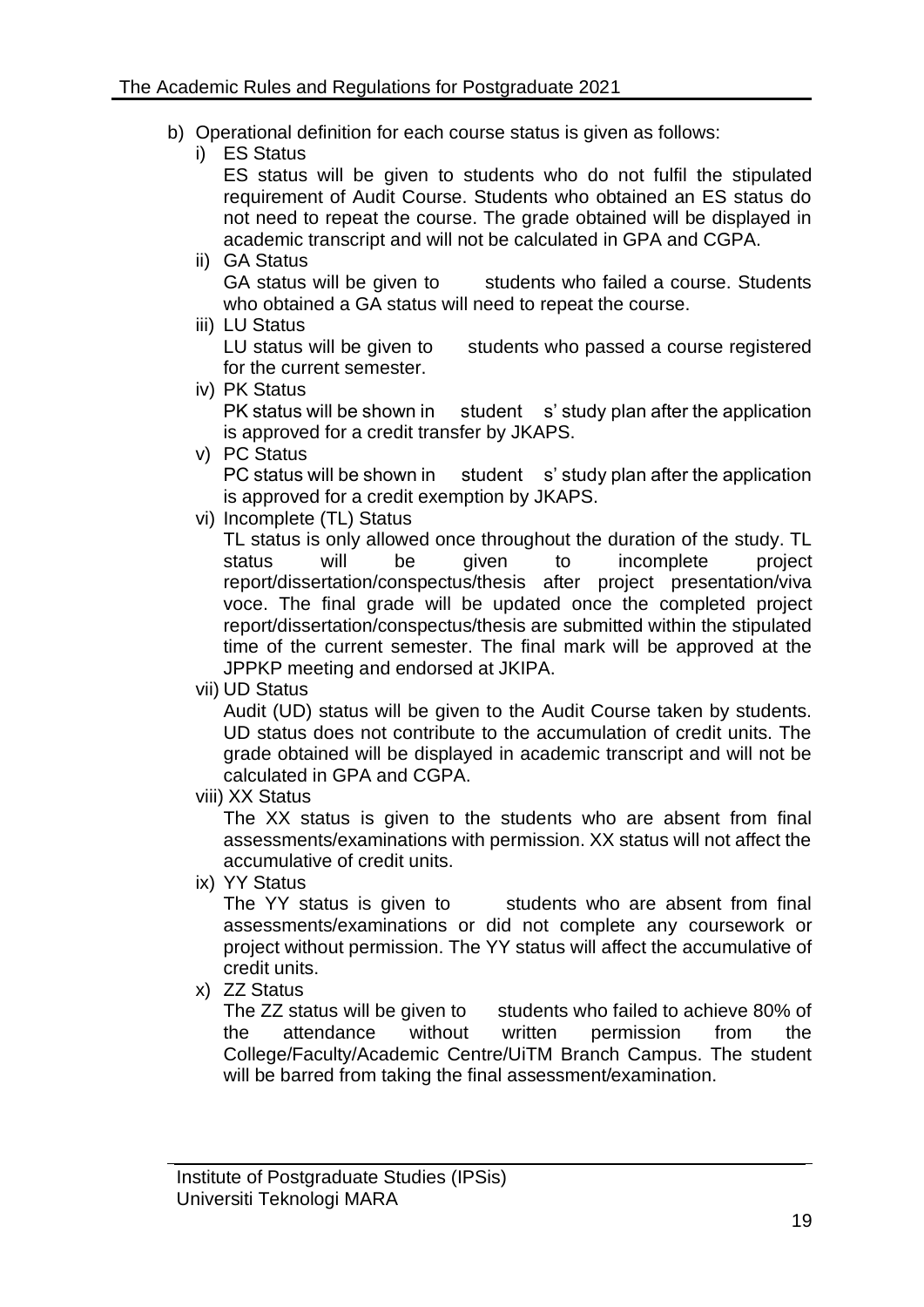xi) FD Status

The FD status will be given to students who are found guilty of an offence by the University Disciplinary Board.

Note:

Students with status YY, ZZ and FD are barred from sitting for Special Examination.

# <span id="page-35-0"></span>**9.3 Examination Status / HEA Status**

A student will be given the following examination status based on the GPA and CGPA. The status will be approved by JAF and endorsed by JKIPA. The examination status are as follows:

| <b>EXAM STATUS</b> | <b>DESCRIPTION</b>                                                                         |
|--------------------|--------------------------------------------------------------------------------------------|
| <b>APF</b>         | <b>Faculty Postgraduate Award</b>                                                          |
| <b>ASC</b>         | <b>Excellence Master Award</b>                                                             |
| CK.                | <b>Special Leave</b>                                                                       |
| D                  | <b>Dismissal</b>                                                                           |
| FD                 | Students who are found guilty of an offence by the<br><b>University Disciplinary Board</b> |
| GT                 | <b>Revocation Status</b>                                                                   |
| LU                 | Pass                                                                                       |
| P                  | Probation (Unsatisfactory)                                                                 |
|                    | <b>Reactivation of Student Status After Revocation</b>                                     |
| TG                 | Deferment of Academic Semester                                                             |
| тм                 | Complete                                                                                   |
| TS                 | Complete with APF in Final Semester                                                        |
| X                  | <b>Reactivation of Student Status After Dismissed</b>                                      |

# <span id="page-35-1"></span>**9.4 Probation Status**

Probation (P) status is given to students with unsatisfactory performance.

| <b>Probation 1</b> | Students with a CGPA of above 2.67 and below 3.00 for   |
|--------------------|---------------------------------------------------------|
| (P1)               | the semester.                                           |
| Probation 2        | Students with a CGPA of above 2.67 and below 3.00 for   |
| (P2)               | the semester with a P1 status in the previous semester. |

# <span id="page-35-2"></span>**9.5 Repeat Final Examination**

The University reserves the right to administer a repeat final examination if deemed necessary.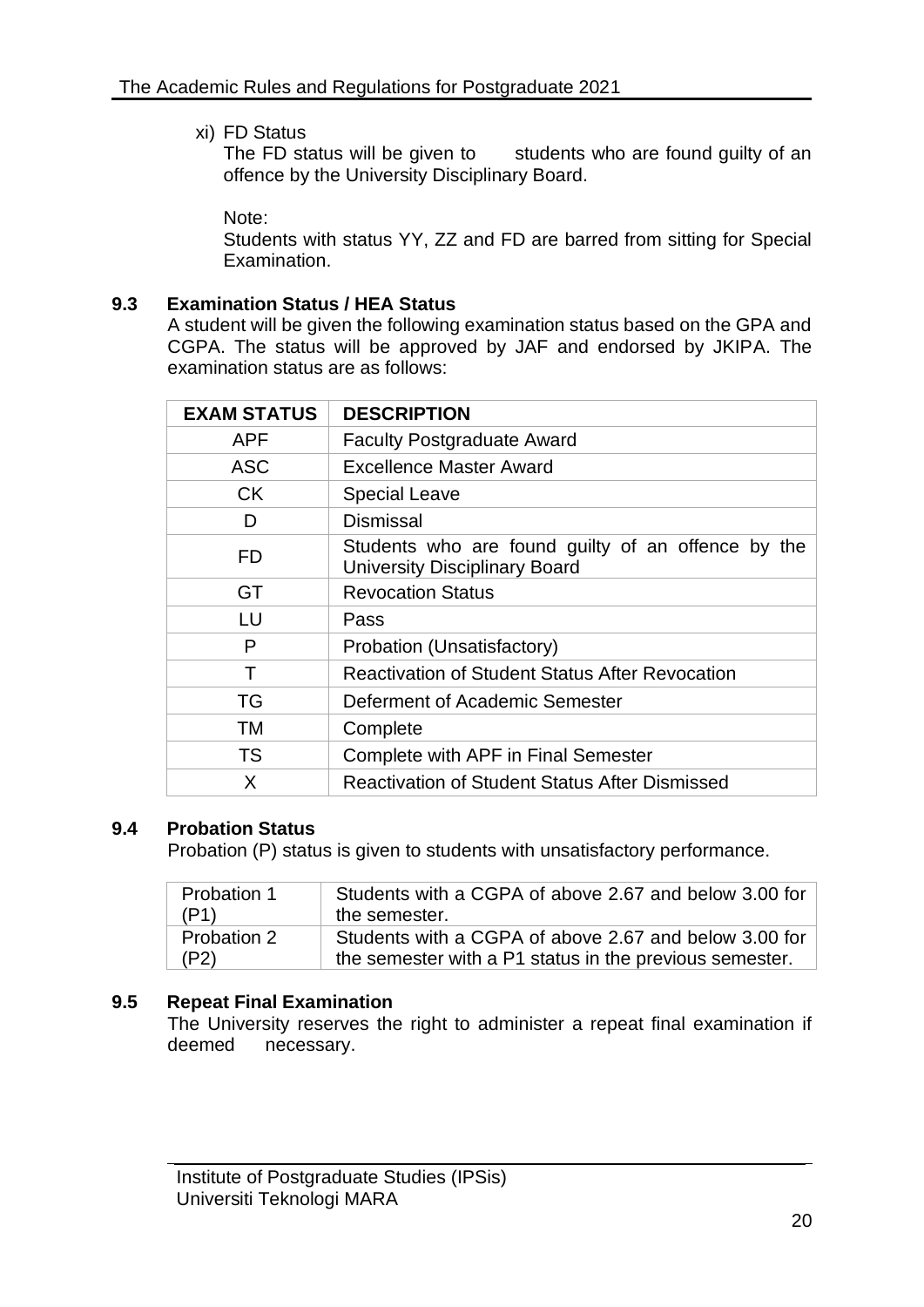# <span id="page-36-0"></span>**9.6 Repeat Courses**

- a) Students who failed core course(s) must repeat the course for a maximum of three (3) times.
- b) Students who failed an elective course(s) may take the same or any other equivalent elective course(s) according to the study plan.

#### <span id="page-36-1"></span>**10 AWARD AND RECOGNITION**

Excellent students can be nominated for an award and recognized for their achievement based on academic performance. The criteria for each award are as follows:

# <span id="page-36-2"></span>**10.1 Graduate on Time (GOT)**

Completed the study duration according to the study plan.

#### <span id="page-36-3"></span>**10.2 Faculty Postgraduate Award (APF)**

- a) Achieved a Grade Point Average (GPA) of 3.75 and above for a particular semester based on the total number of credit units mentioned in the study plan or have obtained at least an 'A' in any one (1) of Professional Examination (for Dentistry Programme).
- b) Never been indicted with any disciplinary action.

#### <span id="page-36-4"></span>**10.3 Completed with Certificate (TS)**

- a) Completed the study according to the study plan;
- b) Obtained APF in final semester.

# <span id="page-36-5"></span>**10.4 Excellence Master Award (ASC)**

- a) Completed the study according to the study plan;
- b) Recipient of an APF in every semester;
- c) Did not repeat any course;
- d) Has not received TL status;
- e) Has not obtained TG within the duration of studies;
- f) Has not been charged with any disciplinary actions.

# <span id="page-36-6"></span>**10.5 Excellence Research Award (APC)**

- a) Completed the study according to the study plan;
- b) Obtained the dissertation result of at least Grade A;
- c) Has published research findings as Main Author within the study duration in indexed journals recognized by UiTM as listed in Appendix 2 or other recognized journals as listed in Appendix 3:
	- i) At least one (1) indexed journal for Master's student
	- ii) At least two (2) indexed journal for Doctoral student
- d) Has presented research findings within the study duration in seminar/conference recognized by the College/Faculty/Academic Centre/UiTM Branch Campus:
	- i) At least one (1) for Master's student
	- ii) At least two (2) for Doctoral student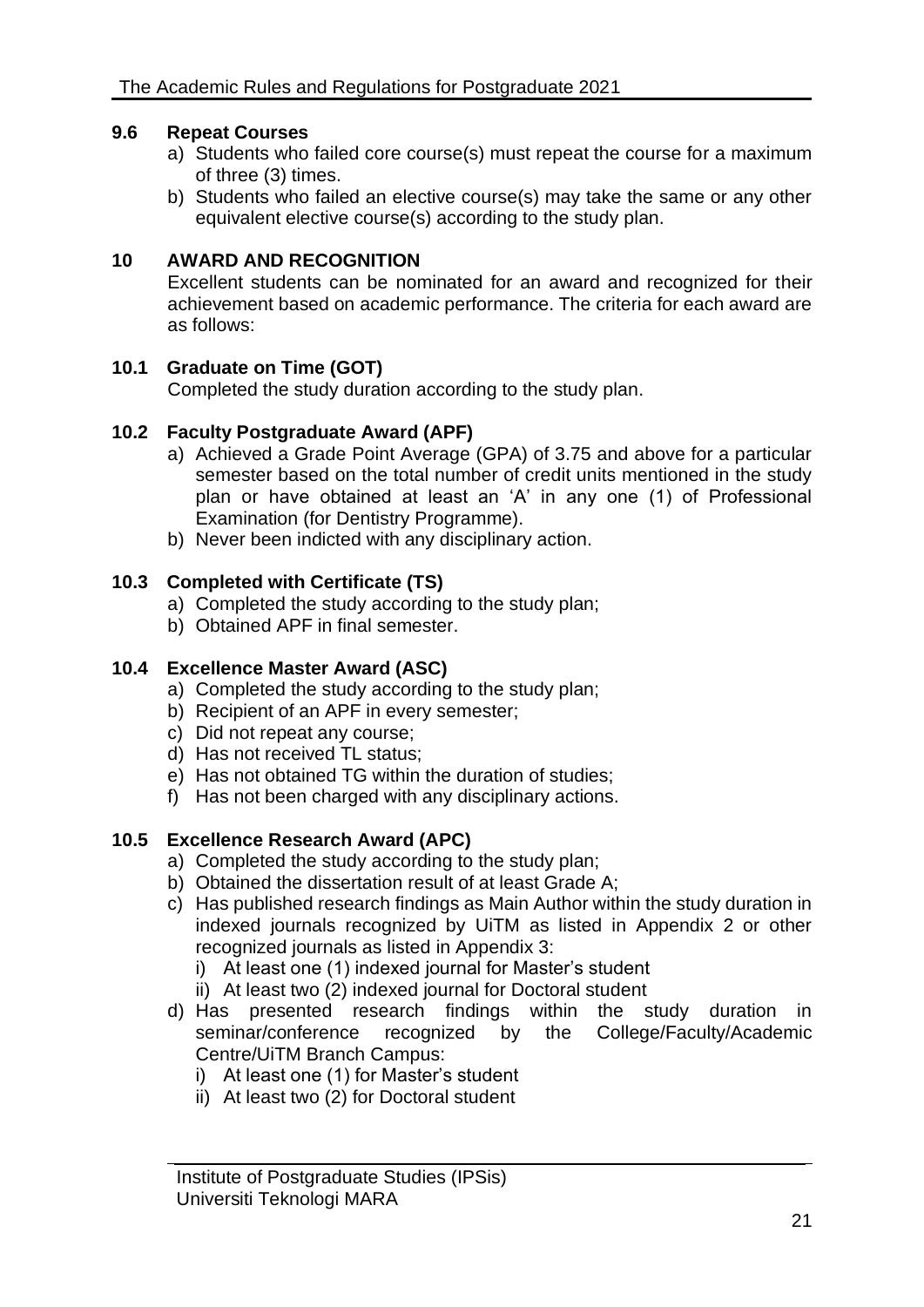e) Has not been charged with any university disciplinary act or has not committed any wrongdoings of the University's Act or research ethics.

#### <span id="page-37-0"></span>**10.6 Anugerah Sarjana Cemerlang Tuanku Canselor (ASCTC)**

The ASCTC is awarded to Master's Degree students. The candidate must fulfil the following criteria.

#### <span id="page-37-1"></span>10.6.1 General Criteria

- a) Applicable to research and mixed mode students only.
- b) Has completed the study within the GOT timeline.
- c) Has obtained the dissertation result of at least Grade A.
- d) Has not been subjected to any University's Disciplinary Act or University's Act or Research Ethics or any law.

#### <span id="page-37-2"></span>10.6.2 Specific Criteria

- a) Has presented at least one (1) indexed conference recognized by UiTM as listed in Appendix 2.
- b) Has published at least two (2) indexed journals or other recognized journals as listed in Appendix 3 as main author. Main and/or co-supervisor must be included as co-author and UiTM as affiliated institution.
- c) Fulfilled at least one (1) of these criteria during the duration of study:
	- i) Has a proven commercialization of the research output, or
	- ii) Has received recognition or award for creative artwork, or
	- iii) Has filed a patent or copyright of the research work, or
	- iv) Has received recognition or award in innovation competition/presentation/art exhibition at UiTM or National or International level.
- d) Produced impactful research to the community/industry/institution.
- e) Passed the interview.

# <span id="page-37-3"></span>**10.7 Anugerah Kedoktoran Cemerlang Tuanku Canselor (AKCTC)**

The AKCTC is awarded to Doctoral Degree students. The candidate must fulfil the following criteria.

#### <span id="page-37-4"></span>10.7.1 General criteria

- a) Applicable to research and mixed mode students only.
- b) Has completed the study within the GOT timeline.
- c) Has obtained the dissertation result of at least Grade A.
- d) Has not been subjected to any University's Disciplinary Act or University's Act or Research Ethics or any law.

#### <span id="page-37-5"></span>10.7.2 Specific Criteria

a) Has presented at least two (2) indexed conferences recognized by UiTM as listed in Appendix 2.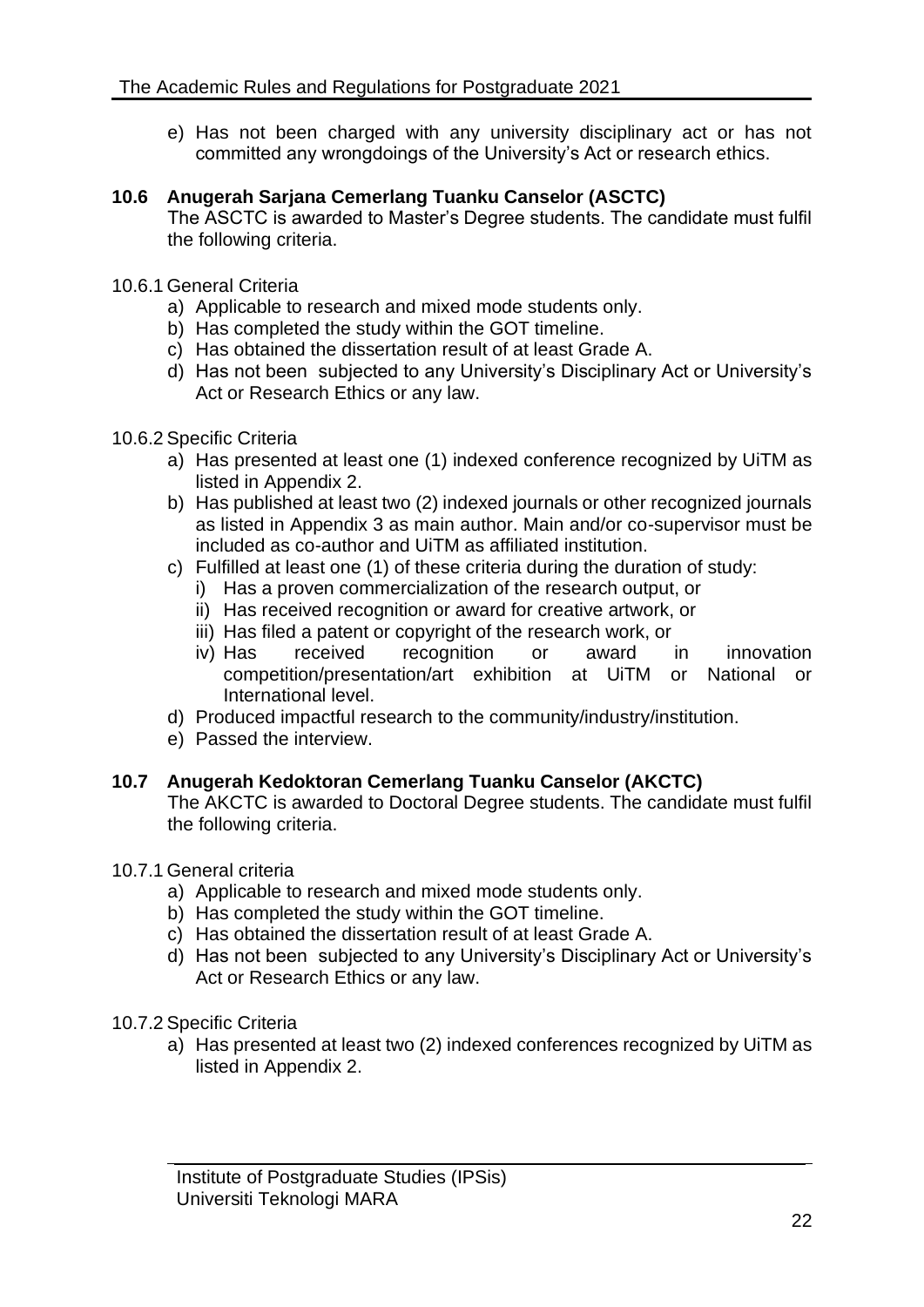- b) Has published at least three (3) indexed journals or other recognized journals as listed in Appendix 3 as main author. Main and/or co-supervisor must be included as co-author and UiTM as affiliated institution.
- c) Fulfilled at least one (1) of these criteria during the duration of study:
	- i) Has a proven commercialization of the research output, or
	- ii) Has received recognition or award for creative artwork, or
	- iii) Has filed a patent or copyright of the research work, or
	- iv) Has received recognition or award in innovation competition/presentation/art exhibition at UiTM or National or International level.
- d) Produced an impactful research to the community/industry/institution
- e) Passed the interview

# Note:

Outstanding students who completed their studies in a shorter period may be considered for TS, ASC, APC, ASCTC and AKCTC subject to Senate approval.

# <span id="page-38-0"></span>**10.8 Official Academic Transcript**

- a) An official academic transcript will be issued by the Student Records and Convocation Department after the examination result has been endorsed by the Senate.
- b) Any academic transcript will not be issued to students who have been dismissed from the University.

# <span id="page-38-1"></span>**11 DISCIPLINARY ACTION**

- a) Students who are found guilty under the Regulations on Educational Institutions (Students' Discipline) 1976 will be penalised based on the decision of the University Disciplinary Board.
- b) Students who commit plagiarism in their research work will be subjected to 'Dasar Plagiarisme UiTM dan Perlaksanaannya'.

# <span id="page-38-2"></span>**12 STATUS OF DISMISSED**

Status of Dismissed (D) is given to students with unsatisfactory performance and are divided into the followings:

| <b>STATUS</b>  | <b>DESCRIPTION</b>                                                                                                                            |
|----------------|-----------------------------------------------------------------------------------------------------------------------------------------------|
| D1             | Obtained a CGPA of less than 2.67 for any semester                                                                                            |
| D <sub>3</sub> | Obtained a CGPA of less than 3.00 with a Probation 2 (P2)<br>status                                                                           |
| D4             | Failed a course for the third time                                                                                                            |
| D <sub>5</sub> | Have maximized the period of duration of study in accordance<br>with the Postgraduate academic regulations                                    |
| D <sub>6</sub> | Passed all courses required by the programme and fulfilled all<br>the requirements of the programme BUT acquired a CGPA of<br>less than 3.00. |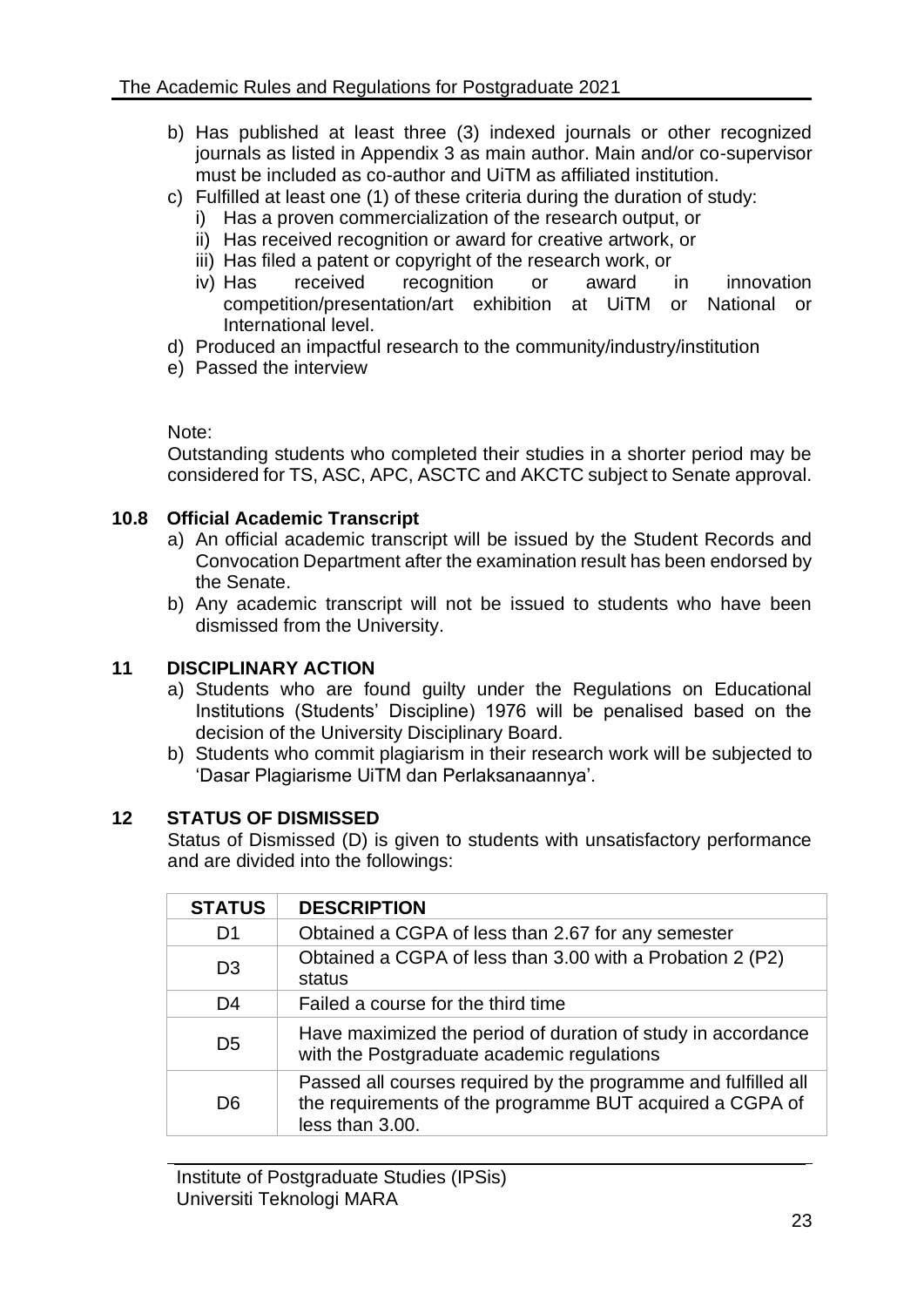| D7        | Was absent for the assessment of all registered courses for<br>the semester without the approval of the University. |
|-----------|---------------------------------------------------------------------------------------------------------------------|
| DG.       | Suspended due to disciplinary action                                                                                |
| <b>DS</b> | Dismiss due to disciplinary action                                                                                  |
| GS.       | <b>Temporary Suspended</b>                                                                                          |

# <span id="page-39-0"></span>**13 APPEAL**

# <span id="page-39-1"></span>**13.1 Appeal for Remarking of Final Examination**

- a) Students who are dissatisfied with the final results may appeal for remarking of a particular course.
- b) Appeal for remarking can only be made for courses that have final examination by remarking the answer script.
- c) A complete appeal form must be submitted to the respective College/Faculty/Academic Centre/UiTM Branch Campus within fourteen (14) days after the official announcement of the examination results by the **University**

# <span id="page-39-2"></span>**13.2 Appeal for Revocation /Continuation /Extension Duration of Study**

- a) Students who are dismissed may appeal to continue or extend the duration of study to the respective College/Faculty/Academic Centre/UiTM Branch Campus within fourteen (14) days after the official examination result announcement by the University.
- b) Late application submission will not be processed in the current semester and will be carried forward to next semester.
- c) Students are allowed to appeal only once throughout the duration of study.
- d) A complete appeal form must be submitted to the respective College/Faculty/Academic Centre/UiTM Branch Campus and supported by JKAPS.
- e) X status will be given to the approved appeal of continuation or extension duration of study application.
- f) T status will be given to the approved appeal of revocation application.
- g) The eligibility of appeal is as follows:

| <b>STATUS</b>  | <b>DETAILS</b>                                                             | <b>APPEAL FOR EXTENSION OF</b><br><b>STUDY</b>                                                                                                                                    |
|----------------|----------------------------------------------------------------------------|-----------------------------------------------------------------------------------------------------------------------------------------------------------------------------------|
| D <sub>1</sub> | Obtained a CGPA of less than<br>2.67 for any semester; or                  | Is not eligible to be considered                                                                                                                                                  |
| D <sub>3</sub> | Obtained a CGPA of less than<br>3.00 with a Probation 2 (P2)<br>status; or | Is eligible to be considered if the<br>CGPA is 2.98 and above, on<br>condition that there are still<br>elective course(s) available to<br>be taken in the<br>program<br>structure |
| D4             | Failed in a course for the third<br>time, or                               | Is eligible to be considered if the<br>CGPA is 3.00 and above,                                                                                                                    |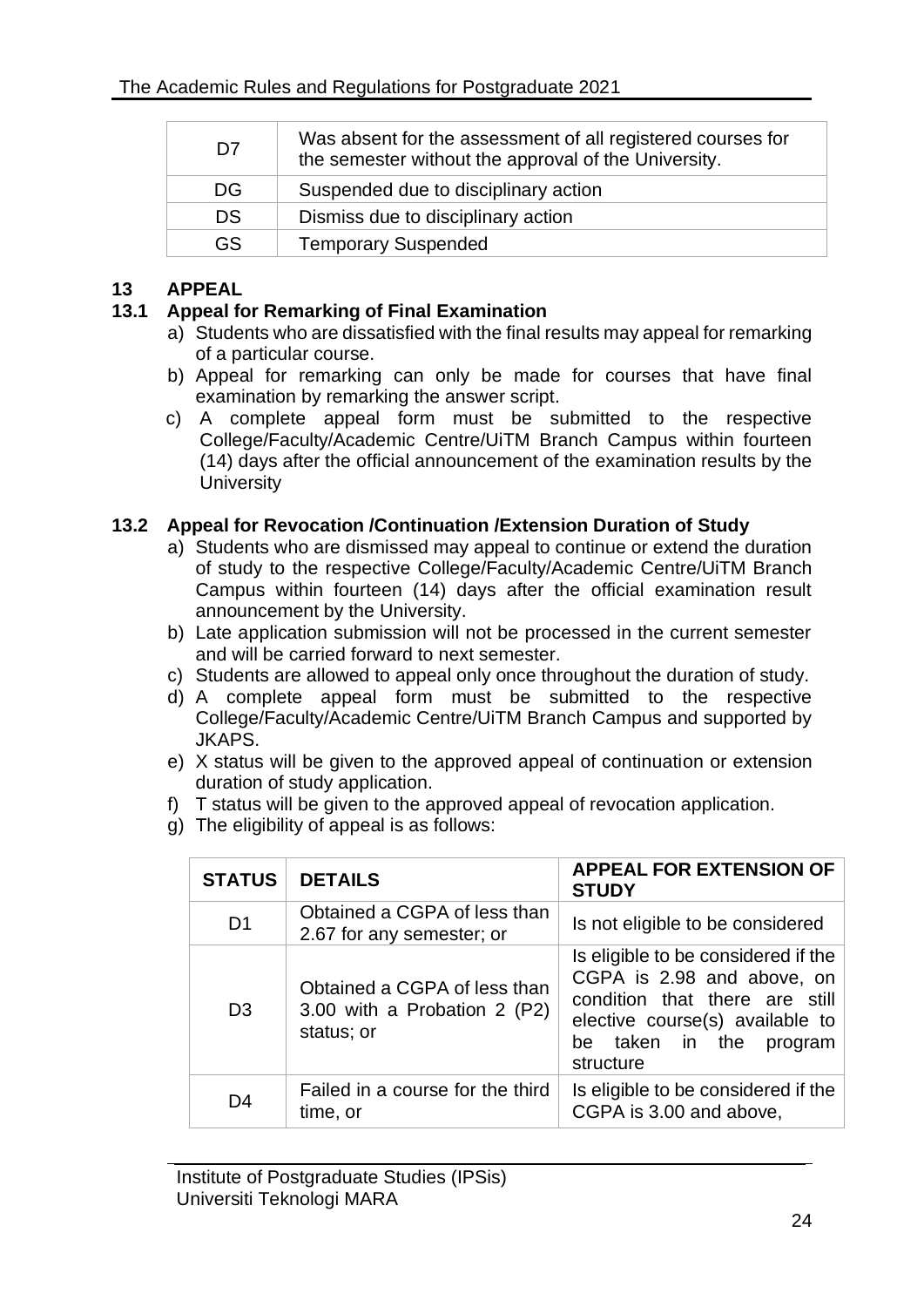| <b>STATUS</b>  | <b>DETAILS</b>                                                                                                                                           | <b>APPEAL FOR EXTENSION OF</b><br><b>STUDY</b>                                                                                                                                   |
|----------------|----------------------------------------------------------------------------------------------------------------------------------------------------------|----------------------------------------------------------------------------------------------------------------------------------------------------------------------------------|
| D <sub>5</sub> | Have maximize the period of<br>duration of<br>study<br>in<br>accordance with<br>the<br>programme structure                                               | Is eligible to be considered if the<br>CGPA is 3.00 and above,                                                                                                                   |
| D <sub>6</sub> | Passed all courses required by<br>a programme and fulfilled all<br>the requirements of the<br>programme BUT has acquired<br>a CGPA of less than 3.00; or | Is eligible to be considered if the<br>CGPA is 2.98 and above, on<br>condition that there are still<br>elective course(s) available to<br>be taken in the programme<br>structure |
| D7             | Was absent for<br>the<br>assessment of all registered<br>courses for the semester<br>without the approval of the<br>University.                          | Is not eligible to be considered                                                                                                                                                 |

# <span id="page-40-0"></span>**14 ACADEMIC CONFERMENT**

Students will be conferred a degree upon:

- a) achieving a minimum CGPA of 3.00;
- b) achieving a minimum grade of B in all courses stated in the study plan;
- c) complying with all University requirements and regulations; and
- d) endorsement by the University Senate.

# <span id="page-40-1"></span>**15 OTHERS**

- a) The Senate has the right to take appropriate actions if a student is found giving any false information.
- b) The University is entitled to amend the Academic Regulations with the consent of the Senate.
- c) Any information not stated in this academic regulations handbook is the sole prerogative of the University.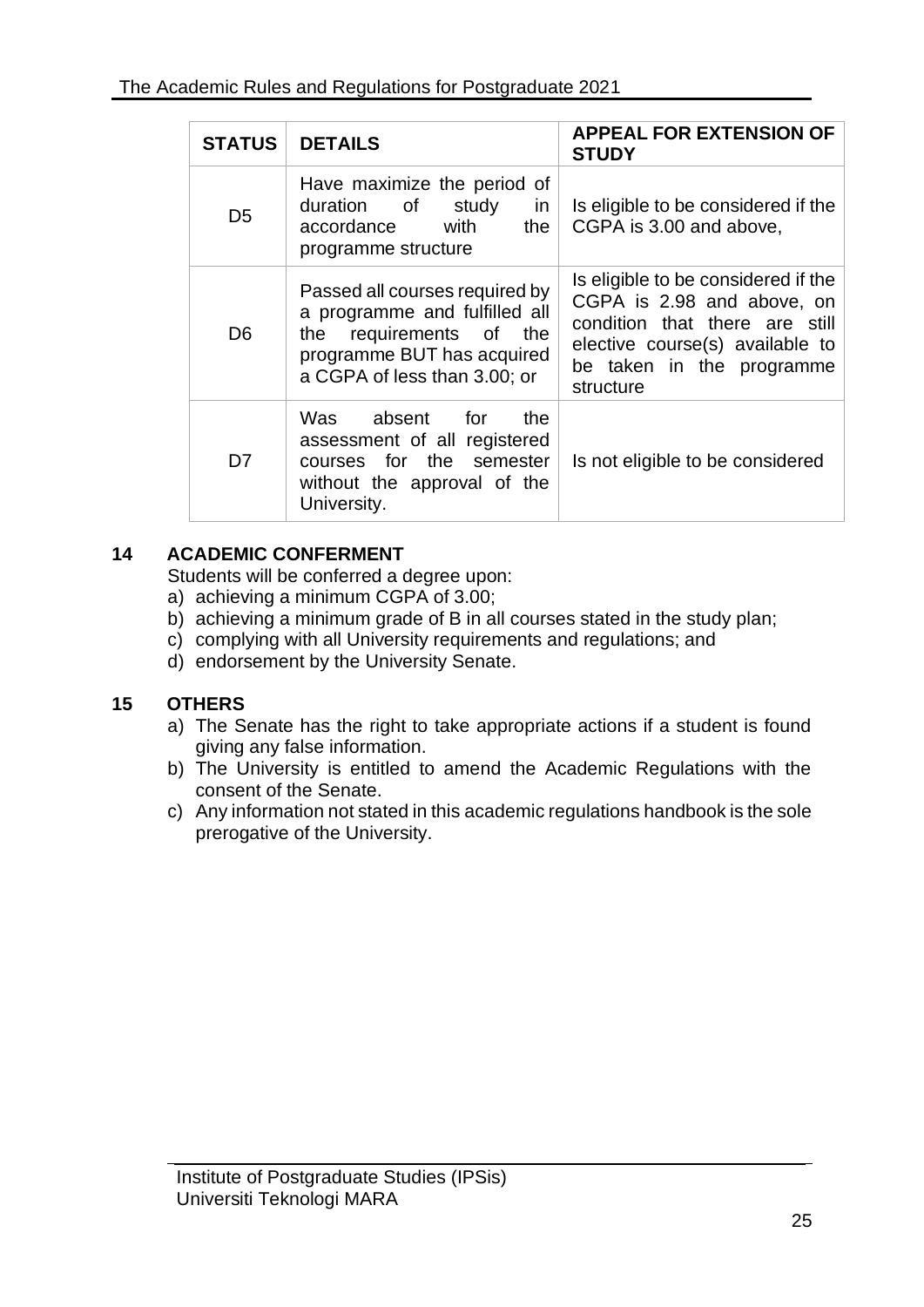# **APPENDIX 1**

# **NUMBER OF WORDS FOR DOCTORAL / MASTERS DEGREE BY MIX MODE**

| Faculty                                                                         | <b>Masters</b> |        | PhD    |         |
|---------------------------------------------------------------------------------|----------------|--------|--------|---------|
|                                                                                 | Min.           | Max.   | Min.   | Max.    |
| Arshad Ayub<br>Graduate<br><b>Business School</b>                               |                |        | 55,000 | 100,000 |
| <b>Faculty of Applied</b><br>Science                                            | 15,000         | 25,000 |        |         |
| College of<br>Engineering                                                       | 14,000         | 35,000 |        |         |
| <b>UiTM Perak</b>                                                               | 20,000         | 50,000 | 30,000 | 100,000 |
| Faculty of<br>Dentistry                                                         | 20,000         | 30,000 | 20,000 | 40,000  |
| Faculty of<br>Agriculture &<br>Agrotechnology                                   | 15,000         | 35,000 |        |         |
| Faculty of<br>Medicine                                                          |                |        | 30,000 | 60,000  |
| <b>Faculty of Mass</b><br>Faculty of<br>Communication &<br><b>Media Studies</b> | 20,000         | 30,000 | 75,000 | 100,000 |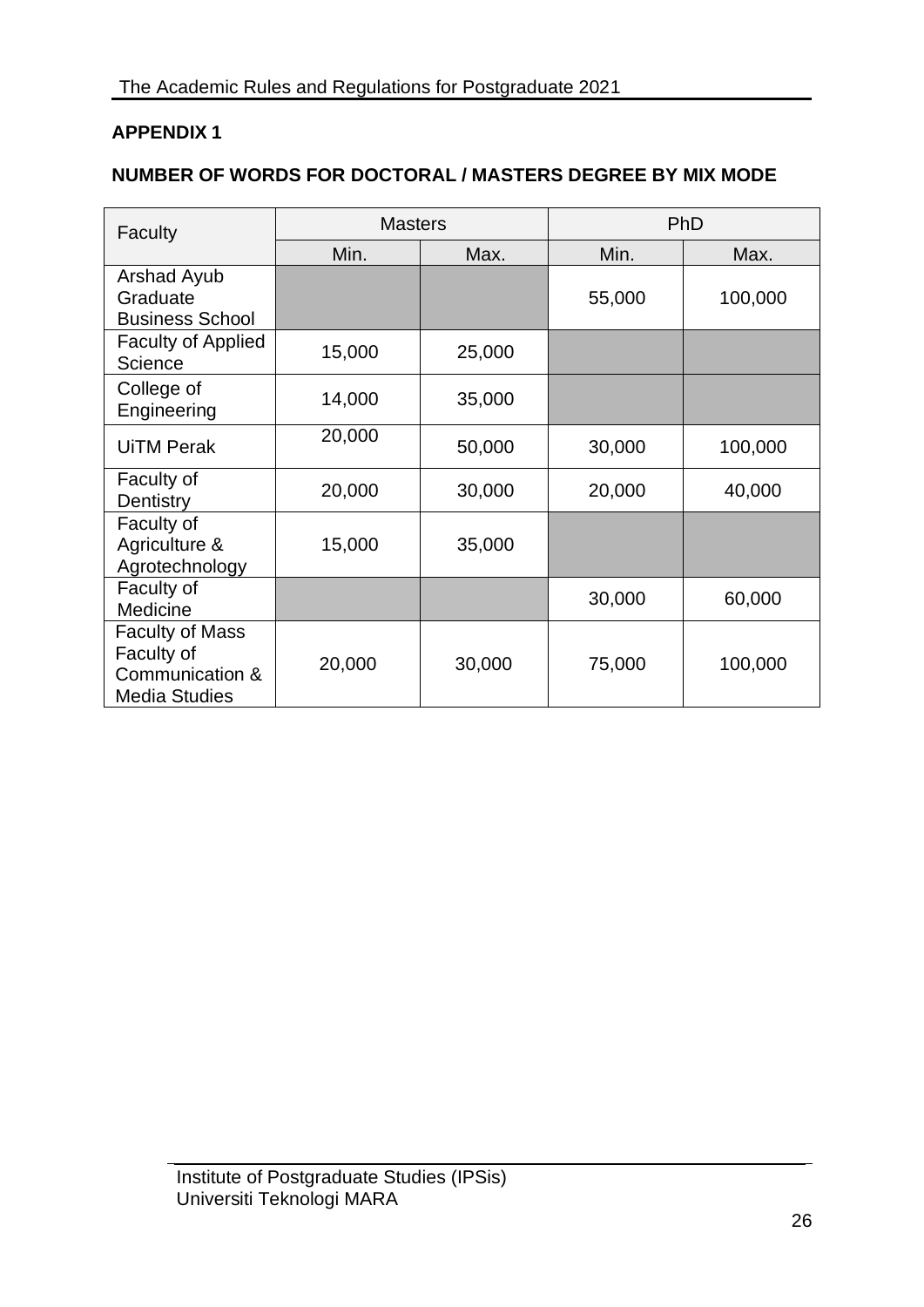# **APPENDIX 2**

# **LIST OF RECOGNIZED JOURNALS BY UITM**

- 1. Scopus
- 2. ERA
- 3. WoS
- 4. MyCite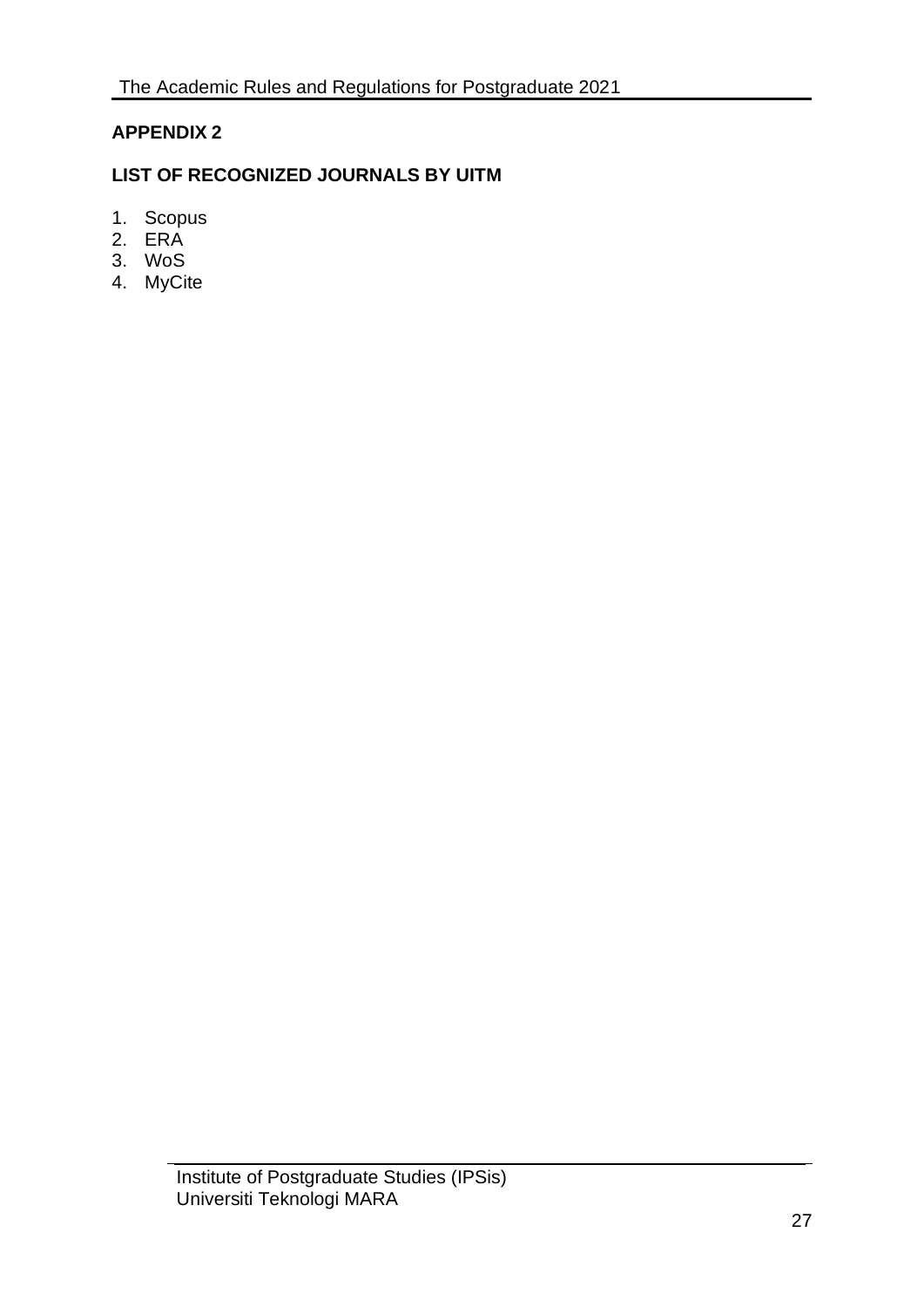# **APPENDIX 3**

# **ADDITIONAL JOURNAL FOR THESIS SUBMISSION**

| <b>NO</b> | <b>FACULTY</b>                          | <b>NO</b>      | <b>ADDITIONAL JOURNALS</b>                                    |
|-----------|-----------------------------------------|----------------|---------------------------------------------------------------|
|           |                                         | 1              | International Journal of Art and Art History                  |
|           |                                         | $\overline{2}$ | International Journal of INTI                                 |
| 1         | Faculty of Art & Design                 | 3              | Jurnal ISI (Inspirasi, Seni & (Intelektual)                   |
|           |                                         | $\overline{4}$ | Jurnal of ISI Yogyakarta                                      |
|           |                                         | 5              | Sequential Arts and Digital Content Studies                   |
|           |                                         | 1              | Asian Journal of Environment-Behaviour Studies<br>(ajE-Bs)    |
|           | Faculty of Architecture,                | $\overline{2}$ | The Asian Journal of Quality of Life (AjQoL)                  |
| 2         | Planning & Surveying                    | 3              | International Surveying Research Journal (ISrJ)               |
|           |                                         | 4              | Journal of Design + Built                                     |
|           |                                         | 5              | Jurnal Lanskap Indonesia                                      |
|           |                                         | 1              | Gendang Alam                                                  |
|           |                                         | $\overline{2}$ | International Journal of Applied and Creative Arts            |
| 3         | Faculty of Film, Theatre<br>& Animation | $\overline{3}$ | KUPAS SENI: Jurnal Seni dan Pendidikan Seni                   |
|           |                                         | 4              | Melayu: Jurnal Antarabangsa Dunia Melayu                      |
|           |                                         | 5              | Jurnal Wacana Sarjana                                         |
| 4         |                                         | 1              | Malayan Law Journal                                           |
|           | Faculty of Law                          | $\overline{2}$ | <b>Current Law Journal</b>                                    |
|           |                                         | 1              | Journal of Music Research (Uni Melb)                          |
|           |                                         | $\overline{2}$ | Ethnomusicology Review (UCLA)                                 |
|           | <b>Faculty of Music</b>                 | 3              | Riffs Journal (Birmingham CU)                                 |
| 5         |                                         | 4              | The Chamber Music Journal                                     |
|           |                                         | 5              | Asian Journal of Behavioural Sciences                         |
|           |                                         | 6              | Asian Journal of Research in Education and Social<br>Sciences |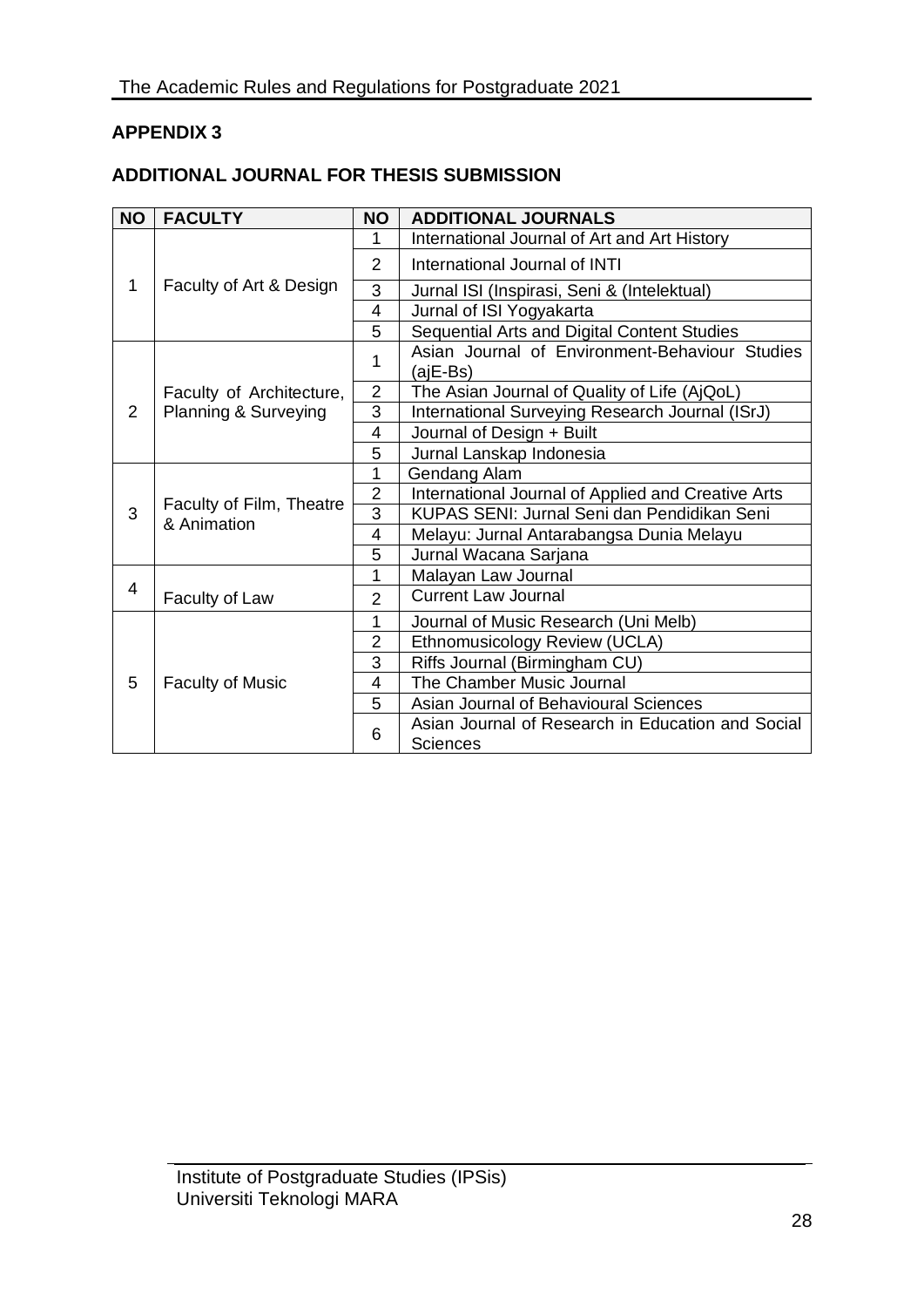END